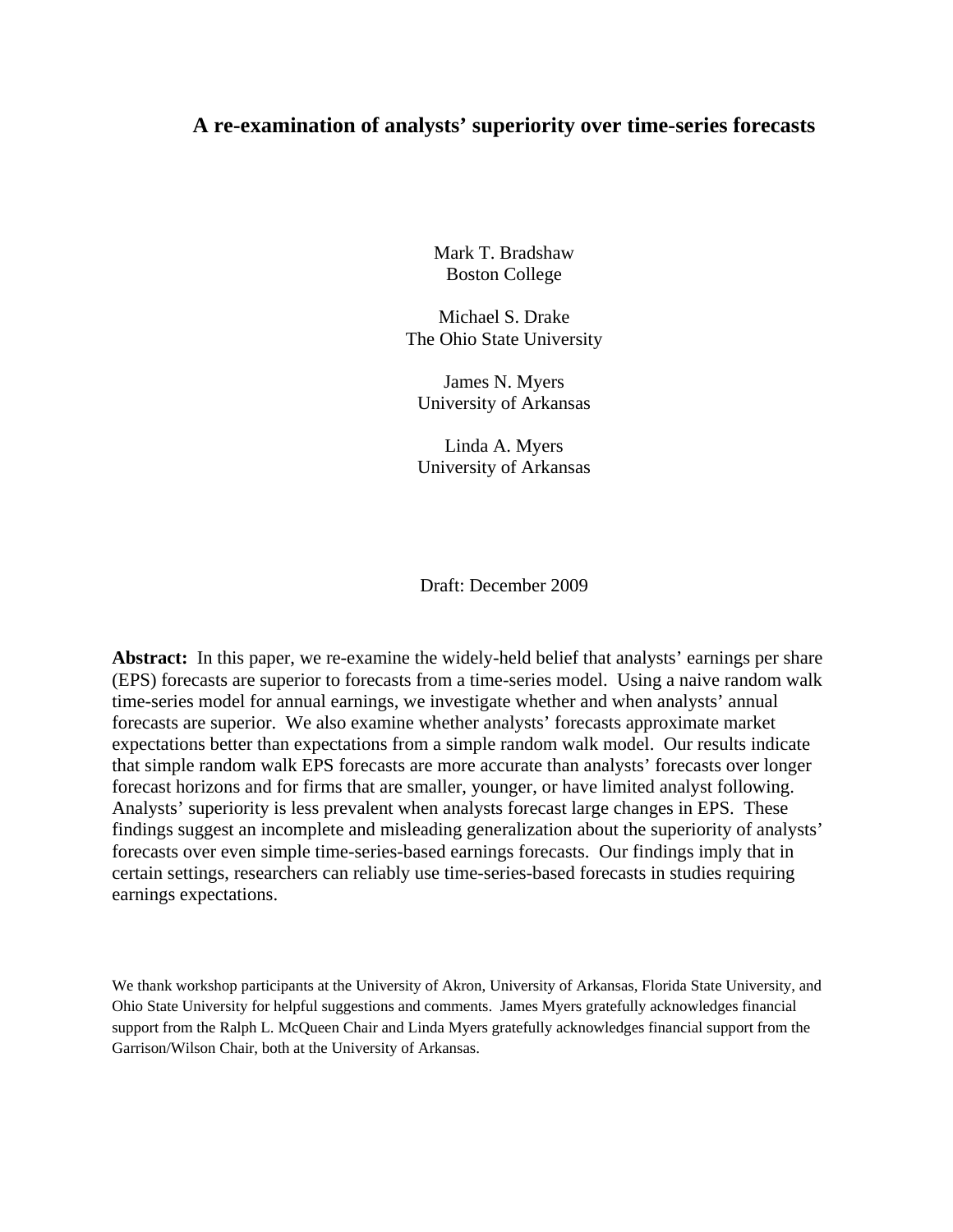### **1. Introduction**

Research on analysts' forecasts originated from a need within capital markets research to find a reliable proxy for investor expectations of earnings per share (EPS). The need for a proxy was necessitated by a growing interest in the relation between accounting earnings and stock returns that began with Ball and Brown (1968). Prior to the widespread availability of analysts' forecasts, much capital markets research was aimed at better understanding the time-series properties of earnings in an effort to gauge the association between earnings expectations and stock prices (e.g., Ball and Watts 1972, Brooks and Buckmaster 1976, Albrecht et al. 1977, Salomon and Smith 1977, Watts and Leftwich 1977). Numerous time-series specifications are examined in these studies, but the overall evidence points towards sophisticated time-series models rarely providing an economically significant improvement over a simple random walk model in terms of reduced forecast errors. This led Brown (1993, 295) to observe that the general consensus among researchers is that earnings follow a random walk, which he states was "pretty much resolved by the late 1970s."

Between 1968 and 1987, numerous studies examined whether analysts are superior to time-series forecasts. The culmination of that research is Brown et al. (1987a), who conclude that analysts' forecasts are superior to time-series forecasts because of both an information advantage and a timing advantage. This conclusion led to a sharp decline in research on the properties of time-series forecasts. Indeed, in a review of the capital markets literature, Kothari (2001, 145) observes that the time-series properties of earnings literature is fast becoming extinct because of "the easy availability of a better substitute" which is "available at a low cost in machine-readable form for a large fraction of publicly traded firms."<sup>[1](#page-1-0)</sup> Thus, it appears that academics have concluded that analysts' forecasts are superior to those from time-series models.

In this paper, we re-examine this widely-held belief that analysts' EPS forecasts are superior to those from time-series models. We do this by comparing the performance of simple random walk annual earnings forecasts to that of analysts' annual earnings forecasts, and by correlating the associated forecast errors with long-window market returns. Given information and timing advantages (Brown et al. 1987a), it seems improbable that analysts would not provide more accurate forecasts than a simple random walk model. However, the prior research upon which the conclusion that analysts are superior is based is subject to numerous caveats (e.g., small samples, bias towards large firms, small economic significance, etc.), as we discuss in detail below. Moreover, analysts are subject to a number of conflicting incentives that can result in biased or inaccurate forecasts (e.g., Francis and Philbrick 1993, Dugar and Nathan 1995, McNichols and O'Brien 1997, Lin and McNichols 1998).

As noted in Bradshaw (2009), the accounting literature is unique in its conclusion that expert forecasts are superior to forecasts from time-series models. For example, the economics literature is largely consistent with time-series models outperforming experts.<sup>[2](#page-1-1)</sup> Obviously, forecasts of macroeconomic variables like interest rates, unemployment and GDP are different from forecasts of accounting earnings, because firm managers can affect both analysts' forecasts

<span id="page-1-0"></span><sup>&</sup>lt;sup>1</sup> Kothari (2001, 153) further states that "conflicting evidence notwithstanding, in recent years it is common practice to (implicitly) assume that analysts' forecasts are a better surrogate for market's expectations than time-series forecasts."

<span id="page-1-1"></span> $2^2$  For example, Belongia (1987) examines expert and time-series forecasts of interest rates, and finds that the timeseries forecasts are more accurate. Similarly, Fintzen and Stekler (1999) and Loungani (2000) find that time-series forecasts of recessions and of gross domestic product (GDP) are more accurate than expert forecasts, respectively.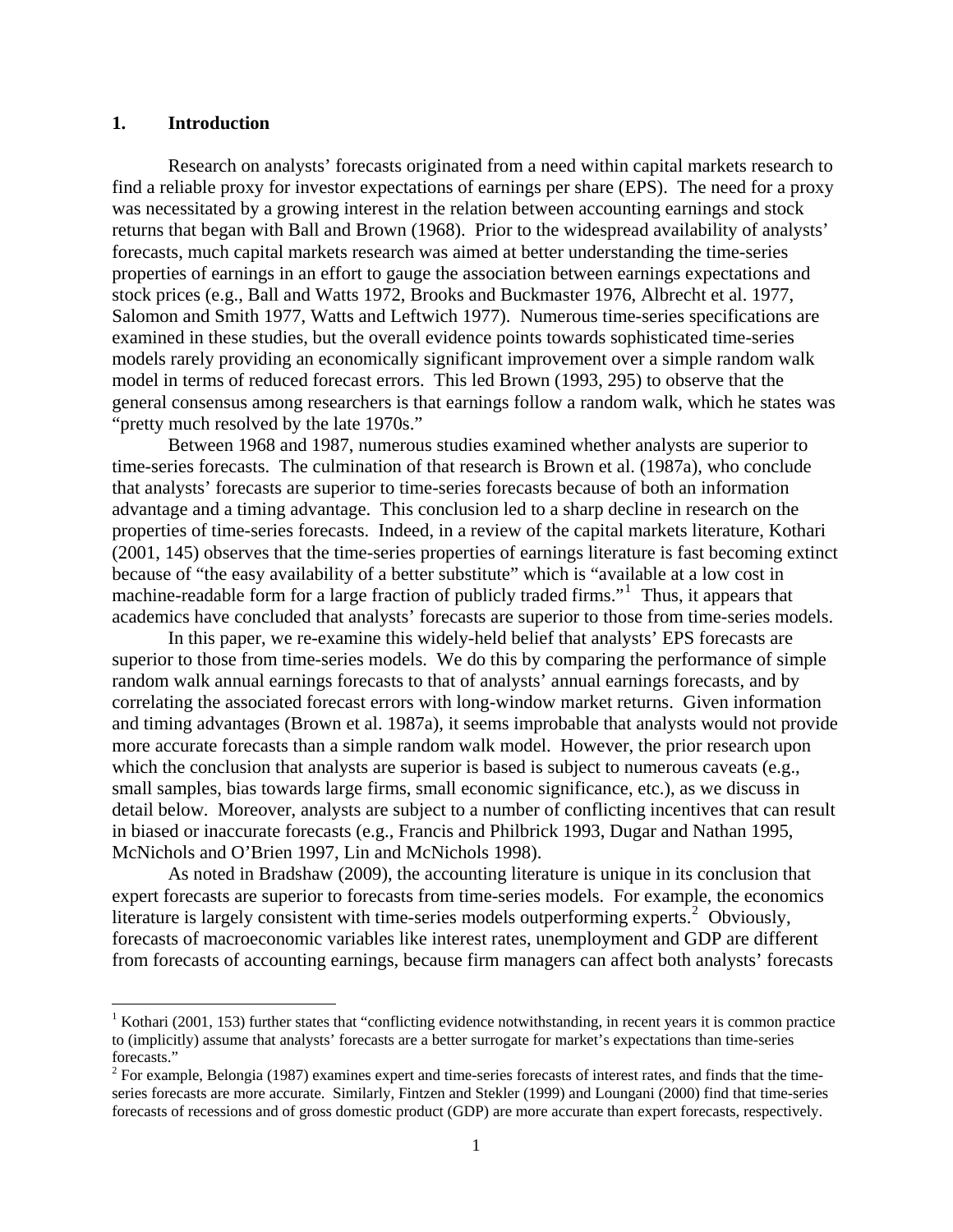(through guidance) and accounting earnings (through financial reporting discretion) (Watts and Zimmerman 1990, Matsumoto 2002). This interaction clearly gives financial analysts' forecasts of EPS an advantage vis-à-vis expert forecasts of 'less controllable' economic outcomes like interest rates or GDP.

Furthermore, relative to the extensive amount of analyst forecast data currently available, the empirical results of the early studies examining analysts versus time-series models are based on very small samples. For example, Brown and Rozeff (1978) use forecasts for only 50 firms from 1972 through 1975, and Fried and Givoly (1982) – arguably the most extensive sample in this early literature – use forecasts for only 424 firms from 1969 through 1979. In addition to the limited availability of machine readable data when these studies were performed, another explanation for the small sample sizes is the data demands of ARIMA models, which require a long time series of earnings (e.g., 10 to 20 years) to estimate time-series parameters. Other common research design choices, such as the selection of only December fiscal year-end firms or only firms trading on the New York Stock Exchange (which bias samples towards large, mature, and stable firms), may also affect early results. Finally, the firms followed by analysts are biased towards larger firms with institutional following (Bhushan 1989) and with more extensive disclosures (Lang and Lundholm 1996), which censors the availability of analysts' forecasts for other firms. The generalizability of the early evidence on analysts' forecast superiority is accordingly limited, as is made clear by descriptions in these studies about sample characteristics and by other caveats.

Researchers frequently use analysts' forecasts as a proxy for expected earnings for samples of firms that are not well-represented in these early studies. For example, Lee (1992), Clement et al. (2003), and Jegadeesh and Livnat (2006) use analysts' forecasts to proxy for earnings expectations for small firms (which are underrepresented in the early studies on the accuracy of analysts' versus time-series forecasts). Similarly, researchers use analysts' forecasts of earnings over horizons which are not represented in these early studies (which rarely examine forecast horizons beyond one year). For example, in the valuation and cost of capital literature (e.g., Frankel and Lee 1998; Claus and Thomas 2001; Gebhardt et al. 2001; Easton et al. 2002; and Hribar and Jenkins 2004), analysts' earnings forecasts are often used as a proxy for longerhorizon earnings expectations, such as two- to five-year-ahead earnings. One notable exception is Allee (2008) who utilizes exponential smoothing time-series forecasts for two-year horizons to estimate the firm-specific cost of equity capital. He finds that cost of equity capital estimates using time-series forecasts are reliably associated with risk proxies (e.g., market volatility, beta, leverage, size, book-to-price, etc.) and recommends that researchers and investors use time-series forecasts of earnings to estimate the implied cost of equity capital for firms not covered by analysts.

Our empirical tests are based on annual earnings with forecast horizons ranging from 1 month to 36 months. We focus solely on annual earnings because we are interested in evaluating analysts' superiority over both short and long forecast horizons, and the availability of quarterly analysts' earnings forecasts is generally limited to several quarters ahead. Furthermore, it is unlikely that random walk forecasts are superior to analysts' forecasts in the quarterly setting, where both the information and timing advantage of analysts are greatest. $3$  Our focus on annual earnings forecasts is also consistent with the extensive use of these forecasts in research on the

<span id="page-2-0"></span><sup>&</sup>lt;sup>3</sup> We do not directly examine this conjecture, but our near-term forecasts of annual earnings are analogous to quarterly forecasts for the fourth quarter and for these very short forecasting horizons, the results are consistent with analysts dominating time-series models.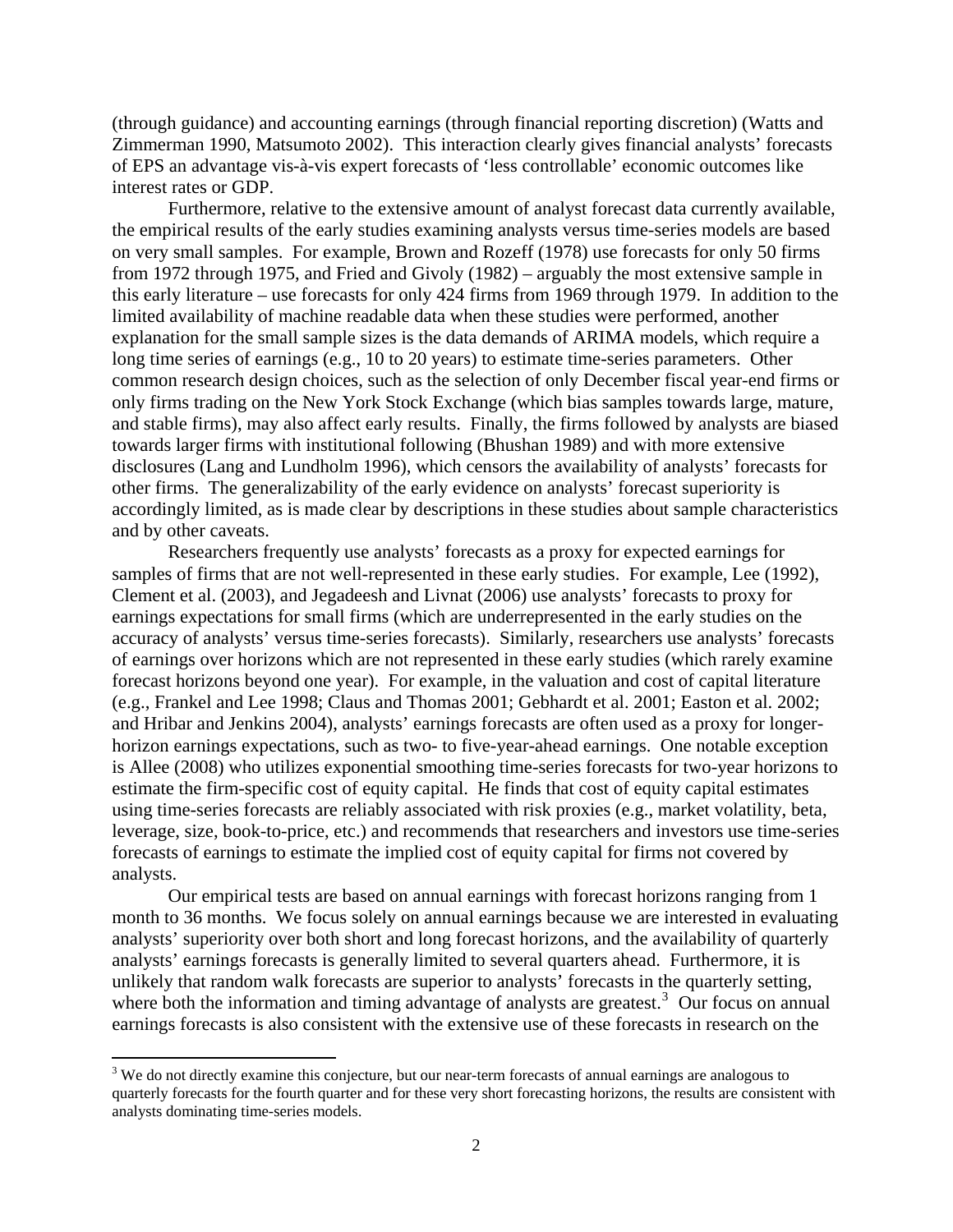cost of equity capital and valuation, where longer horizon forecasts are the most cogent in terms of their influence on valuation-related estimates.

We document several surprising findings. First, for longer forecast horizons, analysts' forecasts do *not* consistently provide more accurate estimates of future earnings than time-series models, even when analysts have timing and information advantages. Second, for forecast horizons where analysts *are* more accurate than random walk forecasts (i.e., shorter forecast horizons of several months), the differences in forecast accuracy are economically small. Third, random walk forecasts are more accurate than analysts' forecasts for estimating two-year-ahead earnings in approximately half of the forecast horizons analyzed, and random walk forecasts strongly dominate analysts' forecasts of three-year-ahead earnings. Fourth, over longer forecast horizons, analysts' forecast superiority is prevalent in limited settings, such as for firms with small changes in EPS (consistent with analysts being superior to time-series models) in settings characterized by stable earnings). Finally, the associations between random walk versus analysts' forecast errors and stock returns track the results of the accuracy tests. Over the shortest forecast horizon, when analysts' forecasts and earnings announcements occur almost simultaneously, the association between analysts' forecast errors and returns is three times larger than that between random walk forecast errors and returns. However, over longer forecast horizons, returns are more strongly related to random walk forecast errors than to analysts' forecast errors, suggesting that random walk forecasts are a better proxy for market expectations of earnings than consensus analysts' forecasts over all but very limited forecast horizons.

These results conflict with common (often implicit) assertions that analysts' forecasts are uniformly a better proxy for investor expectations than are forecasts from time-series models. For example, Frankel and Lee (1998, 289) state that *I/B/E/S* earnings forecasts "should result in a more precise proxy for market expectations of earnings." They use these forecasts as a proxy for expected earnings for horizons of up to three years. Similarly, Easton et al. (2002) proxy for expected earnings using analysts' forecasts for horizons of up to four years, and Claus and Thomas (2001) use analysts' forecasts for horizons of up to five years. The evidence that timeseries forecasts perform as well or better than analysts' forecasts suggests that the generalizability of research typically confined to firms for which analysts forecast long-term earnings (i.e., large, mature firms) may be reliably enhanced by substituting time-series forecasts for those of analysts and by expanding the samples of firms examined.

Although the tenor of our conclusions appears to contradict conclusions in early analysts' forecast research and questions the use of analysts' forecasts in more recent studies, we emphasize that early research was deliberate in its sample selection and other research design choices, and the conclusions were drawn appropriately. As in many literatures, it is the subsequent researcher who over-generalizes findings in the prior literature (Bamber et al. 2000). The early research examines the relative accuracy of time-series versus analysts' forecasts using samples of firms that were large, mature, and stable, and studied fairly limited forecast horizons. For these types of firms, over relatively short horizons, we also find that analysts' forecasts consistently outperform forecasts from a random walk model (and from all of the other time-series models that we evaluate).<sup>[4](#page-3-0)</sup> However, we do emphasize that for all but the very shortest of

<span id="page-3-0"></span><sup>&</sup>lt;sup>4</sup> In untabulated analyses, we also find that random walk forecasts are superior to forecasts from more complicated time-series models such as random walk with a drift. This superiority exists for two reasons. First, analysts are better at estimating earnings for firms with sufficient data to calculate the time-series parameters in some complicated time-series models because longer time-series availability is associated with more mature firms.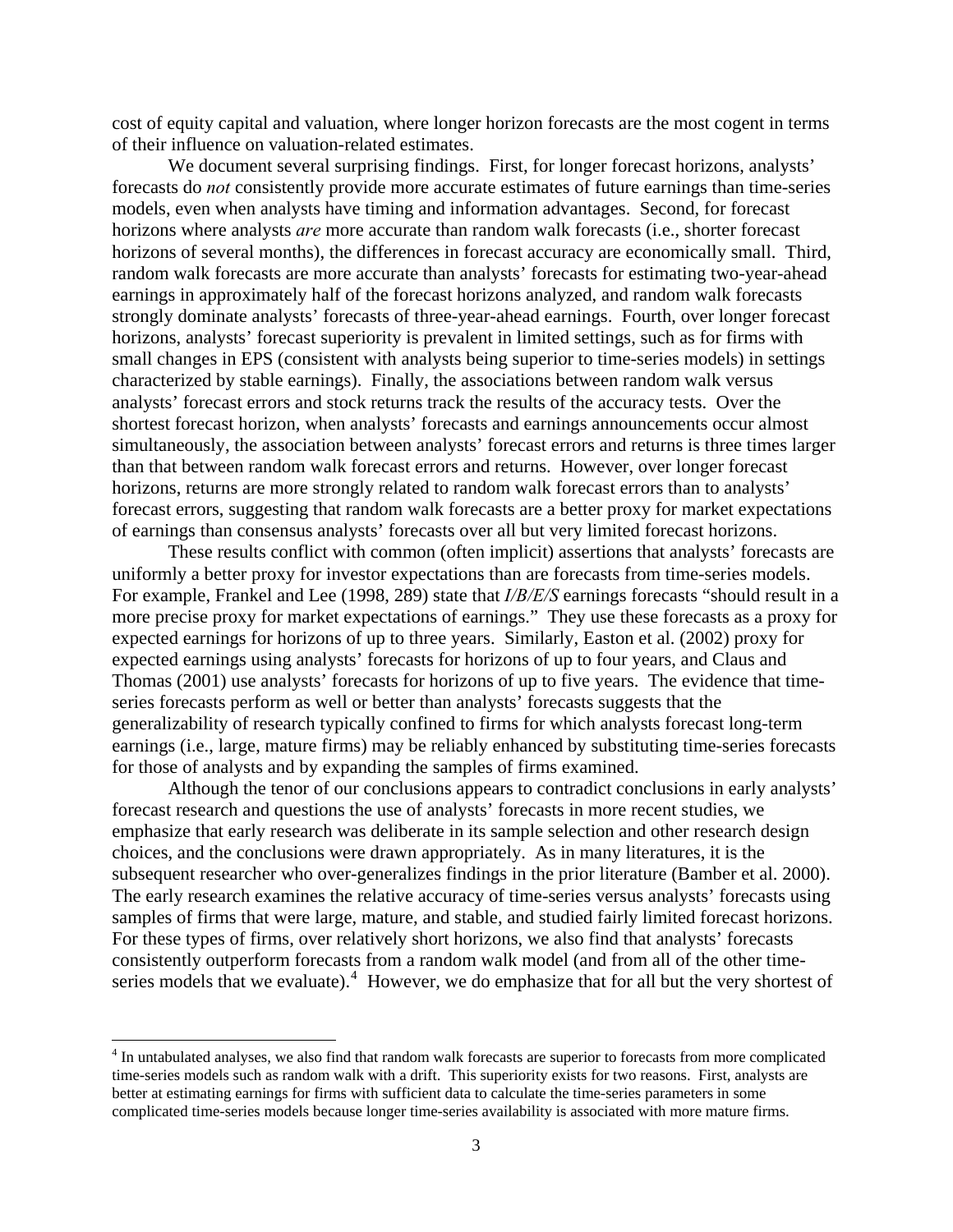forecast horizons, analysts' forecast superiority is economically small for the average firm. Moreover, for smaller firms and for firms with low analyst following, we find that analysts' superiority is quite small, and over longer horizons, analysts' forecasts are not superior to random walk forecasts.

The remainder of this paper proceeds as follows. In section 2, we review the prior literature. We describe our data and develop hypotheses in section 3. We present the results of our tests in section 4, and section 5 concludes.

## **2. Prior research and motivation**

#### *2.1 Prior Research*

 Numerous studies examine the time-series properties of annual earnings, motivated by a need for a well-specified expectations model to be used in asset pricing tests. The early studies (e.g., Little 1962, Ball and Watts 1972) provide evidence that annual earnings approximate a simple random walk process. Subsequent studies (e.g., Albrecht et al. 1977, Watts and Leftwich 1977) find that this simple time-series characterization performs at least as well as more complex models of annual earnings, such as random walk with drift or Box Jenkins.<sup>[5](#page-4-0)</sup> Based on this evidence, Brown (1993, 295) concludes that earnings follow a random walk and that this was "pretty much resolved by the late 1970s." In addition to the empirical evidence, the random walk model is advantageous because it does not require a long time series of data, which restricts the sample size and induces survivor bias.

 A stream of literature based on these prior studies compares the accuracy of earnings forecasts from time-series models to that of analysts' forecasts. These studies can be broadly classified into one of two lines of research. The first line asks whether analysts' forecasts *are superior to* forecasts derived from time-series models. These studies are motivated by the intuition that analysts' forecasts should be more accurate than time-series forecasts for a number of reasons (e.g., analysts have access to more information and have a timing advantage), and these studies provide evidence that analysts' forecasts are more accurate than time-series forecasts. For example, Fried and Givoly (1982) argue that analysts' superiority is related to an *information advantage* because analysts have access to a broader information set, which includes non-accounting information as well as information released after the prior fiscal year. They compare prediction errors (defined as (forecasted EPS – realized EPS) / |realized EPS|) based on analysts' forecasts made approximately eight months prior to the fiscal-end date to those based on forecasts from two time-series models. The eight-month forecast horizon roughly corresponds to the annual forecast horizon of time-series models based on earnings releases, which typically occur by four months after fiscal year-end. Fried and Givoly (1982) report prediction errors of 16.4 percent using analysts' forecasts versus 19.3 percent using a modified sub-martingale random walk model and 20.3 percent using a random walk model.<sup>[6](#page-4-1)</sup> The

<u> 1989 - Johann Stein, marwolaethau a gweledydd a ganlad y ganlad y ganlad y ganlad y ganlad y ganlad y ganlad</u>

Second, adding time-series parameters to a random walk forecast does not help much because the negative serial correlation in EPS changes is very small.

<span id="page-4-0"></span> $<sup>5</sup>$  Albrecht et al. (1977) also show that the choice of scalar is important to the relative accuracy of predictions from</sup> random walk versus random walk with drift models. Specifically, a random walk model outperforms a random walk with drift model when earnings are deflated by stockholders' equity but underperforms when earnings are not deflated.

<span id="page-4-1"></span><sup>&</sup>lt;sup>6</sup> Fried and Givoly (1982) analyze a modified submartingale model that uses the firm's past earnings growth as the drift term as well as an index model that uses past earnings growth of the Standard & Poor's 500 as the drift term. Our focus is limited to the random walk model out of simplicity; refinement to incorporate past earnings growth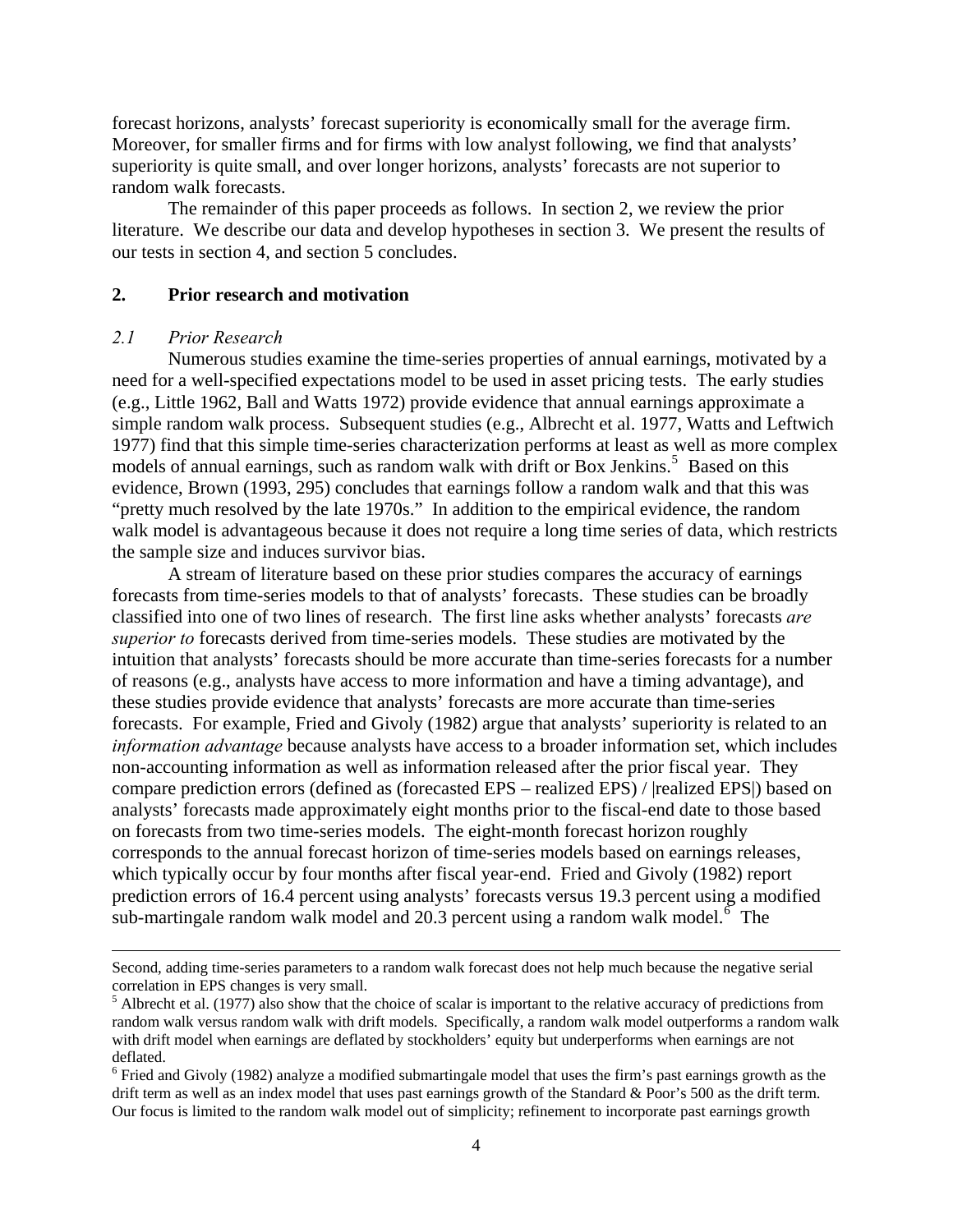differences among these prediction errors seem small but are statistically significant. Fried and Givoly (1982) also find that analysts' forecast errors are more closely associated with security price movements than are forecast errors from time-series models. Collins and Hopwood (1980) document similar evidence using a slightly longer forecast horizon. Using forecasts made four quarters prior to year-end, they find mean analysts' forecast errors of 31.7 percent compared to 32.9 percent for their most accurate time-series forecast, again, an economically small but statistically significant difference.

 A related line of research investigates the source of this apparent superiority. For example, Brown et al. (1987b) find that analysts' forecast superiority is positively (negatively) related to firm size (forecast dispersion). Similarly, Brown et al. (1987a) provide evidence consistent with analysts possessing an information advantage in that they better utilize information available on the date on which the time-series forecast is made, which Brown et al. (1987a) label a "contemporaneous advantage," and with analysts better utilizing information acquired between the date on which the time-series forecast is made and the date on which the analysts' forecast is made, which they label a "timing advantage." Subsequent research supports their conclusion that analysts' superiority is negatively associated with the forecast horizon (Kross et al. 1990; Lys and Soo 1995). Finally, O'Brien (1988) argues that analysts' superiority stems from their use of time-series models along with a broader information set that includes information about industry and firm sales and production, general macroeconomic information, and other analysts' forecasts. Consistent with this, Kross et al. (1990) find that the analysts' advantage is positively associated with firm coverage in the *Wall Street Journal*.

 Collectively, these studies use samples comprised mainly of large firms. One exception is Branson et al. (1995) who re-examine the question of whether analysts' forecasts are superior to forecasts from time-series models using a sample of small market capitalization firms (where the median market value of equity is \$215 million). Using one-quarter-ahead forecasts, they find that analysts' forecasts are also more accurate than time-series forecasts for their sample, but conclude that time-series models might be useful for small firms without analyst following. More recently, Allee (2008) examines cost of equity capital estimates based on time-series forecasts, so is able to extend his analyses to firms without analyst following. He uses two-yearahead annual forecasts combined with the Easton (2004) implementation of the Ohlson and Jeuttner-Nauroth (2005) earnings growth valuation model to back-out the implied cost of equity capital. His results are also encouraging with respect to the usefulness of time-series forecasts in a valuation setting.

To succinctly summarize and place some structure on the prior research on analysts' versus time-series forecasts, table 1 summarizes twelve important studies on the relative performance of time-series and analysts' forecasts. We compile summary data on the sample size and time-period, the time-series models investigated, data requirements, treatment of outliers, forecast horizon, and summary results. Several observations are noteworthy. First, these studies typically use time-series data from the 1960s and 1970s. Second, the sample sizes are small by current capital markets research standards, ranging anywhere from only 50 to only a few hundred firms. Third, the time-series models used require a minimum of 10 years of data, and some require as many as 20 years of data. Fourth, the forecast horizons studied range from one quarter ahead in the quarterly setting to 18 months ahead in the annual setting, with the

<u> 1989 - Johann Stein, marwolaethau a gweledydd a ganlad y ganlad y ganlad y ganlad y ganlad y ganlad y ganlad</u>

would likely improve the performance of time-series forecasts relative to analysts' forecasts, but would require longer time series, thus biasing the sample.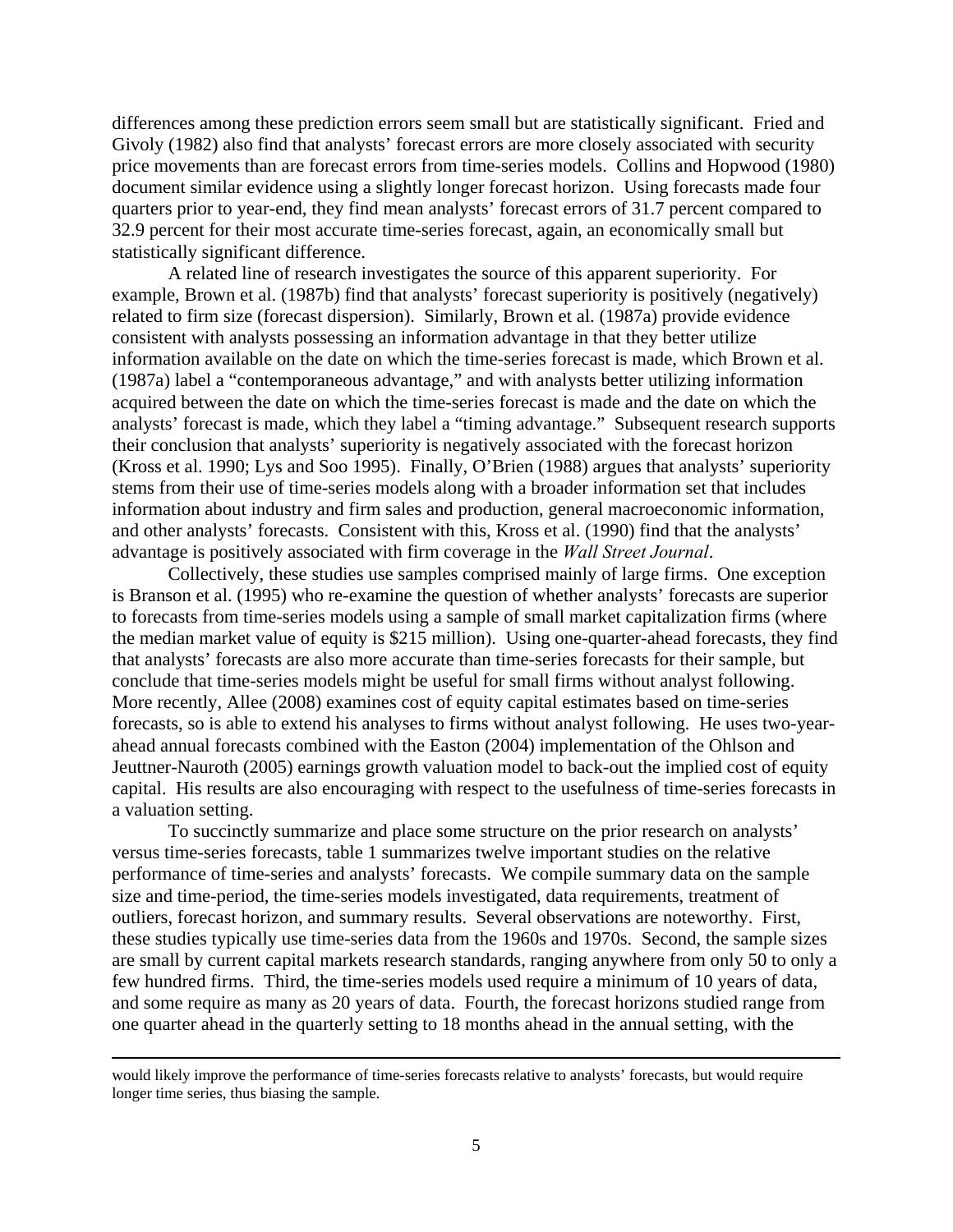<span id="page-6-0"></span>majority focused on the quarterly forecast horizon. Fifth, forecast accuracy is generally evaluated using the absolute value of forecast errors scaled by either actual EPS or stock prices. Sixth, the reported differences in forecast accuracy between analysts and time-series models are typically statistically significant and analysts typically 'win,' but the economic magnitudes of the differences appear modest at best. Finally, analysts' forecast advantage is positively associated with firm size and is negatively associated with prior dispersion in analysts' forecasts and forecast horizon.

## *2.2 Why re-examine the relative forecast accuracy of analysts versus time-series models?*

 Two factors, combined with the availability of analysts' forecasts for a large number of public firms, motivate our re-examination of the superiority of analysts' forecasts over timeseries forecasts. First, our review of the accounting and finance literature above suggests that it took approximately two decades (i.e., the 1970s and 1980s) for the literature to conclude that analysts are better at predicting future earnings than are time-series models. As Kothari (2001) notes, due to this conclusion and the increased availability of analysts' forecast data in machine-readable form, the literature on time-series models quickly died.<sup>[7](#page-6-0)</sup> However, as noted above and as evident in table 1, this generalized conclusion is primarily based on studies investigating small samples of firms that are large, mature, and stable, and the margin of analysts' superiority over time-series forecasts is not overwhelming. However, analysts' forecasts are used pervasively in the literature as proxies for market expectations for all firms, both large and small. This general reliance on analysts' forecasts contrasts with Walther (1997), who concludes that the market does not consistently use analysts' forecasts or forecasts from time-series models to form expectations of future earnings; her evidence indicates that market participants place more weight on time-series forecasts relative to analysts' forecasts as analyst following decreases. Additionally, it is not obvious that analysts are equally skilled at predicting earnings for large and small firms (or for firms that differ on other dimensions).

The second motivation for our re-examination is that a significant number of firms are not covered by analysts and, therefore, are excluded from research that requires longer-term earnings forecasts. If analysts' forecasts over long horizons are not superior to time-series forecasts, then requiring firms to have available analysts' forecasts unnecessarily limits the data upon which this research is based and hence, is a costly restriction. To get a sense of the cost (in terms of sample exclusion) of requiring analysts' forecasts, we identify the number of firms with available financial and market data which is not included in *I/B/E/S*. In figures 1 and 2 respectively, we present plots of the number and percentage of public firms with available data in *Compustat* and in the Center for Research in Securities Prices (*CRSP*) that *do not* have analysts' one- and two-year-ahead earnings forecasts and long-term growth forecasts available in *I/B/E/S*. [8](#page-6-0) As illustrated in figure 2, the percentage of firms with available *Compustat* and *CRSP* data that do not have a one-year-ahead analyst forecast data in *I/B/E/S* ranges from approximately 55 percent in 1980 to 25 percent in 2007. This trend generally decreases over time but we note a marked increase from 2000 to 2002 in the number of firms that are not covered, peaking in 2002

 $<sup>7</sup>$  Since the 1980s, the forecasting literature has focused on refinements to better understand analysts' forecasts, such</sup> as the determinants of analysts' forecast accuracy (Clement 1999), bias in analysts' forecasts (Lim 2001), and the efficiency of analysts' forecasts with respect to public information (Abarbanell 1991). 8

We identify this sample by starting with all firms in *Compustat* with positive total assets. We retain all observations with monthly stock price data as of the fiscal-end month available from *CRSP*. Finally, we use *I/B/E/S* data to identify whether consensus forecast data as of the fiscal-end month is available for the remaining firms.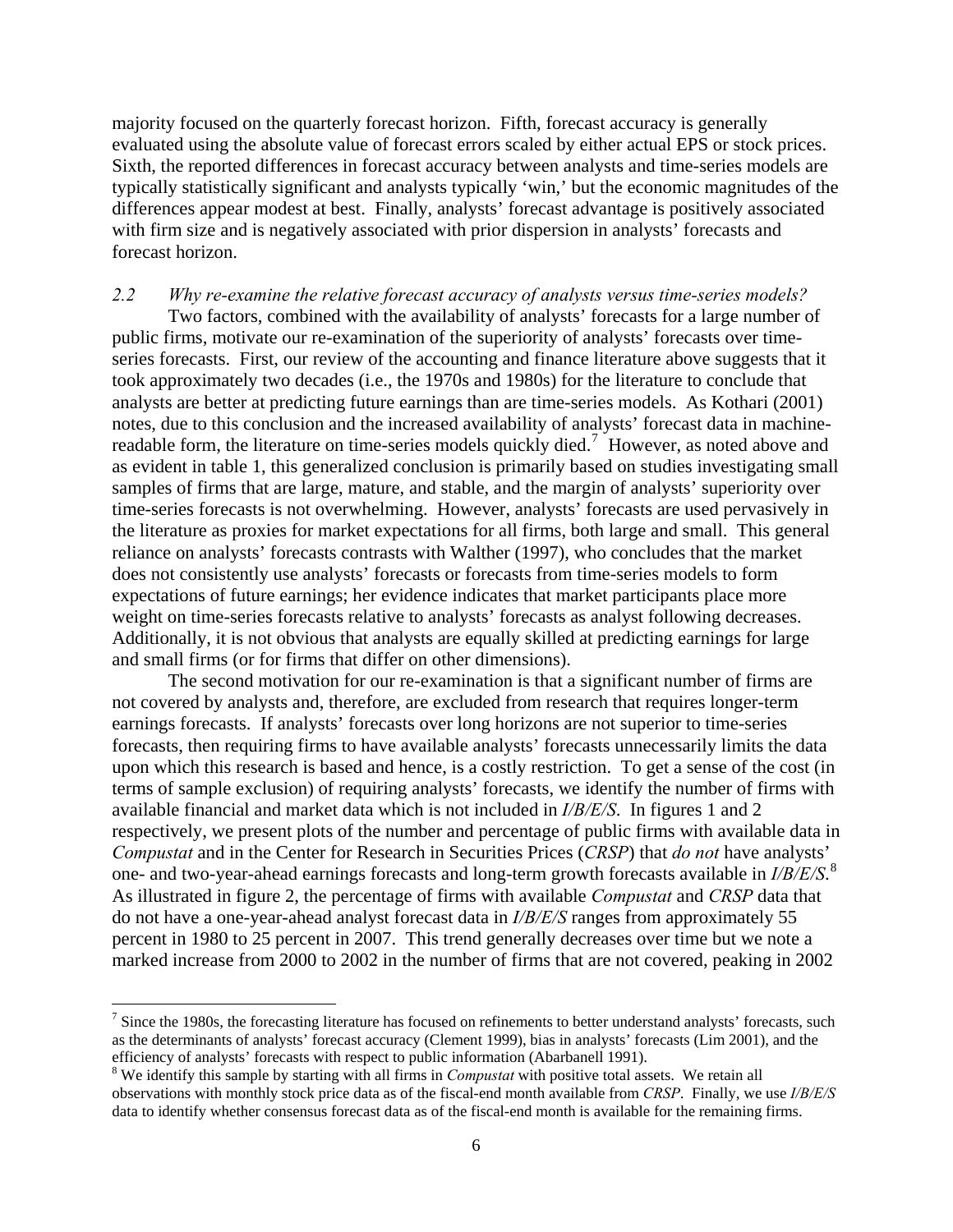<span id="page-7-0"></span>around the time of the Global Settlement. Figures 3 and 4 present plots of the mean and median assets of firms with available *Compustat* and *CRSP* data that are covered by analysts on *I/B/E/S*. As noted in prior research, the uncovered firms are considerably smaller (Bhushan 1989). Broadly, the evidence in figures 1 through 4 highlights the cost of requiring analysts' forecasts in terms of excluding otherwise useable data.

## *2.3 Empirical Methodology*

In the first set of tests, we compare the accuracy of analysts' forecasts of annual earnings to that of time-series forecasts over various horizons ranging from 1 through 36 months prior to the earnings announcement date. Consistent with prior studies, we expect analysts' superiority to decrease as the forecast horizon increases (Brown et al. 1987a). Next, we investigate settings where we would expect analysts to have less of an information advantage. That is, we compare the forecast accuracy of analysts' forecasts to that of time-series models for young firms, small firms and for firms with low analyst following. We also examine how much information analysts add when they forecast large versus small changes in EPS by partitioning observations based on small, moderate, and large forecasted changes. When analysts forecast no change in EPS, the random walk forecast and the analysts' forecasts are equal; thus, analysts' forecasts differ most from random walk forecasts when analysts forecast large changes in EPS.

In the second set of tests, we examine the association between random walk forecast errors and stock returns, and the association between analysts' forecast errors and stock returns. Here, we also expect that the relative strength of the correlation between analysts' forecast errors and returns over the correlation between random walk forecast errors and returns to decrease as the forecast horizon increases and to be lower in settings where we expect analysts to have less of an advantage or when analysts forecast greater changes in future earnings.

As a final test, we investigate analysts' superiority in a multivariate setting. For each forecast horizon, we estimate regressions with our measure of analysts' superiority as the dependent variable and proxies for the quality of the information environment, firm risk, and the analysts' forecasted changes in earnings as covariates. The objective of this test is to investigate the incremental impact of these factors on analysts' superiority and to assess whether the impact changes across the various forecast horizons.

## **3. Data**

We first collect data from the *I/B/E/S* consensus file and from the *Compustat* annual file. Our sample spans a 25 year period, from 1983 through 2007. We attempt to impose minimal constraints on data availability. For a firm-year observation to be included in our sample, the prior year's EPS, at least one earnings forecast and the associated stock price, and the EPS realization for the target year must be available from *I/B/E/S*. We also require that sales (our proxy for size) be available from *Compustat* for the year immediately preceding the forecast.<sup>[9](#page-7-0)</sup> Because losses are less persistent than positive earnings (Hayn 1995), we further limit our

<sup>9</sup> For the analyses that can be done without *Compustat* data (i.e., the main results, analyses related to firm age, and analyses related to the number of analysts following), the *Compustat* restriction makes no substantive difference in the results. However, we impose this requirement across all analyses to facilitate sample consistency between the tables.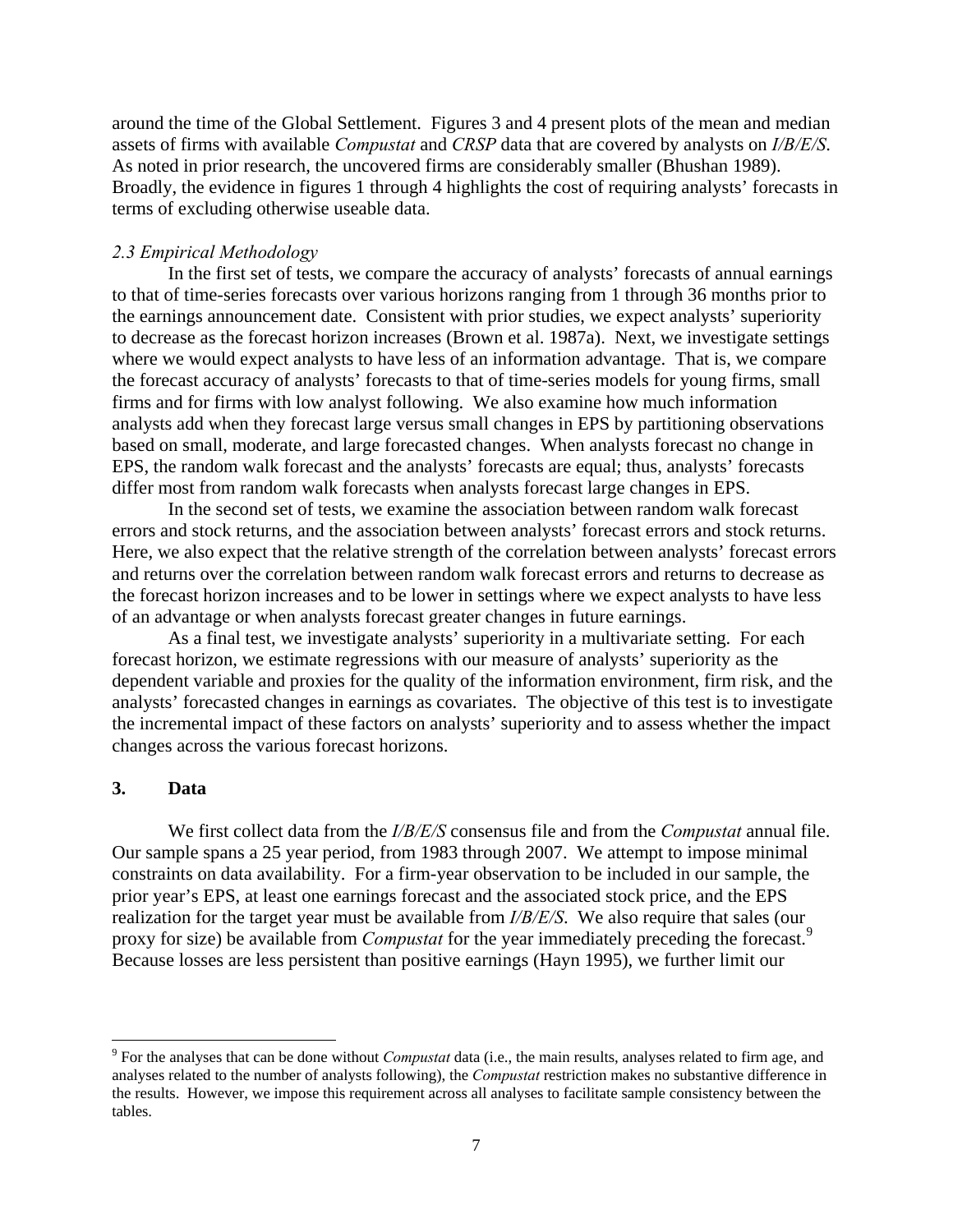<span id="page-8-0"></span>analyses to firm-years with positive earnings in the base year.<sup>[10](#page-8-0)</sup> It is important to note that this research design choice favors random walk forecasts (but only slightly); however including loss firms does not change our overall conclusions.<sup>[11](#page-8-0)</sup> Finally, for the market-based tests, we require sufficient monthly data from *CRSP* to calculate returns over the specified holding periods, which slightly reduces the sample for these tests.

For each target firm-years' earnings (EPS<sub>T</sub>), we collect the *I/B/E/S* consensus analysts' forecast made in each of the previous 36 months. For the first 12 previous months (i.e., 0 through 11 months prior), we use FY1 (the one-year-ahead earnings forecast) as the measure of the analysts' forecast of earnings, and the EPS one year prior  $(EPS_{T-1})$  as the random walk forecast of earnings. Thus, for the first year prior to the target year's earnings announcements, we have [12](#page-8-0) pairs of forecast errors.<sup>12</sup> For each pair, the analysts' forecast error is the difference between the analysts' forecast and realized earnings  $(EPS_T)$  and the random walk forecast error is the difference between  $EPS_{T-1}$  and  $EPS_T$ . We then take the absolute value of the forecast errors and scale by price as of the analysts' forecast date. We obtain 740,070 consensus forecasts, representing 69,483 firm-years and 10,140 firms with sufficient data to be included in the oneyear-ahead (FY1) analyses.

For the 12 through 23 months prior to the target year's earnings announcement date, we use the *I/B/E/S* forecasts of FY2 (the two-year-ahead earnings forecast). As with the forecast of FY1, there are 12 monthly forecasts of FY2. For these months, the random walk forecast of earnings is equal to  $EPS_{T-2}$ . We obtain 611,132 consensus forecasts, representing 60,170 firmyears and 9,037 firms with sufficient data to be included in the two-year-ahead (FY2) analyses.

Finally, for the 24 through 35 months prior to the target year's earnings announcement date, we construct estimates of FY3 when necessary (the three-year-ahead earnings forecast) because very few analysts forecast three-year-ahead earnings directly. We construct these estimates using the method outlined in studies like Frankel and Lee (1998), Lee et al. (1999), Gebhardt et al. (2001), and Ali et al. (2003), which generates the FY3 forecast from the FY2 forecast adjusted by the mean analysts' long-term growth forecast as follows:

 $FY3 = FY2 \times (1 + LGT\%)$  (1) where FY2 is defined above and LTG is the long-term growth forecast from *I/B/E/S*. Thus, to be included in the FY3 sample, a firm must report positive base year earnings ( $EPS_{T-3}$ ), and have a FY2 forecast and a long-term growth forecast available in *I/B/E/S*. We next calculate the pairs of forecast errors, analogous to the FY1 and FY2 analyses. We obtain 468,777 *I/B/E/S* consensus forecasts, representing 46,226 firm-years and 7,070 firms with sufficient data to be included in the three-year-ahead (FY3) analyses.

 $10$  The base year is defined as the year immediately preceding the forecast. For example, letting the target year be year T, when forecasting one-year-ahead earnings, the base year is year T-1; when forecasting two-year-ahead earnings, the base year is T-2; etcetera.

 $11$  In unreported analyses, we find that random walk forecasts perform poorly for fiscal periods following a loss; however, analysts' forecasts also perform poorly for these firms. While including loss firms does not change the results over horizons of one year or less, the random walk results improve somewhat relative to analysts' forecasts for forecast horizons of two and three years when loss firms are included. Although the lack of persistence of losses makes random walk a poor predictor of future earnings when the base years earnings are negative, analysts are aware of the base year's earnings before they make their forecasts, so this data restriction does not provide timeseries models with a natural advantage.

<sup>&</sup>lt;sup>12</sup> Note that when the earnings announcement is made early in the calendar month, there will not be an earnings forecast in that calendar month. For these observations, there are only 11 forecasts of FY1. Thus, there are approximately half as many month 0 observations as there are month 1 observations.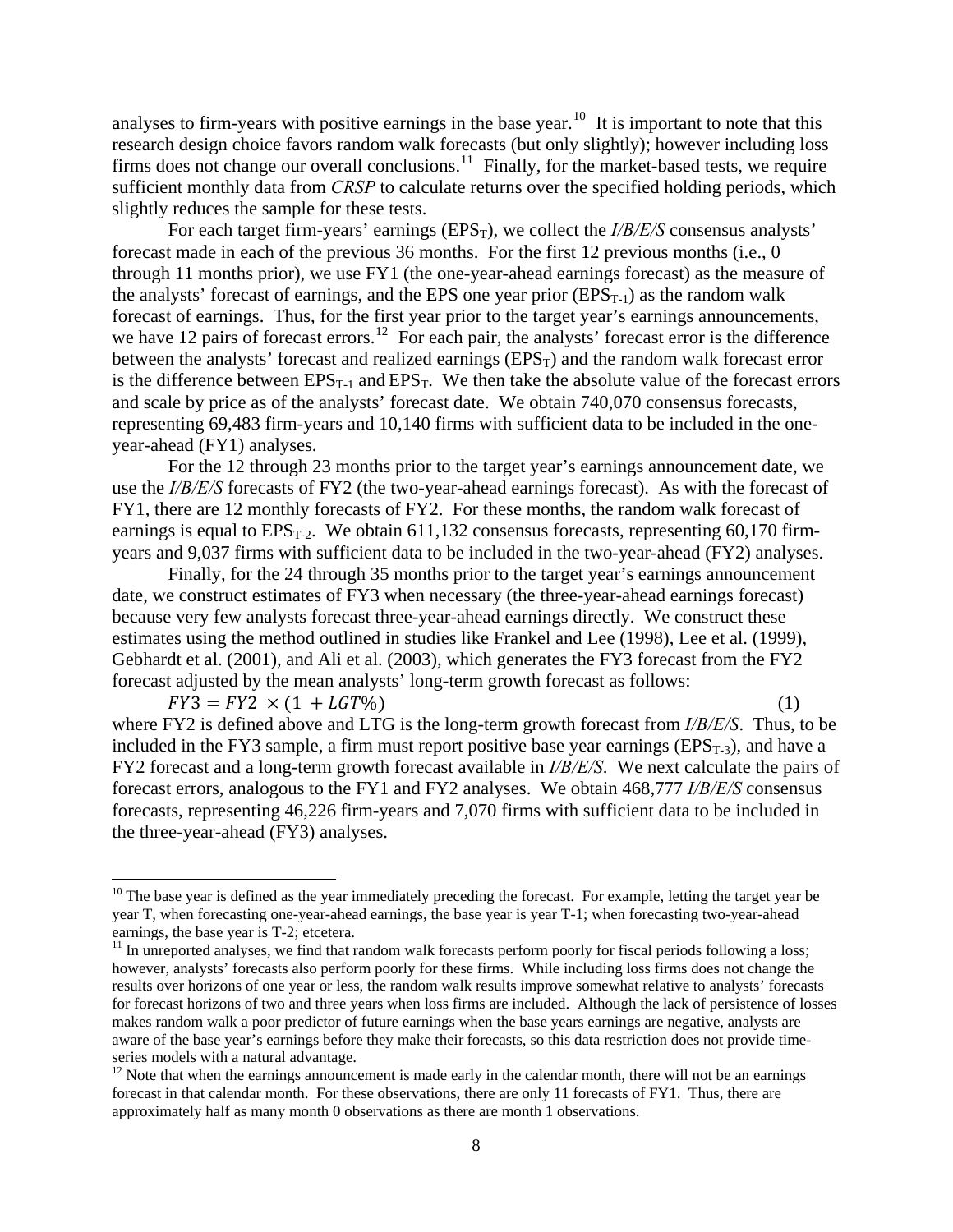As noted above, there is very little evidence suggesting that more sophisticated timeseries models are more accurate than simple time-series models (Albrecht et al. 1977; Watts and Leftwich 1977; Brown et al. 1987a). Thus, our simple random walk-based forecasts of future earnings are simply the lagged realized earnings:

 $E_{T-\tau}(EPS_T) = EPS_{T-\tau} \in \tau > 0.$  (2) For FY1 forecasts, the random walk forecast is the realized EPS from the previous fiscal year, and for FY2 (FY3), the random walk forecast is the realized EPS two (three) years prior to the forecast year. Using the random walk forecast frees us from further data requirements that would skew our analyses to large, mature firms, as in prior research. Not surprisingly, we find a strong, positive association between firm age and the accuracy of both analysts' and random walk forecasts.

## **4. Results**

# *4.1 Descriptive Statistics*

Panel A of table 2 presents descriptive statistics for the 60,289 firm-years with sufficient data to estimate random walk forecast errors and analysts' forecast errors 11 months prior to the target earnings announcement. The mean (median) firm age is only 8 (4) years, so estimating more complex time-series forecasts would result in the loss of sample observations. For example, untabulated statistics reveal that a hypothetical data requirement of 10 years of prior earnings data (e.g., Fried and Givoly 1982) would eliminate 70 percent of the observations. We also find that the mean (median) observation has only 7.6 (5) analysts following, consistent with a large number of the firms in our sample having relatively sparse analyst coverage (i.e., only one or two analysts following).

As noted in table 1, prior literature frequently scales forecast errors by reported earnings and many important studies in this literature (e.g., Brown and Rozeff 1978; Fried and Givoly 1982; Brown et al. 1987a) winsorize forecast errors at 100 percent. For a sample comprised of large, mature firms and for forecasts with short horizons, this winsorization rule is reasonable because it results in very few of the analysts' forecast errors being winsorized. For example, Fried and Givoly (1982) find that approximately 0.5 percent of their sample observations have scaled forecast errors that are greater than 100 percent. Moreover, for the subsample of firms in our study that are at least 10 years old, we find that one month prior to the earnings announcement date, only 2.9 percent of scaled absolute analysts' forecast errors are greater than 100 percent. However, we find that for younger firms and over longer forecast horizons, many more extreme forecast errors exist. When we include younger firms in the analyses, the proportion of analysts' forecast errors (at the same forecast horizon) that are greater than 100 percent almost doubles (to 5.2 percent). Moreover, this proportion rises dramatically as the forecast horizon lengthens.

In panel B of table 2, we present the proportion of the absolute forecast errors (scaled by realized earnings) that are greater than 100 percent to illustrate the consequences of scaling forecast errors by reported earnings. For example, 35 months prior to the earnings announcement, almost 30 percent of analysts' forecast errors and 26 percent of random walk forecast errors are greater than 100 percent. Because winsorizing 30 percent of the sample could severely affect the reported results, in the analyses that follow, we scale forecast errors by price,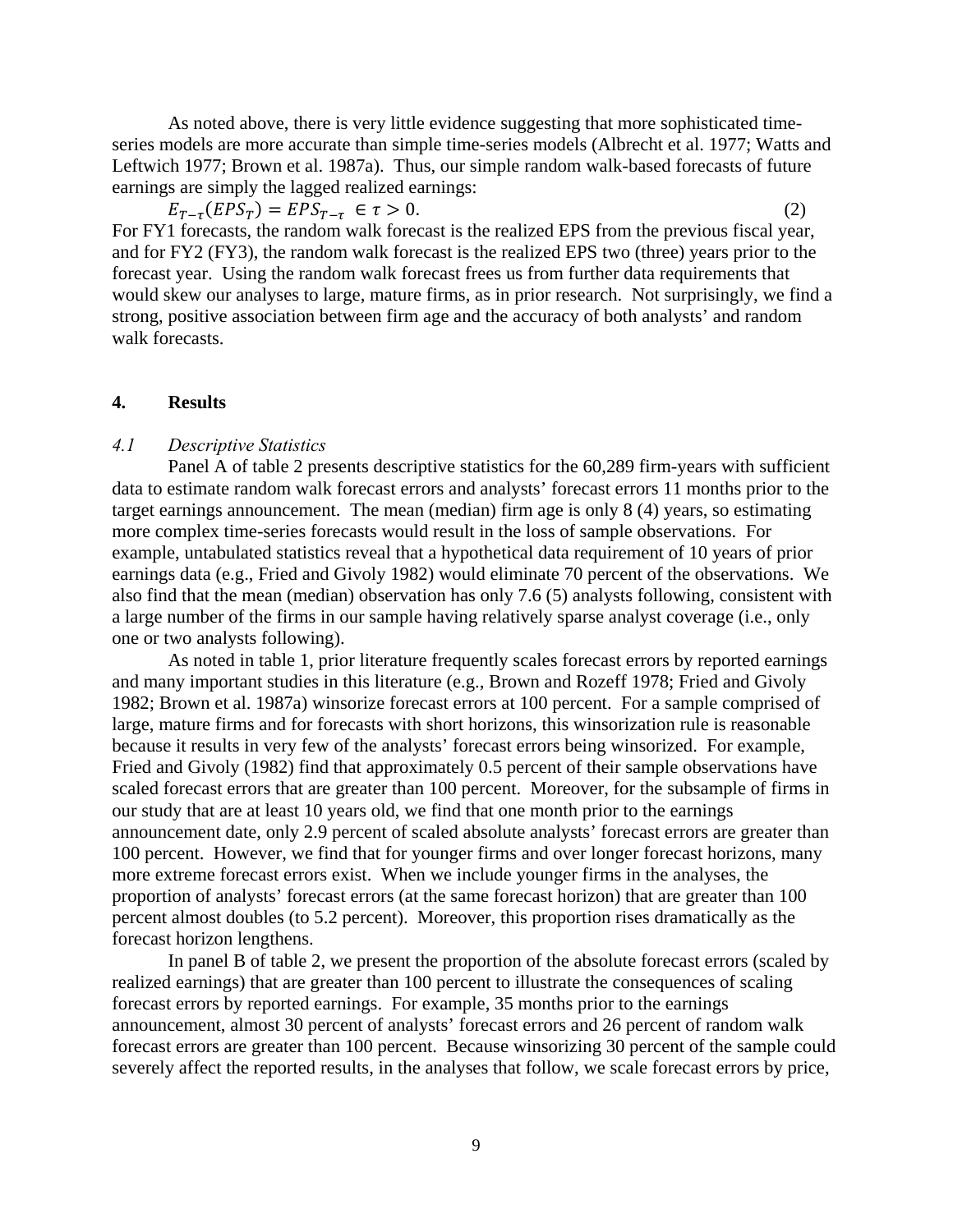<span id="page-10-0"></span>as reported by *I/B/E/S*. [13](#page-10-0) Scaling by price limits the number of extreme observations so that less than one percent of observations for both random walk forecast errors and analysts' forecast errors are greater than 100 percent at every forecast horizon. Thus, scaling by price provides a more accurate picture of the relative forecast accuracy of analysts versus random walk.

In panel C of table 2, we examine the bias in both types of forecasts. We report descriptive statistics for signed analysts' forecast errors and signed random walk forecast errors scaled by price at 11, 23, and 35 months prior to the earnings announcement date. We find that both forecast errors are biased, and that the absolute magnitudes of the bias for the median forecast errors are similar, but the biases are in the opposite direction. Specifically, the median random walk forecasts are negatively biased while the median analysts' forecast errors are positively biased. The negative bias in random walk forecast errors occurs because EPS tends to grow by approximately 50 basis points per year and the random walk model does not allow for this growth. Similarly, analysts' forecast errors are biased such that the median analysts' forecast error is consistently positive and is much larger at longer horizons. This pattern of bias in analysts' forecast errors is consistent with findings in Richardson et al. (2004).

#### *4.2 Tests of Analysts' Superiority Using Absolute Forecast Errors*

We present the main results of our tests in table 3. Here, we compare the forecast accuracy of random walk forecasts to that of the analysts' consensus forecasts for the full sample. We calculate the analysts' superiority as follows (firm subscripts omitted):

Analysis' Superiority = 
$$
\frac{|EPS_{T-1} - EPS_T| - |Forecasted EPS_{T,M} - EPS_T|}{Price_{T,M}}
$$
 (3)

where *Forecasted EPS* is the analyst forecast (i.e., FY1, FY2, or FY3) issued M months prior to the earnings announcement for year T earnings. At each forecast horizon, we calculate mean Analysts' Superiority. A positive mean indicates that analysts are superior to a random walk model at that particular forecast horizon, on average, and a negative mean indicates that a random walk model is superior to analysts at that particular forecast horizon, on average.<sup>[14](#page-10-0)</sup>

The first set of columns in table 3, labeled FY1, presents the mean analysts' superiority during months 0 through 11 prior to the earnings announcement. For the full sample, our results confirm those in the prior literature – analysts' forecasts *are* more accurate than forecasts from time-series models (specifically, forecasts from a random walk model) and their superiority is more evident as the earnings announcement approaches. For forecasts made in the same month as the earnings announcement (i.e., 0 months prior), analysts' forecasts are more accurate than random walk forecasts by 245 basis-points. This result is not surprising given that this is the forecast horizon where analysts have the greatest timing and information advantages. In other words, for most firms, the random walk forecast is approximately one year old at this time and analysts have the advantage of having access to all of the news that has occurred over the year and to the earnings announcements made in the first three quarters of the year (i.e., to three of the

<sup>&</sup>lt;sup>13</sup> The price reported by *I/B/E/S* is usually the price at the end of the day prior to day on which the forecast is released. However, our results are insensitive to the measurement date for price. Specifically, our results are essentially unchanged when we scale by the first price for the fiscal year.

<sup>&</sup>lt;sup>14</sup> Note that the measurement of analysts' forecast superiority requires matched pairs of random walk forecasts and analysts' forecasts. That is, for a given firm-year observation, we require both a random walk forecast (so a prior earnings realization) and a consensus analysts' forecast, as well as the reported earnings.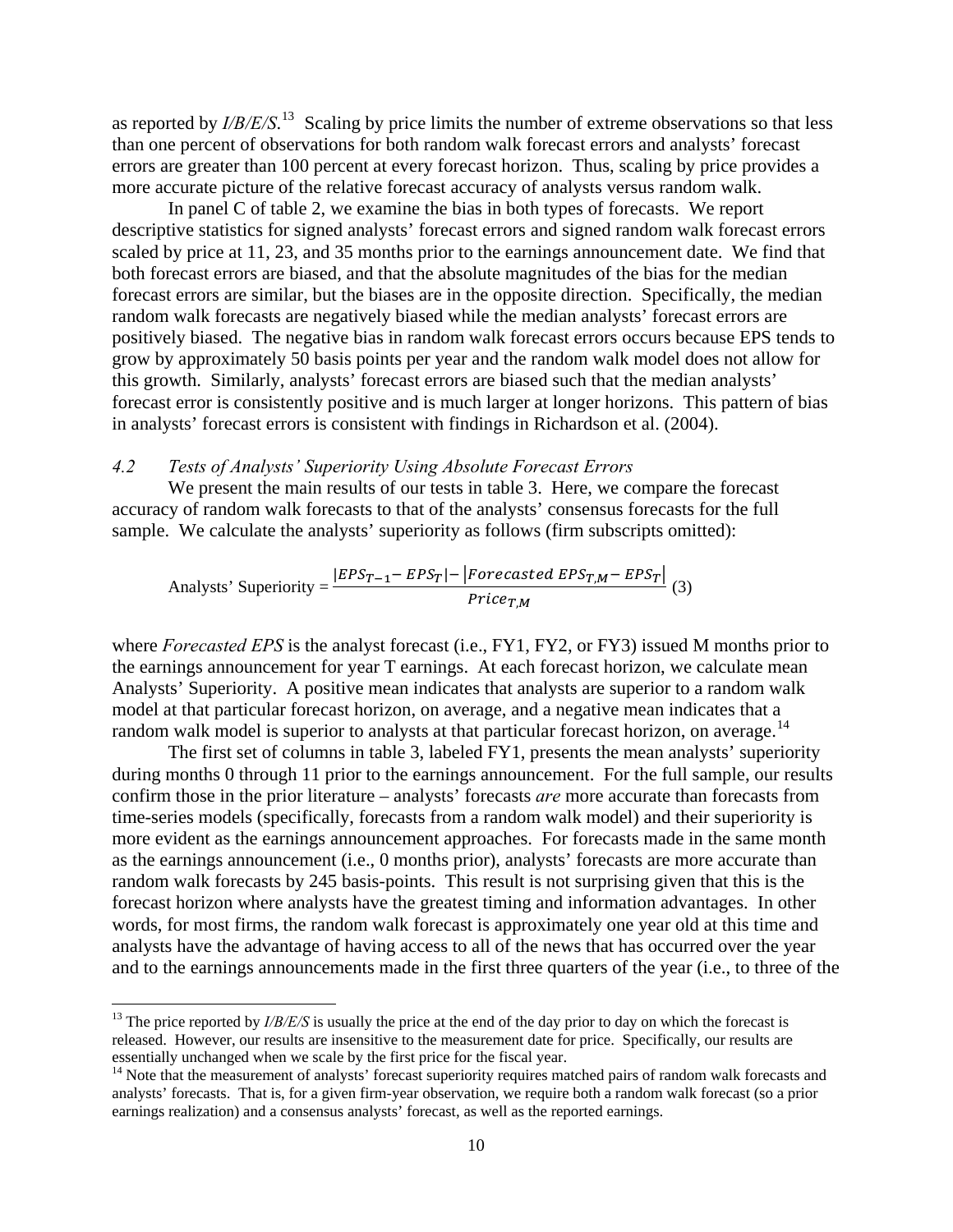four quarterly earnings numbers used to calculate  $EPS_T$ ). In contrast, 11 months prior to the earnings announcement date, analysts' superiority is only 25 basis-points, which is approximately 90 percent smaller than analysts' superiority in month 0.

The second set of columns, labeled FY2, presents the mean analysts' superiority from 12 through 23 months prior to the earnings announcement. Here, we use the consensus analysts' forecasts of two-year-ahead earnings and the random walk forecast is earnings reported two years prior to the target date. Again, analysts' forecasts are significantly more accurate than random walk forecasts from 12 through 21 months prior to the earnings announcement, but as with FY1, their relative superiority falls monotonically as the forecast horizon lengthens. Moreover, at month 21, analysts' superiority is only 4 basis-points, and by months 22 and 23, the random walk forecast is significantly more accurate than analysts' forecasts on average, so timeseries forecasts are superior. However, the difference in accuracy is economically trivial, at 6 and 11 basis-points respectively.

The third set of columns, labeled FY3, presents the mean analysts' superiority from 24 through 35 months prior to the earnings announcement. Again, analysts' superiority falls monotonically, from 70 basis-points at 24 months prior to -40 basis-points at 35 months prior, as their timing and information advantages increase. Overall, table 3 reveals that, consistent with prior literature, analysts are better than time-series models at predicting earnings over relatively short windows. However, as the forecast horizon grows, analysts' superiority decreases and becomes negative, so that random walk forecasts are superior to analysts' forecasts, when the forecast horizon is sufficiently long.

#### *4.2.1 Partitioning on firm age*

Table 4 partitions observations based on firm age, measured as the number of years that the firm's earnings have been reported in *I/B/E/S*. Because samples in prior literature are comprised of mature firms, we separate observations into young firms versus mature firms to compare the relative forecast accuracy between the two groups. Panel A reveals that even oneyear-ahead earnings are much more difficult to forecast for young firms than for mature firms. Specifically, for firms in their first year on *I/B/E/S*, the mean analysts' forecast error 11 months prior is 527 basis-points while the matching random walk forecast error is 534 basis-points. For firms that have been on *I/B/E/S* for at least five years, the mean analysts' forecast error is approximately half as large, at 268 basis-points, while the random walk forecast error is 301 basis-points. That is, it appears that mature firms are inherently more predictable, and although the random walk forecast error is much smaller for mature firms than for young firms, the superiority of analysts' forecasts is even greater. For firms in their first year on *I/B/E/S*, analysts' superiority is only 7 basis-points, but for the firms that are at least five years old, analysts' superiority is 33 basis-points, or almost five times better.

The second year forecast accuracy is even more striking. At month 23, firms that are less than four years old all exhibit negative values, indicating random walk forecast superiority. For firms in their first year on *I/B/E/S*, the differences are quite large, with random walk forecast superiority of 102 basis-points. Thus, for firms in their first year on *I/B/E/S*, analysts' forecasts are less accurate than random walk forecasts by more than one percent of price at the 23 month forecast horizon. In contrast, for firms that have been on *I/B/E/S* for at least five years, analysts' forecasts are more accurate than random walk forecasts by 8 basis points for the same forecast horizon.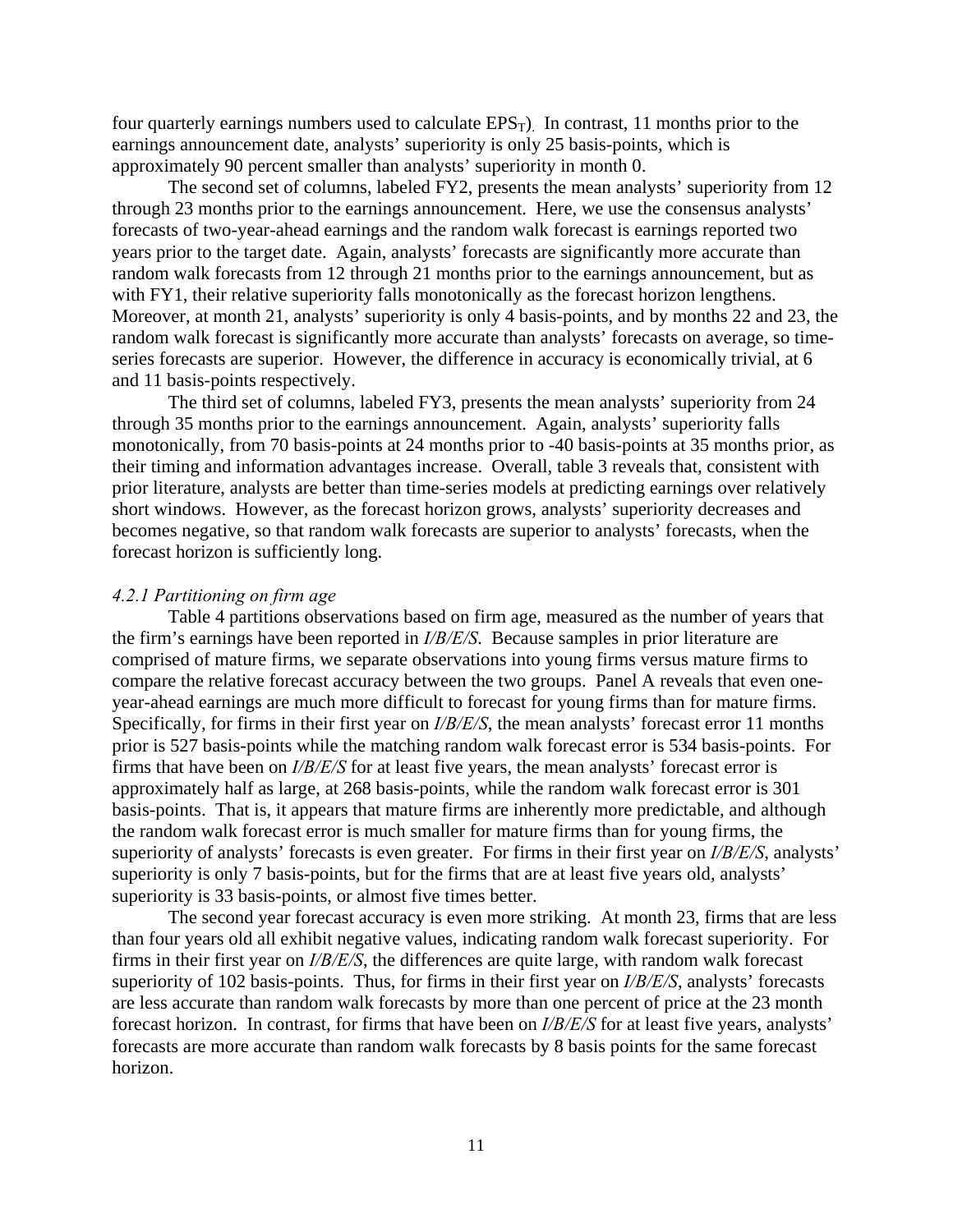Panel C of table 3 presents analysts' superiority results in FY3. These results mirror those of FY1 and FY2. For FY3, each group of firms reveals time-series forecast superiority at month 35, but this time-series forecast superiority declines as analysts gain information and timing advantages.

## *4.2.2 Partitioning on firm size*

Table 5 partitions observations based on firm size. Specifically, each year, we partition all firms on *Compustat* with positive sales into two groups (large firms and small firms) using the median sales in the year as the threshold. Because *I/B/E/S* firms are generally larger than *Compustat* firms, fewer than half of the firms are classified as small using this threshold. As reported in panel A, analysts' superiority for small firms is much smaller than for large firms. For small firms, random walk is superior at 11 months prior to the earnings announcement in FY1, and in 6 and 11 of the 12 monthly forecasts for FY2 and FY3, respectively. Some of these differences are economically significant. For example, at the 23 month forecast horizon, the difference is almost one percent of price, and at the 35 month forecast horizon, the difference is almost one and a half percent of price.

#### *4.2.3 Partitioning on analyst following*

In panel B, we report similar results for lightly followed firms (i.e., those with one or two analysts). While analysts' forecasts are superior in most months, for early fiscal-year forecasts (e.g., 11 months prior), there is no difference in the accuracy of random walk forecasts and analysts' forecasts. Consistent with the results in table 4, results for FY2 and FY3 are similar, with random walk forecasts dominating analysts' forecasts at numerous forecast horizons.

#### *4.3 The Relation between Analysts' Superiority and Absolute Forecasted Change in EPS*

As discussed above, when analysts forecast no change in EPS, the random walk forecast and the analysts' forecasts are equal. Thus, to examine whether analysts' superiority varies with the forecasted change in EPS, we partition the observations into small, moderate, and large forecasted changes in EPS. For this analysis, we calculate the absolute value of the analysts' forecasted change in EPS and let the lowest and highest 33 percent represent small and large forecasted changes respectively. The difference in analysts' superiority between the extreme forecasts and the moderate forecasts is always large, but the direction of the effect differs for short and long forecast horizons.

#### *4.3.1 FY1 forecasts*

We find that for short horizons (i.e., first year forecasts), analysts' superiority is strongest when the forecasted absolute change in EPS is extreme. At the one month forecast horizon (i.e., one month prior to the earnings announcement), for the group of firms with the smallest forecasted change, analysts' superiority is only 26 basis points, but for the group of firms with the largest forecasted change, analysts' superiority is greater than 600 basis points. However, this relative superiority deteriorates as the horizon lengthens. For example, for the group of firms with small forecasted changes, analysts' superiority is only 12 basis points 10 months prior to the earnings announcement, while at the same horizon, analysts' superiority is 143 basis points for the group of firms with large forecasted changes. Although analysts' superiority diminishes as the horizon lengthens, in the first year, analysts' superiority is always significantly greater for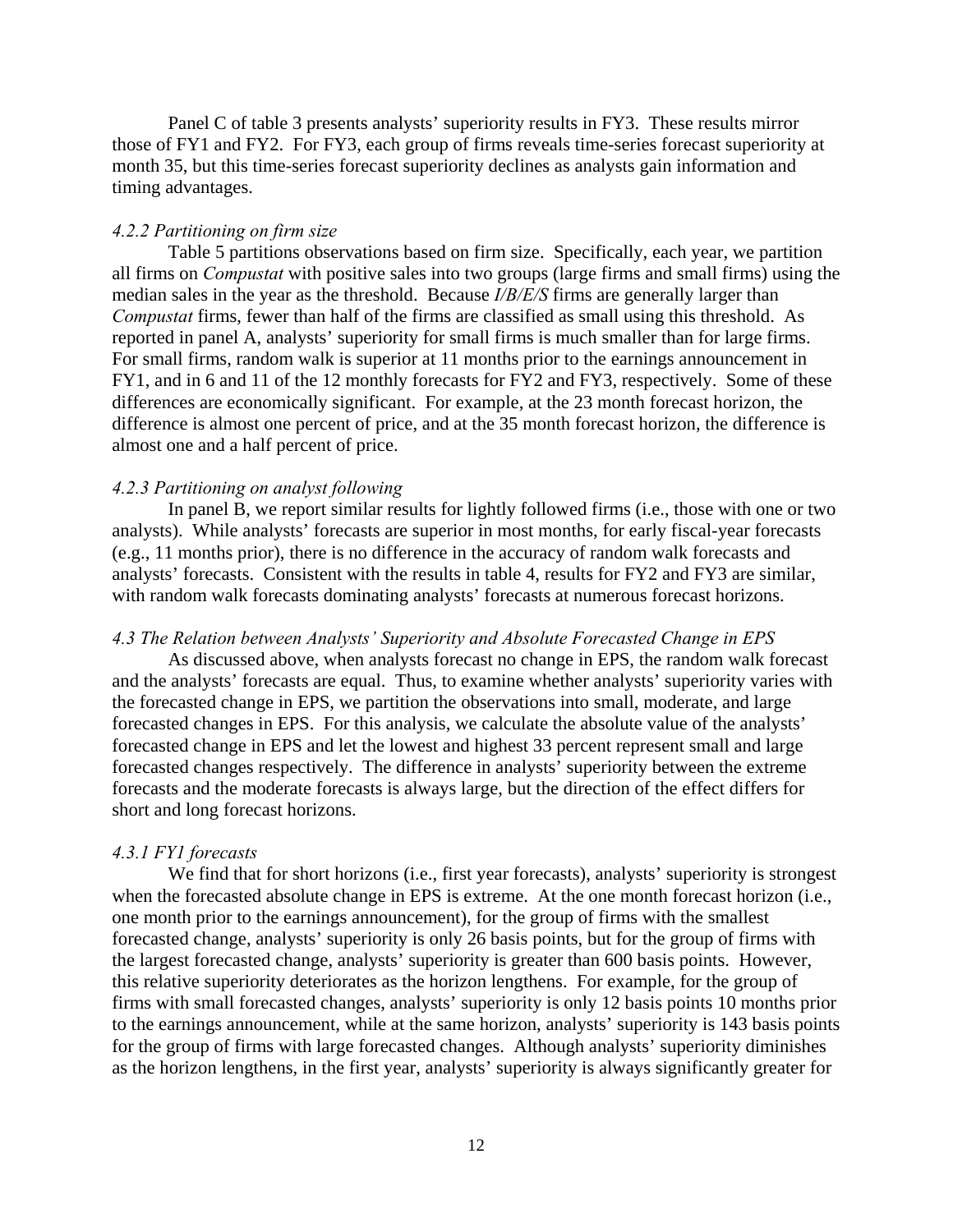the group of firms with large forecasted changes in EPS than for the group of firms with small forecasted changes in EPS.

# *4.3.2 FY2 forecasts*

The results differ over longer horizons. For the group of firms with small forecasted changes, analysts' forecasts are more accurate than random walk forecasts over each of the 36 monthly horizons. However, for the group of firms with large forecasted changes, random walk dominates in a large number of forecast horizons. At 23 months prior to the earnings announcement, when analysts have no timing advantage and a slight information advantage, random walk forecasts are 40 basis points more accurate than analysts' forecasts for the group of firms with large forecasted changes and analysts' forecasts are 29 basis points more accurate than random walk forecasts for the group of firms with small forecasted changes. However, analysts are not superior to random walk for the group of firms with large forecasted changes in FY2 until month 18, when analysts have a 5 month timing advantage. This compares to month 21 for the full sample.

## *4.3.3 FY3 forecasts*

The difference in accuracy between the groups with large versus small forecasted changes is even greater for forecasts made between 24 and 35 months prior to the earnings announcement. As with two-year-ahead forecasts, analysts' forecasts of three-year-ahead earnings are always superior to random walk forecasts for the group of firms with moderate forecasted changes in EPS. However, for the groups of firms with extreme forecasted changes, analysts' superiority is significantly positive in only 1 of the 12 forecast horizons; this occurs 24 months prior to the earnings announcement, when analysts have an 11 month timing advantage. From 27 to 35 months prior to the earnings announcement, random walk forecasts are superior to analysts' forecasts, and this difference is greater than 100 basis points at the 34 and 35 month horizons. In other words, when analysts forecast large changes in earnings three years in the future, a simple random walk estimate of those earnings is more accurate by one percent of price on average. Over the same horizon, when analysts forecast a small change in earnings, their forecasts are more accurate than a simple random walk by one half a percent of price.

#### *4.4 Tests of Analysts' Superiority Using Market Expectations*

Next, we examine the associations between time-series forecast errors and stock returns and between analysts' forecast errors and stock returns over various forecast horizons. To the extent that stock prices react to earnings surprises, higher associations between forecast errors and stock returns indicate a greater correspondence between the forecasts and ex ante market expectations. We regress stock returns measured from the month of the forecast through the month of the earnings announcement on forecast errors separately for random walk forecasts and analysts' forecasts using a seemingly unrelated regression system:

$$
Return_{T,M} = \alpha + \beta (EPS_{T-1} - EPS_T) + \varepsilon_T
$$
\n(4)

$$
Return_{T,M} = \alpha + b \ (Forecasted \ EPS_{T,M} - EPS_T) + e_T \tag{5}
$$

The coefficient  $\beta$  measures the relation between returns and random walk forecast errors, and the coefficient *b* measures the relation between returns and analysts' forecast errors. We report tests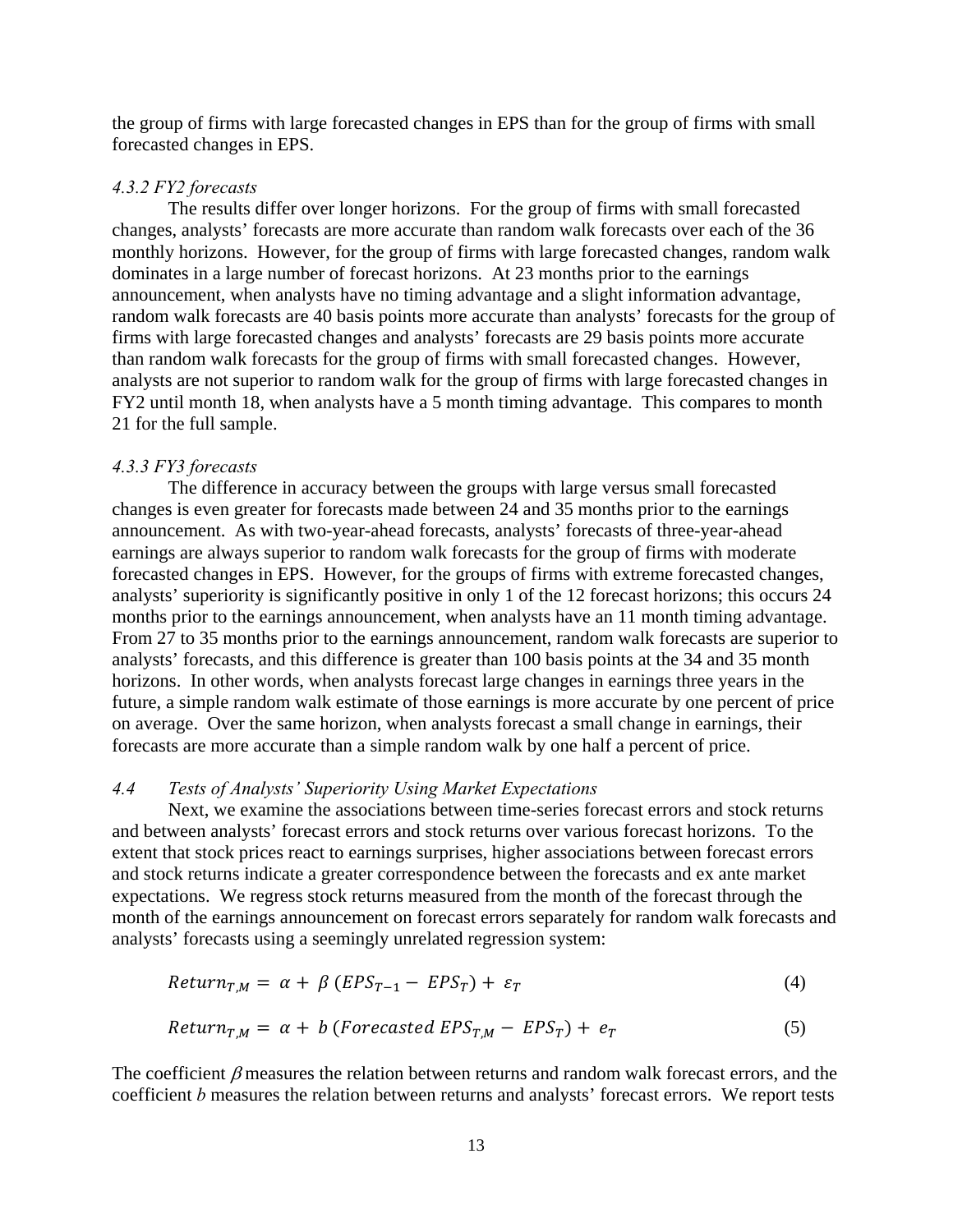for the ratio of the regression coefficients  $\beta$  to *b*. We estimate this system for each of the 36 forecast horizons from 0 months prior (i.e., when analysts' forecasts and earnings are announced in the same month) to 35 months prior to the earnings announcement. Thus, we measure stock returns and forecast errors contemporaneously such that the returns accumulation period and the forecast horizon are equal. For example, when the forecast horizon is 12 months in length, the returns accumulation period is also 12 months in length and the forecast horizon and returns accumulation period represent the same 12 months.

In table 7, we present the estimation results for models (4) and (5) across all forecasting horizons. As the forecast horizon lengthens, the association between stock returns and forecast errors increases for both random walk and analysts' forecasts. The random walk coefficient ranges from 0.056 in the 1 month forecast horizon regression to 4.421 in the 24 month forecast horizon regression. Similarly, the analysts' forecast coefficient ranges from 0.163 in the 1 month forecast horizon regression to 4.286 in the 24 month forecast horizon regression. While the coefficients on both errors increase with the length of the forecast horizon, they grow at different rates.

We find that the relative weights that the market seems to assign to random walk forecast errors and analysts' forecast errors tend to track fairly closely to the accuracy tests in table 3. Over the shortest forecast horizon, when analysts' forecasts and earnings announcements coincide in the same calendar month, the association between stock returns and random walk forecast errors is just 34 percent of the association between stock returns and analysts' forecast errors. However, the relative magnitudes of the stock return associations grow nearly monotonically, so that at the 11 month forecast horizon, the random walk coefficient is 94 percent of the analysts' forecast error coefficient. To summarize, at the one year horizon, analysts' forecast errors dominate random walk-based forecast errors as a proxy for market expectations, which mirrors the accuracy results from table 3. However, the relative ability of analysts' forecasts to proxy for market expectations is much stronger at the one month forecast horizon than over longer forecast horizons.

The pattern for FY2 forecasts is similar, but analysts' forecasts are a significantly better proxy than random walk forecasts only for horizons shorter than 21 months. For the 23 month forecast horizon, the random walk forecast is a significantly better proxy for market expectations, on average. Finally, for forecasts of FY3, analysts' forecasts are a better proxy in only 7 of the 12 months. For forecast horizons of 33 through 35 months, random walk is again a significantly better proxy for market expectations. Overall, it appears that market expectations track fairly closely to the forecast accuracy results. Over horizons where analysts' forecasts are more accurate than random walk forecasts, analysts' forecasts seem to provide a better proxy for market expectations. However, over horizons where random walk forecasts are more accurate than analysts' forecasts, random walk forecasts seem to provide a better proxy for market expectations.

#### *4.4.1 Partitioning on firm size and on analyst following*

Table 8, Panels A and B present the estimation results for models (4) and (5) for small firms and for lightly followed firms, respectively. In Panel A, for FY1, we find that *β*/*b* ranges from 18 percent for the shortest forecast horizon to 94 percent for the 11 month forecast horizon. Moreover, analysts' forecasts are no better than random walk forecasts as a proxy for market expectations 10 and 11 months prior to the earnings announcement. For FY2 and FY3, we find that analysts' forecasts are no better than random walk forecasts over horizons of 20 through 23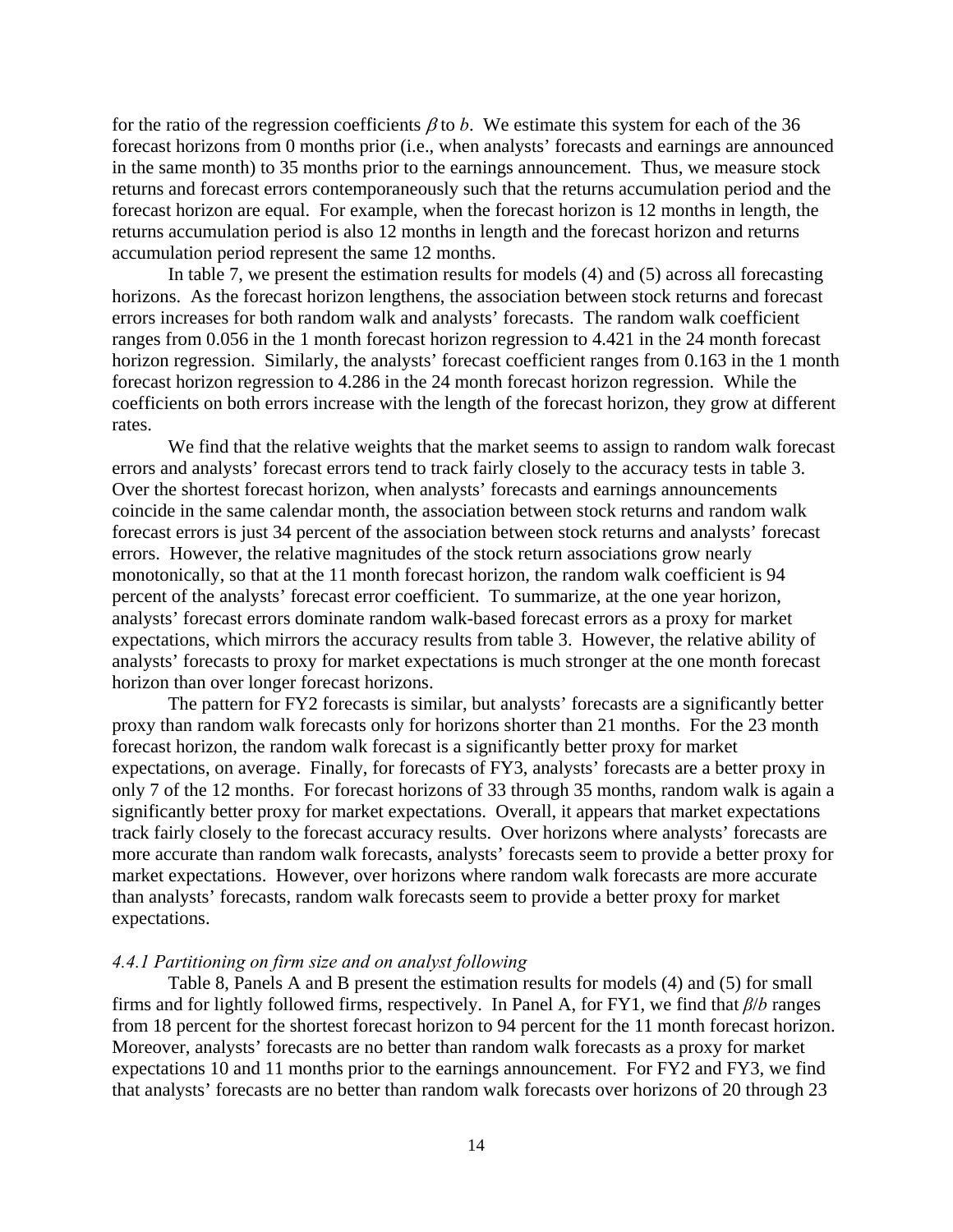months and 28 through 32 months prior to the earnings announcement, respectively, and that random walk forecasts dominate analysts' forecasts over horizons of 33 through 35 months prior.

The results for lightly followed firms are reported in Panel B, and are very similar to those reported in Panel A (for small firms) for FY1 and FY2. That is, analysts' forecasts dominate random walk forecasts as a proxy for market expectations only over shorter forecast horizons. However, the results for FY3 are striking. For three-year-ahead forecasts, analysts' forecasts are not a better proxy than random walk forecasts across all forecast horizons (i.e., from 24 through 35 months prior), and consistent with the results for small firms, random walk forecasts dominate over forecast horizons of 33 through 35 months. Overall, the results reported in table 8 for small and lightly followed firms are consistent with the analysts' forecast accuracy results reported in table 5.

#### *4.4.2 Partitioning on the absolute forecasted change in EPS*

Table 9, Panels A and B present the estimation results for models (4) and (5) for firms with small and large analysts' forecasts of the change in EPS, respectively. In Panel A, for FY1, we find no evidence of statistical differences between the coefficients on the random walk and analysts' forecast errors when analysts forecast the least extreme changes in EPS. Thus, analysts' forecasts are no better than random walk forecasts as a proxy for market expectations in the 11 months prior to the earnings announcement. For FY2 and FY3, we find that analysts' forecasts are no better than random walk forecasts as a proxy for market expectations over horizons of 21 through 23 months and 31 through 35 months prior to the earnings announcement, respectively.

In Table 9, Panel B, we present the results when analysts forecast the most extreme changes in EPS. For FY1, we find that analysts' forecasts dominate random walk forecasts as a proxy for market expectations in all months. However, in FY2, we find that random walk forecasts dominate analysts' forecasts over horizons greater than 19 months and, in FY3, we find that random walk forecasts dominate for horizons greater than 30 months. Overall, the market expectation results in Table 9 track fairly closely to the forecast accuracy results presented previously.

### *4.5 Multivariate Tests*

As a final test, we investigate analysts' superiority in a multivariate setting which controls for the information environment of the firm and risk factors. Specifically, we estimate the following regression separately for each of the 36 forecast horizons:

$$
Analysis'Superiority_{T,M} = \gamma_0 + \gamma_1 #Analysis_{T} + \gamma_2 STD_{T,M} + \gamma_3 BTM_{T-1}
$$

$$
+\gamma_4 \; Sales_{T-1} + \gamma_5 \; For \; exact \Delta_{T,M} + \varepsilon_T \tag{6}
$$

where *#Analysts* is the number of analysts in the consensus forecast of EPS in year T made in month M; *STD* is the standard deviation of analysts' forecasts for year T earnings as measured in month M; *BTM* is the book-to-market ratio (from *Compustat*) measured at the end of year T-1; *Sales* (from *Compustat*) is measured at the end of year T-1; and *Forecast∆* is the absolute value of the forecasted change in EPS (i.e., *Forecasted EPS – EPST-1*) implied by the analysts' forecast of year T earnings as measured in month M.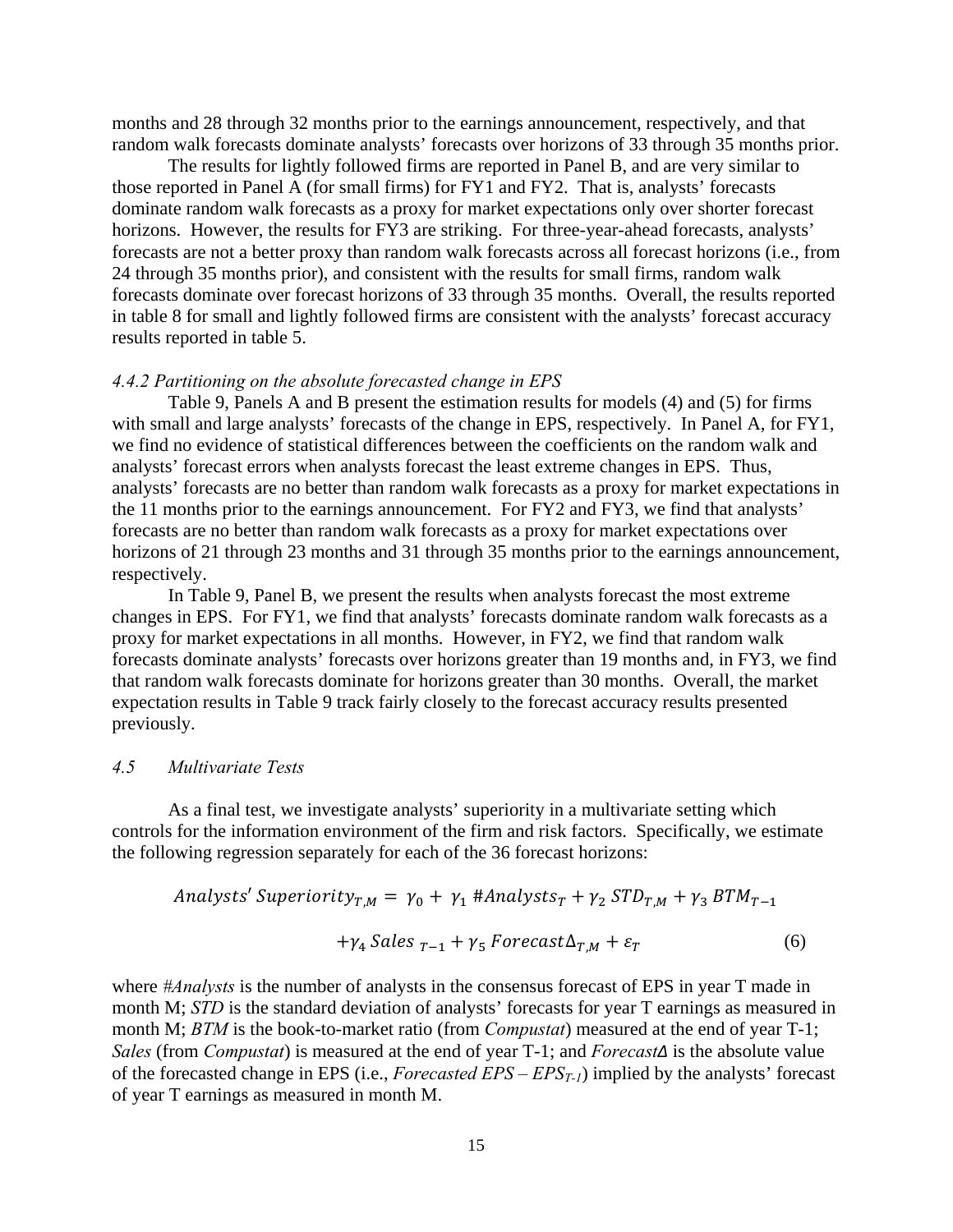In table 10, we present the estimation results for equation (6) for each of the 36 forecast horizons. We find that the number of analysts' estimates, standard deviation of the estimates, book-to-market ratio, sales revenue (size), and the analysts' forecasted change in earnings are all significantly related to the level of analysts' superiority over almost every horizon. Although several of the factors (such as the number of analysts and sales) are correlated with one another, each is significantly related to analysts' superiority over the vast majority of horizons. The most consistent and strongest relation is with the forecasted change in earnings, which is highly significant at every horizon. For forecasts that are in the same fiscal year as the earnings being forecasted (i.e., FY1 forecasts), the coefficient on the absolute forecasted change is consistently positive, revealing that more extreme analysts' forecasts are more accurate than random walk forecasts when the forecast horizon is less than 12 months. However, over every forecast horizon greater than 12 months prior to the earnings announcement, the opposite is true – the more extreme the forecast (so the farther from the prior year's reported earnings), the less accurate are analysts relative to random walk. This is true even after controlling for the number of forecasts, variance in those forecasts, size, and book-to-market.

## **5. Conclusion**

In this paper, we show that the widely held belief that analysts' forecasts are superior to time-series forecasts is not fully descriptive. Although analysts' earnings forecasts consistently beat random walk earnings forecasts over short windows, for longer forecasting horizons, analysts' superiority declines, and at certain horizons, analysts' forecasts are dominated by random walk forecasts. This is especially true for small firms, young firms, thinly followed firms, and when analysts forecast more extreme changes in earnings. We link this finding to stock returns, and show that the market seems to rely on random walk forecasts (or similar simple models of earnings) at longer horizons, but tends towards analysts' forecasts as the forecast horizon becomes shorter.

While our results are not inconsistent with prior literature that concludes that analysts' forecasts are superior to forecasts from time-series models in a general sense, we find that over longer horizons, analysts' forecasts lose their relative superiority to time-series forecasts. In fact, we show that even a simple random walk forecast performs as well, in both an economic and statistical sense, relative to analysts' forecasts. This is important because analysts' forecasts are not available for a large number of firms. Our findings suggest investors can reasonably rely on random walk forecasts when implementing long-term buy-and-hold valuation strategies, and similarly, researchers interested in phenomena that require longer term earnings expectations can work with larger samples than those comprised of firms with long-term analysts' forecasts. In addition, because our results suggest that the use of a simple random walk model to form forecasts in securities analysis is feasible, we suggest that declining analyst coverage alleged to have resulted from increased regulation in the securities industry (Mohanram and Sunder 2006) may be less detrimental than some assume.

It is important to note that our results do not refute the results of studies that use analysts' forecasts to proxy for market expectations. Moreover, our finding that random walk forecasts are more accurate than analysts' forecasts over long horizons does not imply that random walk forecasts would improve prediction models of firm value, the cost of capital, or stock returns. We leave these issues for future research.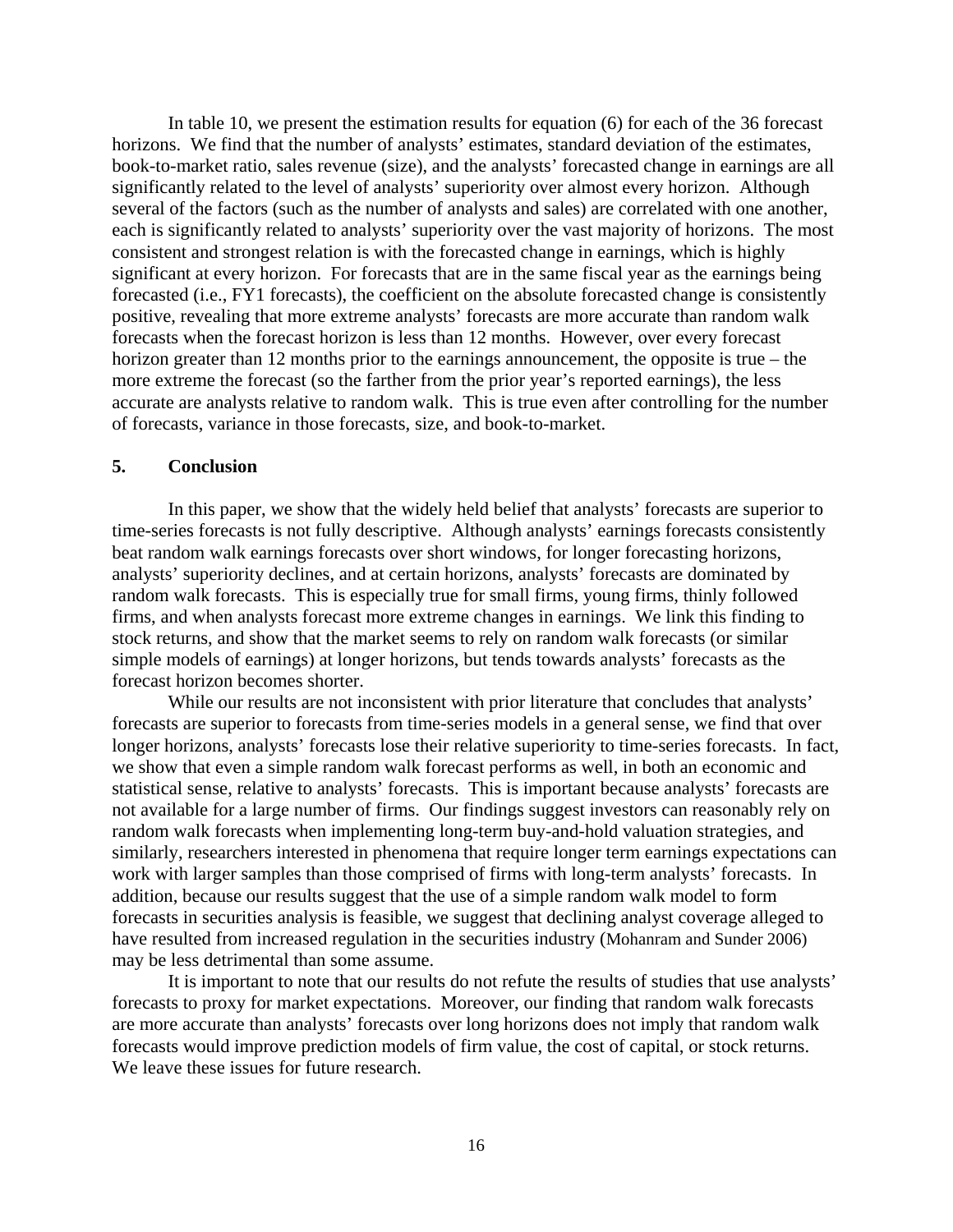# **References**

Abarbanell, J. S. 1991. Do analysts' earnings forecast incorporate information in prior stock price changes? *Journal of Accounting and Economics* 14 (2): 147-165.

Albrecht, W. S., L. L. Lookabill, and J. C. McKeown. 1977. The time-series properties of annual earnings. *Journal of Accounting Research* 15 (2): 226-244.

Ali, A., L-S. Hwang, and M. A. Trombley. 2003. Residual-income-based valuation predicts future stock returns: Evidence on mispricing vs. risk explanations. *The Accounting Review* 78 (2): 377-396.

Allee, K. D. 2008. Estimating cost of equity capital with time-series forecasts of earnings. Working paper, Michigan State University.

Ball, R., and P. Brown. 1968. An empirical investigation of accounting income numbers. *Journal of Accounting Research* (Autumn): 159-178.

Ball, R., and R. Watts. 1972. Some time series properties of accounting income. *Journal of Finance* 27(3): 663-681.

Bamber, L. S., T. E. Christensen, and K. M. Gaver. 2000. Do we really 'know' what we think we know? A case study of seminal research and its subsequent overgeneralization. *Accounting, Organizations and Society* 25 (2): 103-129.

Belongia, M. 1987. Predicting interest rates: A comparison of professional and market-based forecasts. *Federal Reserve Bank of St. Louis Review,* March.

Bhushan, R. 1989. Firm characteristics and analyst following. *Journal of Accounting and Economics* 11 (2-3): 255-274.

Branson, B. C., K. S. Lorek, and D. P. Pagach. 1995. Evidence on the superiority of analysts' quarterly earnings forecasts for small capitalization firms. *Decision Sciences* 26 (2): 243-263.

Bradshaw, M. T. 2008. Analysts' forecasts: What do we know after decades of research? Working paper, University of Chicago.

Brooks, L., and D. Buckmaster. 1976. Further evidence on the time series properties of accounting income. *Journal of Finance* 31 (5): 1359-1373.

Brown, L. D. 1993. Earnings forecasting research: Its implications for capital markets research. *International Journal of Forecasting* 9: 295-320.

Brown, L. D., R. L. Hagerman, P. A. Griffin, and M. E. Zmijewski. 1987a. An evaluation of alternative proxies for the market's assessment of unexpected earnings. *Journal of Accounting and Economics* 9 (2): 159-193.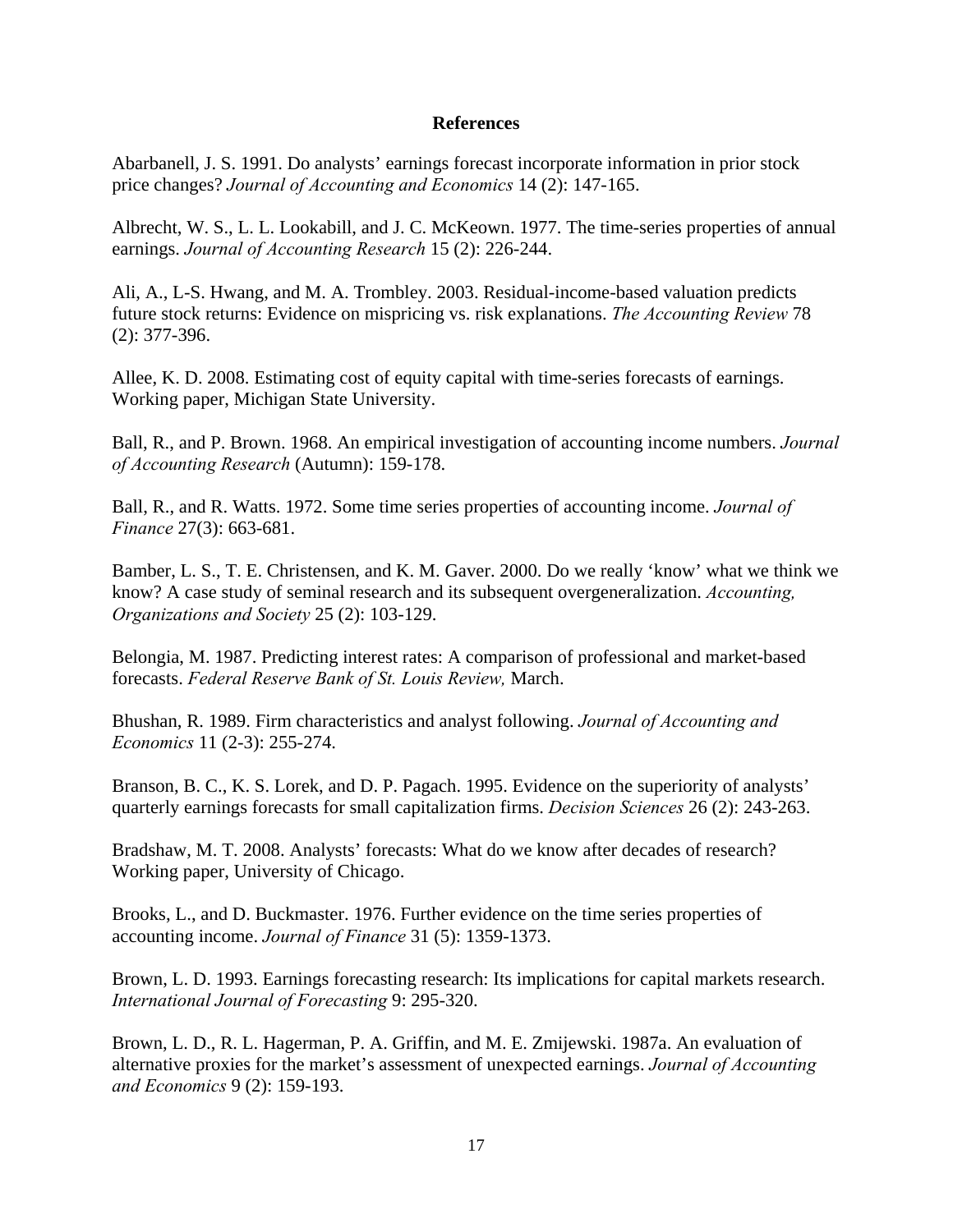Brown, L. D., G. D. Richardson, and S. J. Schwager. 1987b. An information interpretation of financial analyst superiority in forecasting earnings. *Journal of Accounting Research* 25 (1): 49- 67.

Brown, L. D., and M. S. Rozeff. 1978. The superiority of analyst forecasts as measures of earnings expectations: Evidence from earnings. *Journal of Finance* 33 (1): 1-16.

Claus, J., and J. Thomas. 2001. Equity premia as low as three percent? Evidence from analysts' earnings forecasts for domestic and international stock markets. *Journal of Finance* 56 (5): 1629- 1666.

Clement, M. B. 1999. Analyst forecast accuracy: Do ability, resources, and portfolio complexity matter? *Journal of Accounting and Economics* 27 (3): 285-303.

Clement, M. B., R. Franlek, and J. Miller. 2003. Confirming management earnings forecasts, earnings uncertainty, and stock returns. *Journal of Accounting Research* 41 (4): 653-679.

Collins, W. A., and W. S. Hopwood. 1980. A multivariate analysis of annual earnings forecasts generated from quarterly forecasts of financial analysts and time-series models. *Journal of Accounting Research* 18 (2): 390-406.

Dugar, A., and S. Nathan. 1995. The effects of investment banking relationships on financial analysts' earnings forecasts and investment recommendations. *Contemporary Accounting Research* (12): 131-160.

Easton, P. 2004. P E ratios, PEG ratios, and estimating the implied expected rate of return on equity capital. *The Accounting Review* 79: 73-95.

Easton, P., G. Taylor, P. Shroff, and T. Sougiannis. 2002. Using forecasts of earnings to simultaneously estimate growth and the rate of return on equity investment. *Journal of Accounting Research* 40 (3): 657-676.

Fintzen, D., and H. O. Stekler. 1999. Why did forecasters fail to predict the 1990 recession? *International Journal of Forecasting* 15: 309-323.

Francis, J., and D. Philbrick. 1993. Analysts' decisions as products of a multi-task environment. *Journal of Accounting Research* 31 (2): 216-230.

Frankel, R., and C. M. C. Lee. 1998. Accounting valuation, market expectation, and crosssectional stock returns. *Journal of Accounting and Economics* 25 (3): 283-319.

Fried, D., and D. Givoly. 1982. Financial analysts' forecasts of earnings: A better surrogate for market expectations. *Journal of Accounting and Economics* 4 (2): 85-107.

Gebhardt, W. R., C. M. C. Lee, and B. Swaminathan. 2001. Towards an implied cost of capital. *Journal of Accounting Research* 39 (1): 135-176.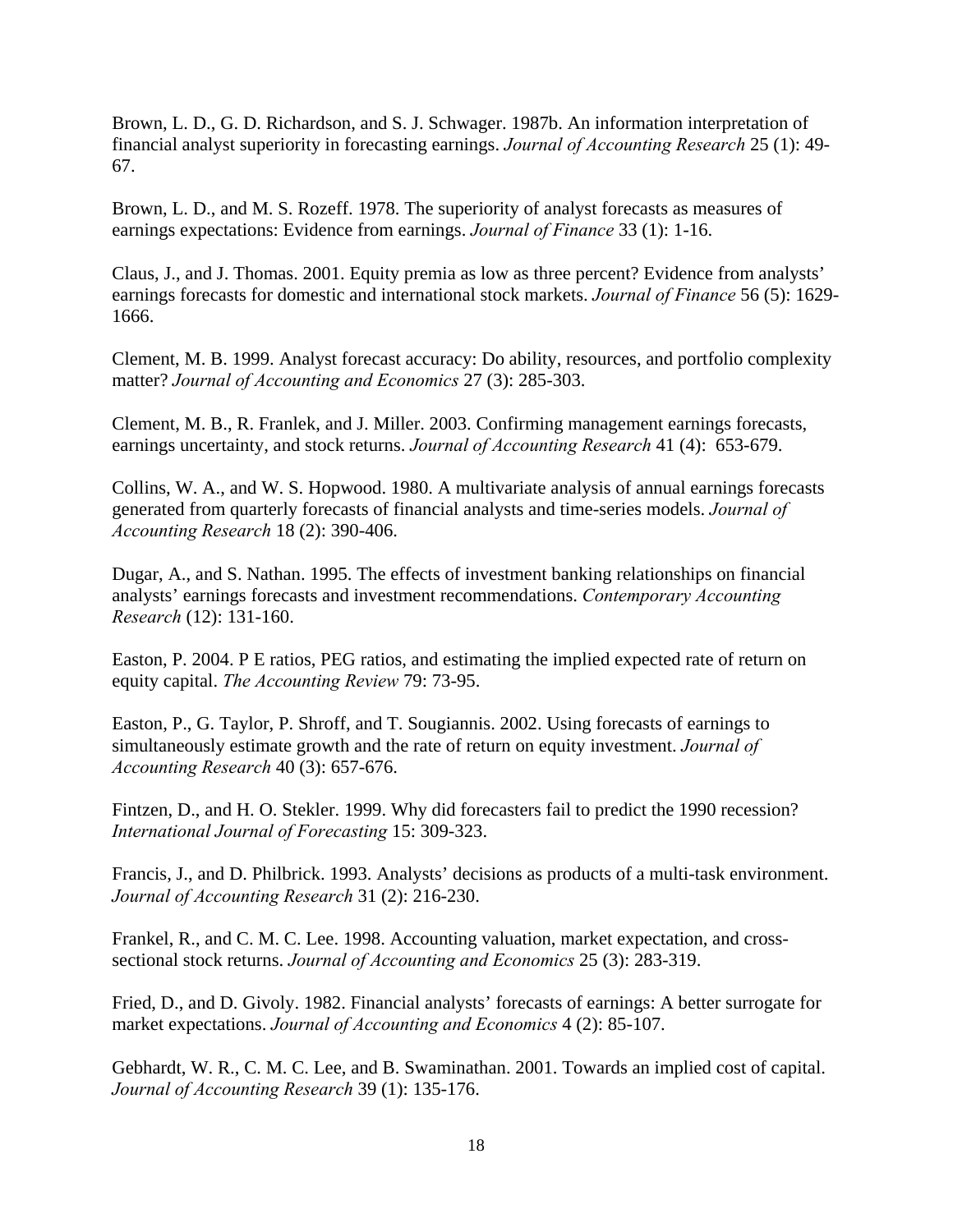Hayn, C. 1995. The information content of losses. *Journal of Accounting and Economics* 20 (2): 125-153.

Hopwood, W. S., and J. C. McKeown. 1982. Evidence on surrogates for earnings expectations within a capital market context. *Journal on Accounting, Auditing and Finance* 5: 343-349.

Hribar, P., and N. T. Jenkins. 2004. The effect of accounting restatements on earnings revisions and the estimated cost of capital. *Review of Accounting Studies* 9: 337-356.

Jegadeesh, N., and J. Livnat. 2006. Revenue surprises and stock returns. *Journal of Accounting and Economics* 41: 147-171.

Kothari, S. P. 2001. Capital markets research in accounting. *Journal of Accounting and Economics* 31 (1-3): 105-231.

Kross, W., B. Ro, and D. Schroeder. 1990. Earnings expectations: The analysts' information advantage. *The Accounting Review* 65 (2): 461-476.

Lang, Mark H., and Russell J. Lundholm, 1996. Corporate disclosure policy and analyst behavior. *The Accounting Review* 71 (4): 467-492.

Lee, C. M. C. 1992. Earnings news and small traders: An intraday analysis. *Journal of Accounting and Economics* 15 (2-3): 265-302.

Lee, C. M. C., J. Myers, and B. Swaminathan. 1999. What is the intrinsic value of the Dow? *Journal of Finance* 54 (5): 1693-1741.

Lim, T. 2001. Rationality and analysts' forecast bias. *Journal of Finance* 56 (1): 369-385

Lin, H., and M. McNichols. 1998. Underwriting relationships, analysts' earnings forecasts and investment recommendations. *Journal of Accounting and Economics* 25: 101-127.

Little, I. 1962, *Higgledy Piggledy Growth*, Institute of Statistics, (Oxford) 24.

Loungani, P. 2000. How accurate are private sector forecasts? Cross-country evidence from consensus forecasts of output growth. IMF Working Paper No. 00/77, April.

Lys, T., and L. G. Soo. 1995. Analysts' forecast precision as a response to competition. *Journal of Accounting, Auditing, & Finance* 10 (4): 751-765.

Matsumoto, D. 2002. Management's incentives to avoid negative earnings surprises. *The Accounting Review* 77 (3): 483-514.

McNichols, M., and P. O'Brien. 1997. Self-selection and analyst coverage. *Journal of Accounting Research* 35 (Supplement): 167-199.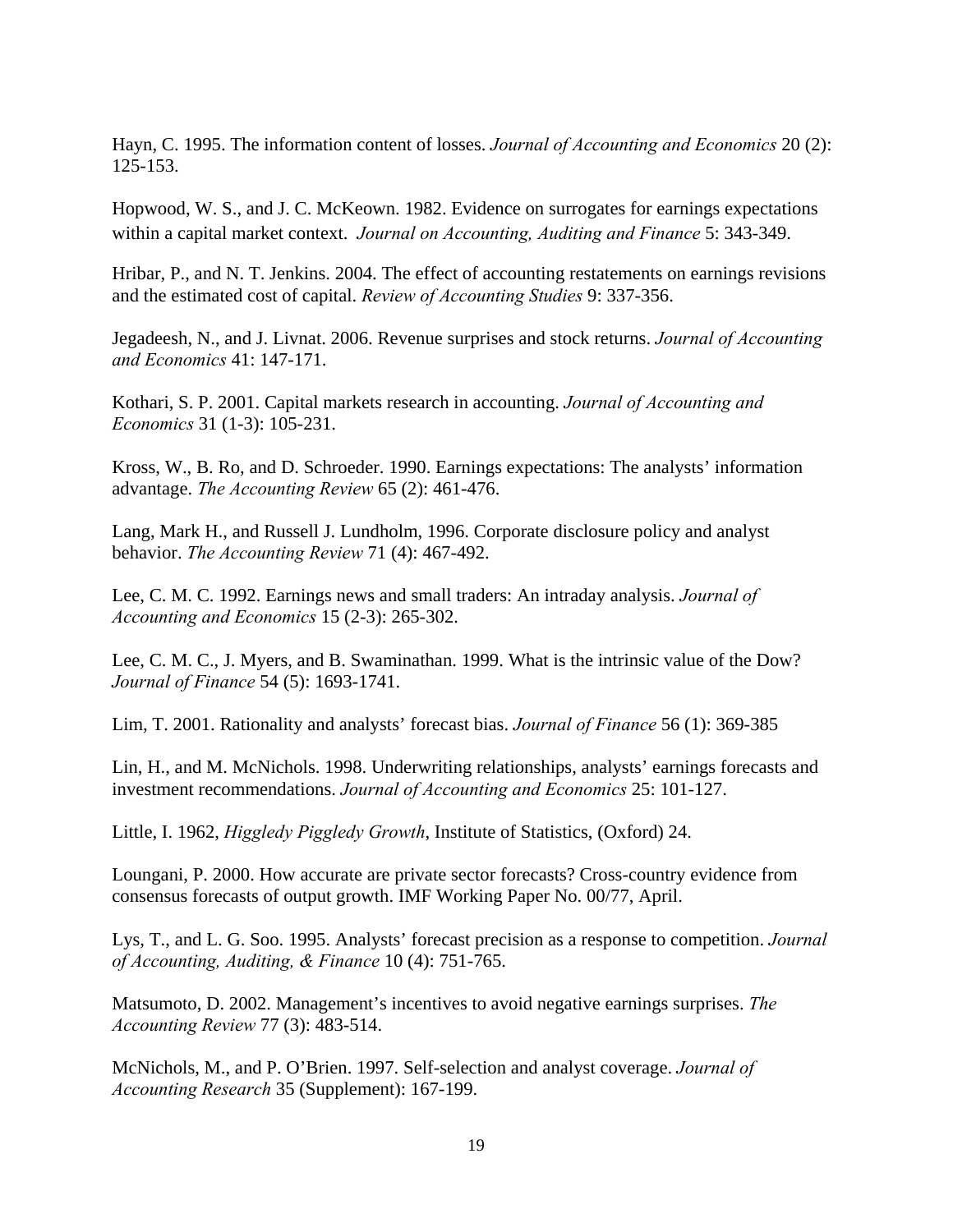Mohanram, P. S., and S. V. Sunder. 2006. How has Regulation FD affected the operations of financial analysts? *Contemporary Accounting Research* 23 (2): 491-525.

O'Brien, P. C. 1988. Analysts' forecasts as earnings expectations. *Journal of Accounting and Economics* 10 (1): 53-83.

Ohlson, J. A., and B. E. Jeuttner-Nauroth. 2005. Expected EPS and EPS growth as determinants of value. *Review of Accounting Studies* 10: 349-365.

Richardson, S., Teoh, S. H., Wysocki, P. D., 2004. The walk-down to beatable analyst forecasts: The role of equity issuance and insider trading incentives. *Contemporary Accounting Research* 21: 885-924.

Salamon, G. L., and E. D. Smith. 1977. Additional evidence on the time series properties of reported earnings per share: Comment. *Journal of Finance* 32 (5): 1795-1801.

Walther, B. R. 1997. Investor sophistication and market earnings expectations. *Journal of Accounting Research* 35 (2): 157-179.

Watts, R. L., and R. W. Leftwich. 1977. The time series of annual accounting earnings. *Journal of Accounting Research* 15 (2): 253-271.

Watts, R. L., and J. L. Zimmerman. 1990. Positive accounting theory: A ten year perspective. *The Accounting Review* 65 (1): 131-156.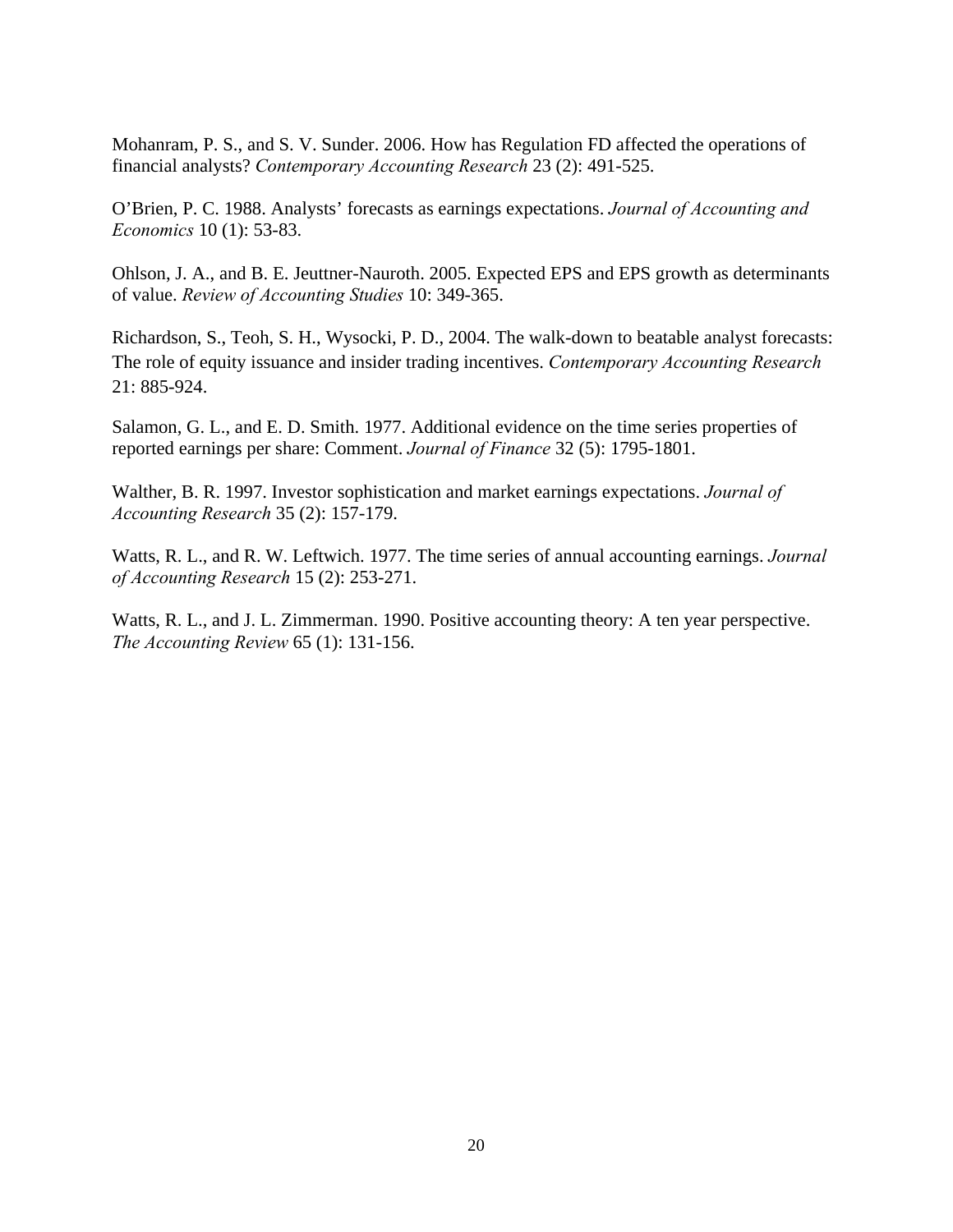|                                                   | Sample and                                                  | <b>Time-Series</b><br>(TS) Models                                                                 |                                            |                                           |                                                                                                                                                                                                                  |                                                                              |
|---------------------------------------------------|-------------------------------------------------------------|---------------------------------------------------------------------------------------------------|--------------------------------------------|-------------------------------------------|------------------------------------------------------------------------------------------------------------------------------------------------------------------------------------------------------------------|------------------------------------------------------------------------------|
|                                                   | Time                                                        | and Data                                                                                          |                                            | <b>Forecast</b>                           | <b>Difference in Forecast</b>                                                                                                                                                                                    | <b>Analysts' Superiority</b>                                                 |
| Paper                                             | <b>Period</b>                                               | <b>Requirements</b>                                                                               | <b>Outliers</b>                            | <b>Horizon</b>                            | <b>Accuracy</b>                                                                                                                                                                                                  | <b>Determinants</b>                                                          |
| Brown and Rozeff (1978)                           | 50 firms from<br>1972 through<br>1975.                      | Three TS models<br>using quarterly<br>data, requiring<br>complete data for<br>20 years.           | Winsorized<br>forecast<br>errors at<br>1.0 | One to five<br>quarters ahead.            | Median difference in forecast<br>errors between all univariate<br>forecasts and the analysts' forecast<br>is significantly greater than zero.                                                                    |                                                                              |
| Collins and Hopwood<br>(1980)                     | 50 firms from<br>1951 through<br>1974.                      | Four TS models,<br>requiring a<br>minimum of 76<br>quarters of data.                              | Winsorized<br>forecast<br>errors at<br>3.0 | One to four<br>quarters ahead.            | Four quarters out, analysts'<br>forecast errors are 31.7%<br>compared to the best TS error of<br>32.9%. One quarter out, mean<br>analysts' forecast error are 9.7%<br>compared to the best TS error of<br>10.9%. |                                                                              |
| Fried and Givoly (1982)                           | 424 firms from<br>1969 through<br>1979.                     | Modified<br>submartingale<br>models, requiring a<br>minimum of 10<br>years of past data.          | Winsorized<br>forecast<br>errors at<br>1.0 | 8 months prior<br>to the fiscal<br>end.   | Analysts' forecast errors are 16.4%<br>of realized EPS compared to<br>19.3% for the best TS model.                                                                                                               |                                                                              |
| Hopwood and McKeown<br>(1982)                     | 258 firms from<br>1974 through<br>1978.                     | Random walk and 7<br>other TS models,<br>requiring at least 12<br>years (48 quarters)<br>of data. |                                            | One to four<br>quarters ahead.            | Four quarters out (annual),<br>absolute analysts' forecasts errors<br>are 22.5% compared to absolute<br>forecast errors of 26.1% for<br>random walk.                                                             | Number of days separating<br>TS and analysts' forecast -<br>positive         |
| Brown, Hagerman, Griffin,<br>and Zmijewski (1987) | 233 firms from<br>the 1975<br>through 1980.                 | 3 TS models,<br>requiring a<br>minimum of 60<br>quarters of data.                                 | Winsorized<br>forecast<br>errors at<br>1.0 | One, two, and<br>three quarters<br>ahead. | Three-quarters-ahead, analysts'<br>forecast errors are 28.7% and TS<br>forecast errors are 33%.                                                                                                                  | Forecast horizon – negative                                                  |
| Brown, Richardson, and<br>Schwager (1987)         | Sample 1: 168<br>firms from Q1-<br>1977 through<br>Q4-1979. | Quarterly random-<br>walk model.                                                                  |                                            | One, two, and<br>three quarters<br>ahead. | For the one month horizon, the log<br>of the squared ratio of TS to<br>analysts' forecast errors is 0.56.                                                                                                        | Firm size – positive; Prior<br>analysts' forecast dispersion<br>$-$ negative |

## **Table 1: Prior Literature**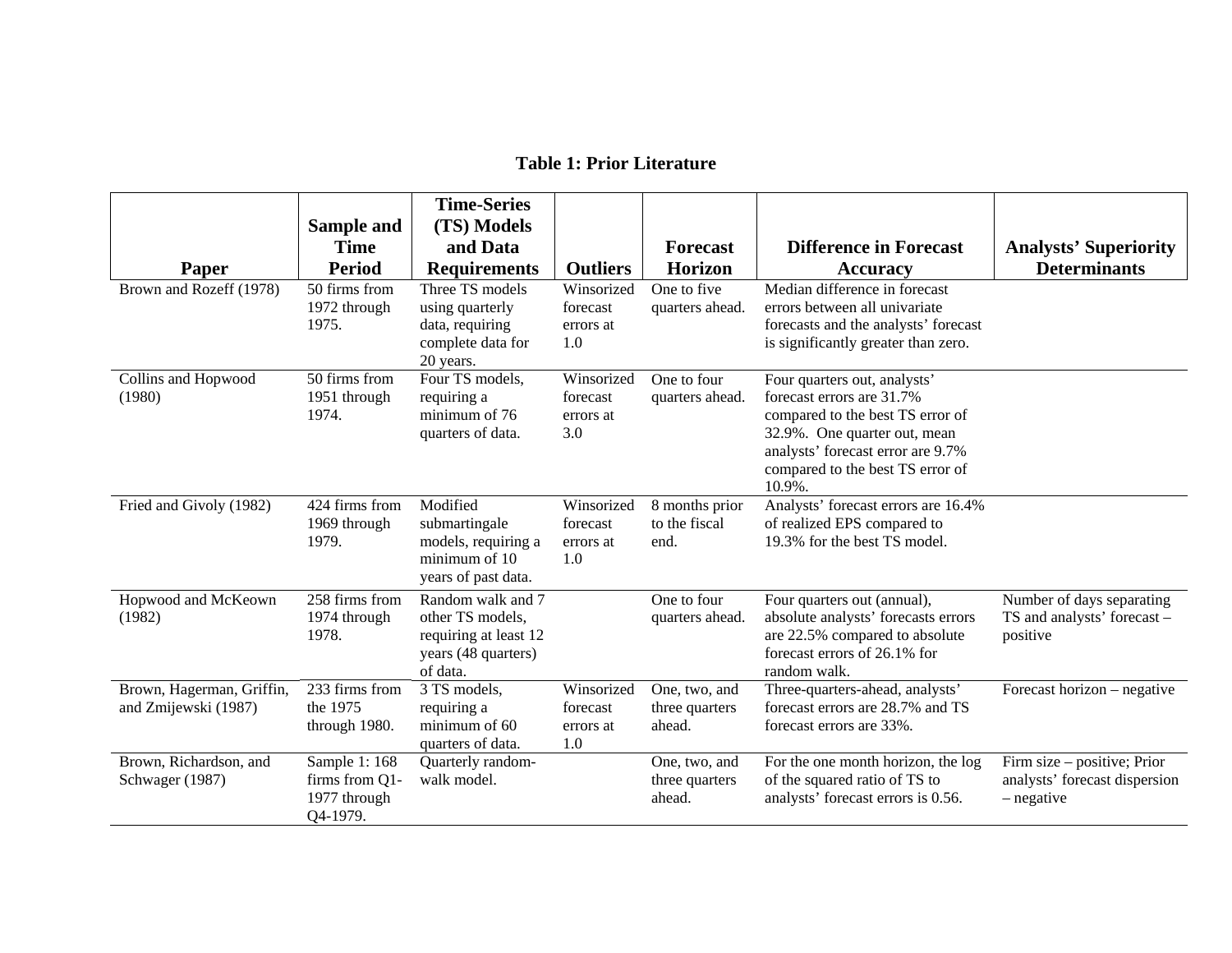| Brown, Richardson, and<br>Schwager (1987) | Sample 2: 168<br>firms from<br>1977 through<br>1979. | Annual random-<br>walk model.                                      |                                                                  | Horizons of 1.<br>6, and 18<br>months prior to<br>the fiscal year-<br>end date.                                   | For the one month horizon, the log<br>of the squared ratio of TS to<br>analysts' forecast errors is 1.08.                                                       | Firm size – positive; Prior<br>analysts' forecast dispersion<br>$-$ negative                                                                          |
|-------------------------------------------|------------------------------------------------------|--------------------------------------------------------------------|------------------------------------------------------------------|-------------------------------------------------------------------------------------------------------------------|-----------------------------------------------------------------------------------------------------------------------------------------------------------------|-------------------------------------------------------------------------------------------------------------------------------------------------------|
| Brown, Richardson, and<br>Schwager (1987) | Sample 3: 702<br>firms from<br>1977 through<br>1982. | Annual random-<br>walk model.                                      |                                                                  | Horizons of 1,<br>6, and 18<br>months prior to<br>the fiscal year-<br>end date.                                   | Log of the squared ratio of TS to<br>analysts' forecast errors is 1.01 for<br>the one month horizon.                                                            | Firm size – positive; Prior<br>analysts' forecast dispersion<br>- negative                                                                            |
| O'Brien (1988)                            | 184 firms from<br>1975 through<br>1982.              | Two TS models,<br>requiring 30<br>consecutive<br>quarters of data. | Deleted<br>absolute<br>forecast<br>errors<br>larger than<br>\$10 | Horizons of 5,<br>60, 120, 180,<br>and $240$<br>trading days<br>prior to the<br>earnings<br>announcement<br>date. | At 240 trading days (one year),<br>analysts' forecast errors are \$0.74<br>compared to TS forecast errors of<br>\$0.96.                                         | Forecast horizon – positive                                                                                                                           |
| Kross, Ro, and Schroeder<br>(1990)        | 279 firms from<br>1980 through<br>1981.              | Box-Jenkins model,<br>requiring 28<br>quarters of data.            |                                                                  | Last available<br>one-quarter-<br>ahead forecast.                                                                 | Natural log of $1 + absolute TS$<br>error - absolute analysts' error is<br>positive across all industries<br>(ranging from (0.043 to 0.385)).                   | Earnings variability -<br>positive; Wall Street<br>Journal coverage -<br>positive; # of days<br>separating TS and analysts'<br>$forecasts - positive$ |
| Lys and Soo $(1995)$                      | 62 firms from<br>1980 through<br>1986.               | Box-Jenkins model,<br>requiring 20 years<br>of data.               | Removed<br>one firm                                              | Up to $8$<br>quarters ahead.                                                                                      | Across all horizons, the mean<br>(median) absolute analysts'<br>forecast error is $4.4\%$ (2.8%) and<br>the mean (median) absolute TS<br>error is 26.8% (1.4%). | Forecast horizon – negative                                                                                                                           |
| Branson, Lorek, and<br>Pagach (1995)      | 223 firms from<br>1988 through<br>1989.              | ARIMA model,<br>requiring 11 years<br>of complete data.            |                                                                  | One quarter<br>ahead.                                                                                             | The median absolute percentage<br>forecast error (Actual -<br>predicted)/actual)) from TS minus<br>analysts' forecasts is 7.22%.                                | Conditional on the firm<br>being small: earnings<br>variability $-$ positive; firm<br>$size - negative$                                               |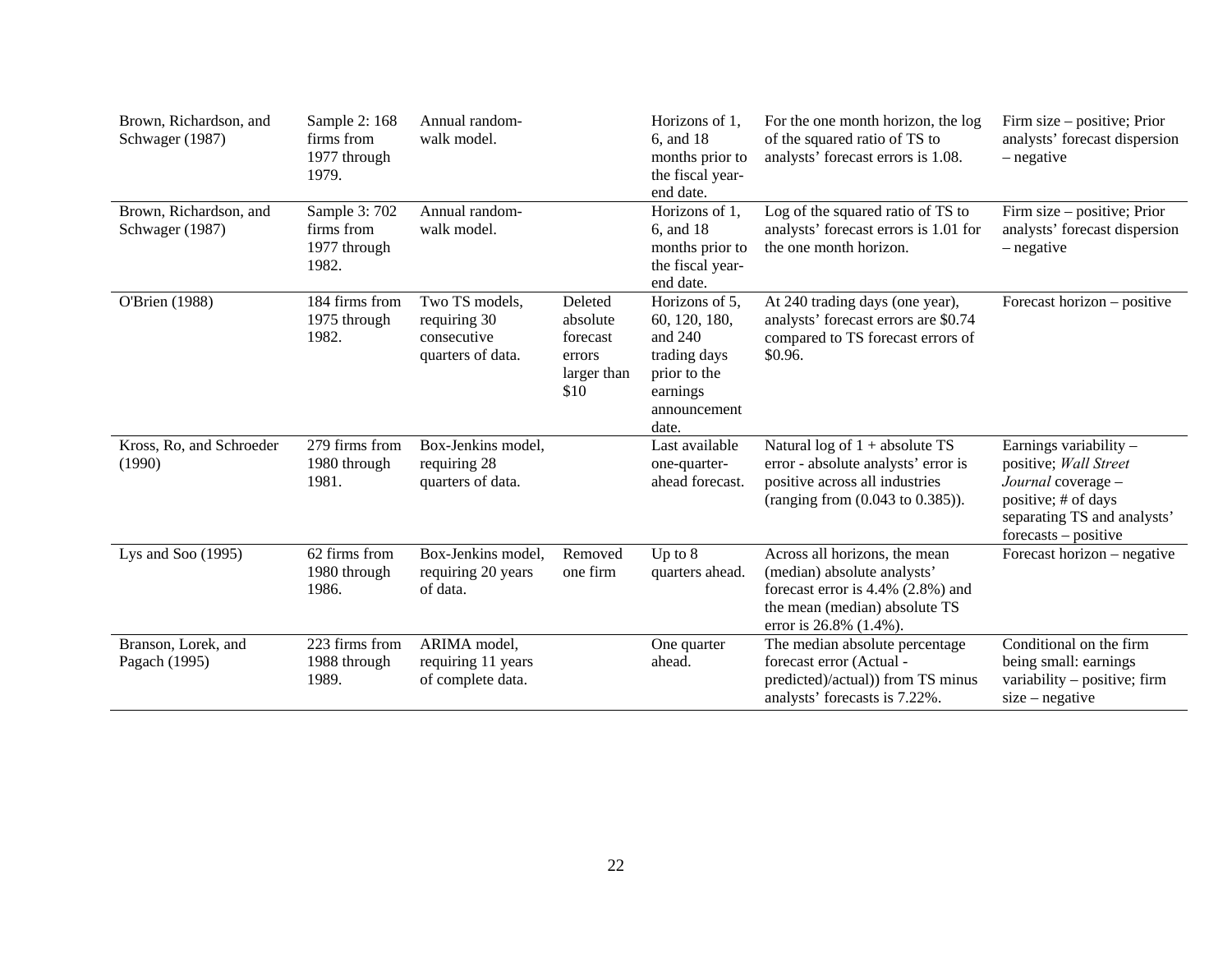## **Table 2: Descriptive statistics**

|            | Mean   | Median |        | Ο3     |
|------------|--------|--------|--------|--------|
| Sales      | 374    | 374    | 110    | 1,384  |
| <b>BTM</b> | 0.5813 | 0.5029 | 0.3146 | 0.7456 |
| Age        | 8.217  |        | 4      | 1 ິ    |
| # Analysts | 7.62   |        | ∠      | 10     |

## **Panel A: Firm Characteristics**

The sample consists of all firms with data available 11 months prior to the earnings announcement date. Sales are in \$ millions. Book-to-Market (BTM) and Sales are measured as of the end of the base year. Age is measured as the number of prior years for which *I/B/E/S* has recorded annual EPS for the firm. # Analysts is the number of analysts following measured as NUMEST for the statistical period 11 months prior to the report date of annual earnings.

**Panel B: % of Forecast Errors Greater than Absolute Value of Reported Earnings** 

| <b>Months Prior to</b>            |                                   |                           |
|-----------------------------------|-----------------------------------|---------------------------|
| <b>Earnings Announcement Date</b> | <b>Analysts' Forecasts Errors</b> | <b>Random Walk Errors</b> |
| Mature firms:                     |                                   |                           |
| 1 Month                           | 2.9%                              | 10.5%                     |
| All firms:                        |                                   |                           |
| 1 Month                           | 5.2%                              | 14.2%                     |
| 11 Months                         | 16.5%                             | 14.6%                     |
| 23 Months                         | 22.6%                             | 19.7%                     |
| 35 Months                         | 29.5%                             | 26.2%                     |

Panel percentages represent the proportion of forecast errors that exceed 100% of realized earnings. In the first row, the sample is restricted to mature firms with at least 10 prior years of annual EPS reported on *I/B/E/S*.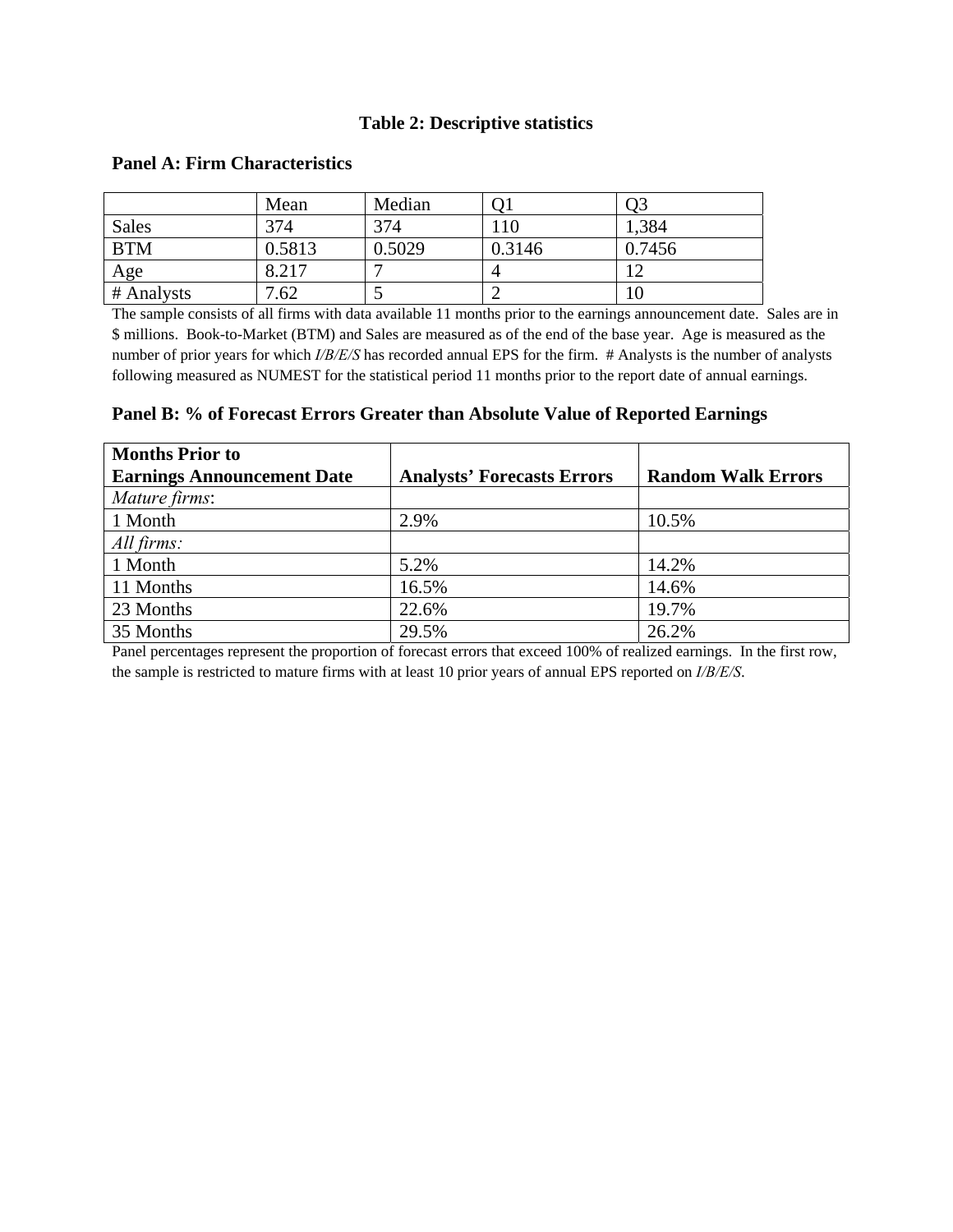# **Panel C: Signed Forecast Errors**

|                                          | <b>Mean</b> | <b>Median</b> | Q1        | Q <sub>3</sub> |  |  |  |  |  |
|------------------------------------------|-------------|---------------|-----------|----------------|--|--|--|--|--|
| <b>Signed Random Walk Errors</b>         |             |               |           |                |  |  |  |  |  |
| 11 Months                                | 0.0086      | $-0.0055$     | $-0.0153$ | 0.0108         |  |  |  |  |  |
| 23 Months                                | 0.0033      | $-0.0091$     | $-0.0260$ | 0.0150         |  |  |  |  |  |
| 35 Months                                | $-0.0038$   | $-0.0124$     | $-0.0363$ | 0.0166         |  |  |  |  |  |
| <b>Signed Analysts' Forecasts Errors</b> |             |               |           |                |  |  |  |  |  |
| 11 Months                                | 0.0194      | 0.0028        | $-0.0041$ | 0.0209         |  |  |  |  |  |
| 23 Months                                | 0.0272      | 0.0090        | $-0.0049$ | 0.0391         |  |  |  |  |  |
| 35 Months                                | 0.0332      | 0.0162        | $-0.0047$ | 0.0541         |  |  |  |  |  |

Forecast errors are measured as the difference between forecasted and actual earnings scaled by price 11, 23 or 35 months prior to the earnings announcement.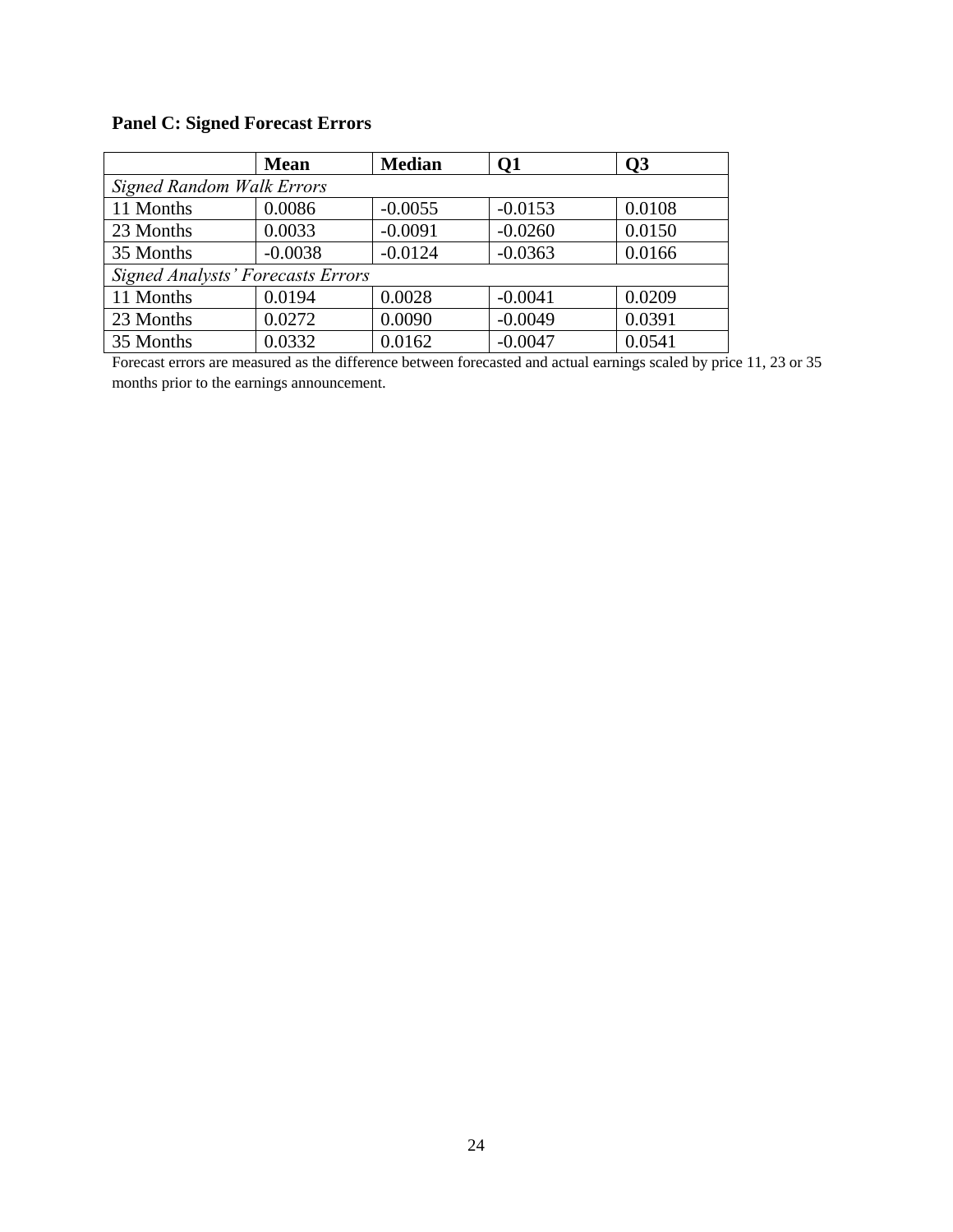|                               | FY1            |                               |                               | FY2            |                               | FY3                           |                |                                      |    |
|-------------------------------|----------------|-------------------------------|-------------------------------|----------------|-------------------------------|-------------------------------|----------------|--------------------------------------|----|
| <b>Months</b><br><b>Prior</b> | Firm-<br>years | Analyst<br><b>Superiority</b> | <b>Months</b><br><b>Prior</b> | Firm-<br>years | Analyst<br><b>Superiority</b> | <b>Months</b><br><b>Prior</b> | Firm-<br>years | <b>Analyst</b><br><b>Superiority</b> |    |
| $\overline{0}$                | 32,723         | 0.0245                        | 12                            | 29,072         | 0.0120                        | 24                            | 21,944         | 0.0072                               |    |
| 1                             | 66,224         | 0.0236                        | 13                            | 55,447         | 0.0106                        | 25                            | 41,766         | 0.0055                               |    |
| $\overline{2}$                | 66,104         | 0.0227                        | 14                            | 56,659         | 0.0095                        | 26                            | 42,827         | 0.0044                               |    |
| 3                             | 65,794         | 0.0212                        | 15                            | 56,575         | 0.0081                        | 27                            | 42,941         | 0.0033                               |    |
| $\overline{4}$                | 65,458         | 0.0182                        | 16                            | 56,023         | 0.0063                        | 28                            | 42,588         | 0.0019                               |    |
| 5                             | 65,158         | 0.0155                        | 17                            | 55,360         | 0.0049                        | 29                            | 42,272         | 0.0007                               |    |
| 6                             | 64,787         | 0.0131                        | 18                            | 54,458         | 0.0037                        | 30                            | 41,753         | (0.0000)                             | NS |
| 7                             | 64,361         | 0.0102                        | 19                            | 53,195         | 0.0022                        | 31                            | 40,952         | (0.0012)                             |    |
| 8                             | 63,869         | 0.0081                        | 20                            | 51,832         | 0.0012                        | 32                            | 40,137         | (0.0020)                             |    |
| 9                             | 63,200         | 0.0064                        | 21                            | 49,745         | 0.0004                        | 33                            | 38,925         | (0.0027)                             |    |
| 10                            | 62,103         | 0.0041                        | 22                            | 46,501         | (0.0006)                      | 34                            | 36,836         | (0.0035)                             |    |
| 11                            | 60,289         | 0.0025                        | 23                            | 42,124         | (0.0011)                      | 35                            | 33,789         | (0.0040)                             |    |

# **Table 3: Main Results Analysts' Forecast Superiority, Full Sample**

The table reports the mean difference between absolute random walk errors and absolute analysts' forecast errors in the 36 months prior to an earnings announcement. Negative numbers indicate random walk superiority. All errors are scaled by price at the time the analysts' forecast is made and are winsorized at 1.  $\frac{1}{N}$  Indicates not significant at the 5 percent level, two-tailed. All other values are significant (almost all at  $p < 0.0001$ ).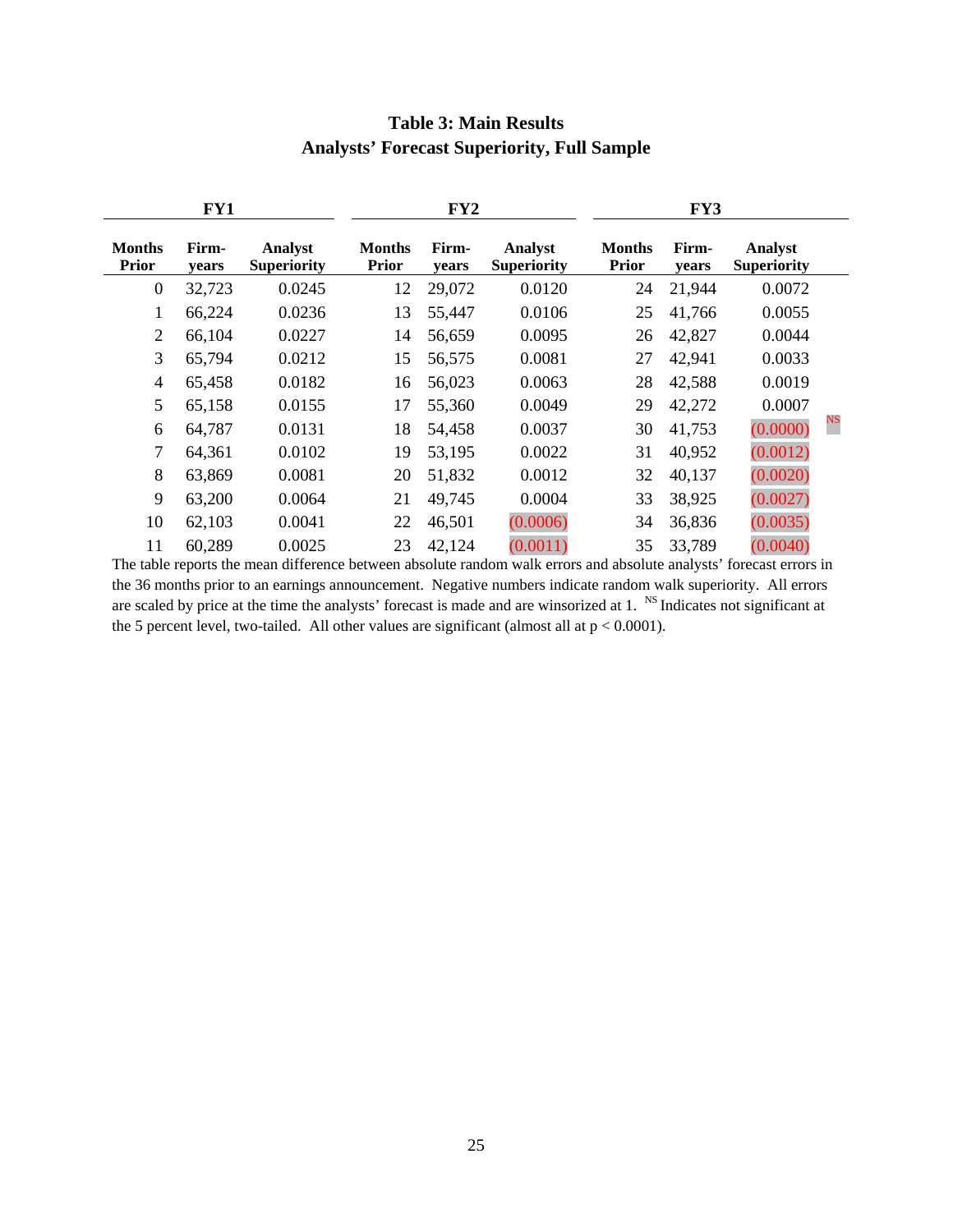| Firm Age | Firm-years |        |        | Analysts' Superiority RW Forecast Error Analysts' Forecast Error |
|----------|------------|--------|--------|------------------------------------------------------------------|
|          | 2,534      | 0.0007 | 0.0534 | 0.0527                                                           |
|          | 6,321      | 0.0015 | 0.0405 | 0.0391                                                           |
|          | 5,867      | 0.0005 | 0.0382 | 0.0378                                                           |
| 4        | 5,109      | 0.0005 | 0.0379 | 0.0374                                                           |
| $5+$     | 40,335     | 0.0033 | 0.0301 | 0.0268                                                           |

#### **Panel A: FY1 – 11 months prior to RDQE**

#### **Panel B: FY2 – 23 months prior to RDQE**

| Firm Age      |        |          |        | Firm Years Analysts' Superiority RW Forecast Error Analysts' Forecast Error |
|---------------|--------|----------|--------|-----------------------------------------------------------------------------|
|               | 1,413  | (0.0102) | 0.0628 | 0.0730                                                                      |
|               | 3,969  | (0.0072) | 0.0528 | 0.0599                                                                      |
| $\mathcal{R}$ | 3,810  | (0.0048) | 0.0511 | 0.0559                                                                      |
| 4             | 3,404  | (0.0028) | 0.0472 | 0.0500                                                                      |
| $5+$          | 29,447 | 0.0008   | 0.0396 | 0.0388                                                                      |

| Firm Age      |        |          |        | Firm Years Analysts' Superiority RW Forecast Error Analysts' Forecast Error |
|---------------|--------|----------|--------|-----------------------------------------------------------------------------|
|               | 1,119  | (0.0186) | 0.0735 | 0.0871                                                                      |
|               | 2,954  | (0.0147) | 0.0647 | 0.0785                                                                      |
| $\mathcal{R}$ | 3,011  | (0.0084) | 0.0604 | 0.0670                                                                      |
| 4             | 2,794  | (0.0060) | 0.0584 | 0.0618                                                                      |
| $5+$          | 23,868 | (0.0012) | 0.0498 | 0.0488                                                                      |

# **Panel C: FY3 – 35 months prior to RDQE**

The table reports the mean difference between absolute random walk errors and absolute analysts' forecast errors in the 36 months prior to an earnings announcement. Negative numbers indicate random walk superiority. All errors are scaled by price at the time the analysts' forecast is made and are winsorized at 1. NS Indicates not significant at the 5 percent level, two-tailed. All other values are significant (almost all at  $p < 0.0001$ ).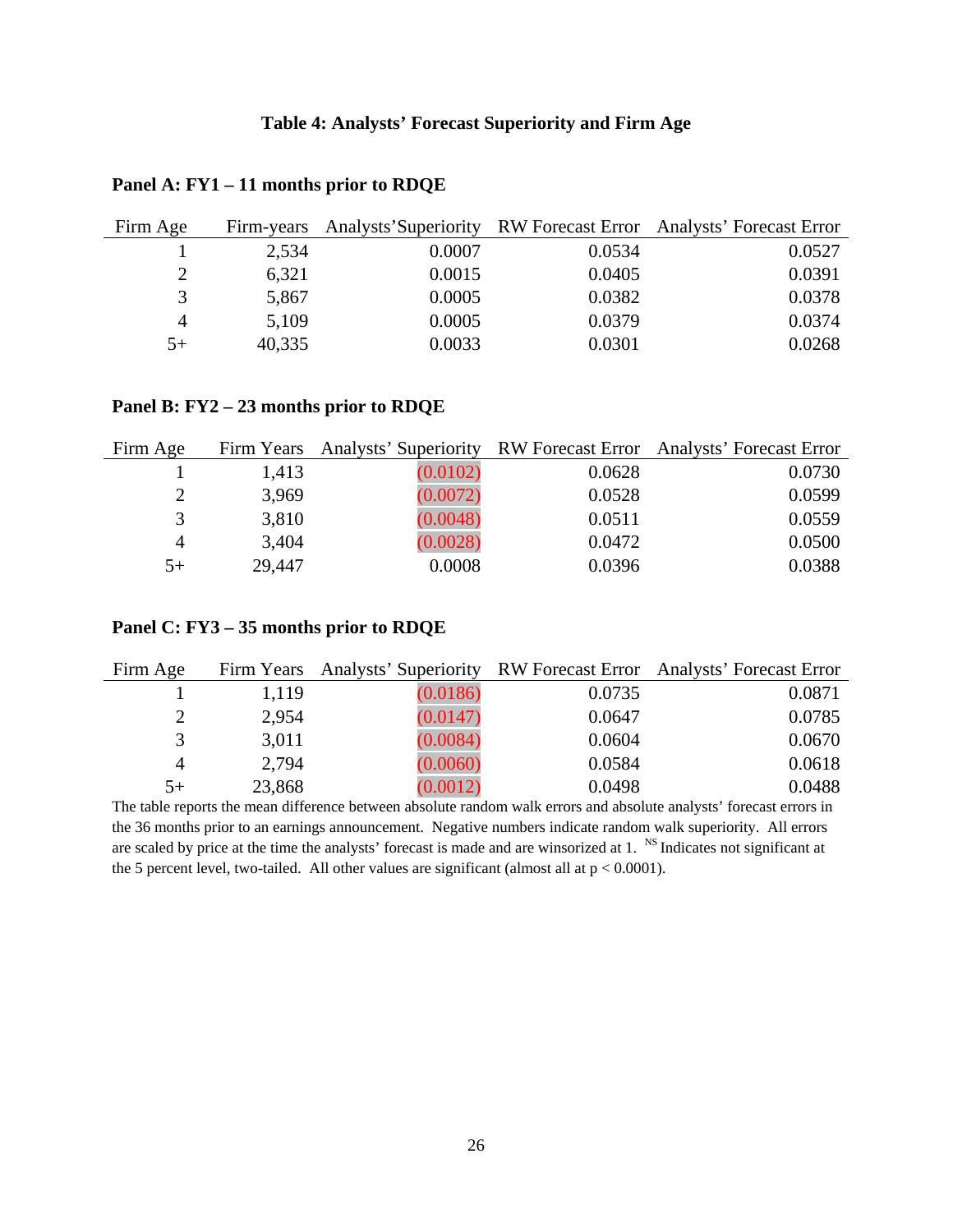# **Table 5: Analysts' Forecast Superiority for Small Firms**

# **Panel A: Small Firms**

|                               | FY1            | FY2                             |                               |                | FY3                             |           |                               |                |                                 |
|-------------------------------|----------------|---------------------------------|-------------------------------|----------------|---------------------------------|-----------|-------------------------------|----------------|---------------------------------|
| <b>Months</b><br><b>Prior</b> | Firm-<br>years | Analysts'<br><b>Superiority</b> | <b>Months</b><br><b>Prior</b> | Firm-<br>years | Analysts'<br><b>Superiority</b> |           | <b>Months</b><br><b>Prior</b> | Firm-<br>years | Analysts'<br><b>Superiority</b> |
| $\overline{0}$                | 6,897          | 0.0256                          | 12                            | 5,786          | 0.0085                          |           | 24                            | 3,067          | 0.0007                          |
| 1                             | 13,845         | 0.0252                          | 13                            | 10,871         | 0.0074                          |           | 25                            | 6,006          | (0.0023)                        |
| $\overline{2}$                | 13,737         | 0.0242                          | 14                            | 11,087         | 0.0060                          |           | 26                            | 6,192          | (0.0040)                        |
| 3                             | 13,535         | 0.0225                          | 15                            | 10,885         | 0.0045                          |           | 27                            | 6,114          | (0.0054)                        |
| $\overline{4}$                | 13,396         | 0.0191                          | 16                            | 10,574         | 0.0020                          |           | 28                            | 5,968          | (0.0074)                        |
| 5                             | 13,175         | 0.0162                          | 17                            | 10,204         | 0.0004                          | <b>NS</b> | 29                            | 5,836          | (0.0086)                        |
| 6                             | 13,009         | 0.0132                          | 18                            | 9,799          | (0.0012)                        |           | 30                            | 5,626          | (0.0096)                        |
| 7                             | 12,815         | 0.0098                          | 19                            | 9,299          | (0.0026)                        |           | 31                            | 5,366          | (0.0106)                        |
| 8                             | 12,607         | 0.0071                          | 20                            | 8,759          | (0.0040)                        |           | 32                            | 5,055          | (0.0119)                        |
| 9                             | 12,341         | 0.0052                          | 21                            | 8,023          | (0.0055)                        |           | 33                            | 4,707          | (0.0131)                        |
| 10                            | 11,906         | 0.0023                          | 22                            | 6,987          | (0.0066)                        |           | 34                            | 4,152          | (0.0151)                        |
| 11                            | 11,314         | (0.0003)                        | 23                            | 5,804          | (0.0078)                        |           | 35                            | 3,521          | (0.0167)                        |

# **Panel B: Low Analyst Following**

|                                          | FY1                     |                                |                                              | FY2                       |                                |                                              | FY3                     |                                |             |  |
|------------------------------------------|-------------------------|--------------------------------|----------------------------------------------|---------------------------|--------------------------------|----------------------------------------------|-------------------------|--------------------------------|-------------|--|
| <b>Month</b><br>$\bf{s}$<br><b>Prior</b> | Firm-<br>years          | Analysts'<br><b>Superiorit</b> | <b>Month</b><br>$\mathbf{s}$<br><b>Prior</b> | Firm-<br>years            | Analysts'<br><b>Superiorit</b> | <b>Month</b><br>$\mathbf{s}$<br><b>Prior</b> | Firm-<br>years          | Analysts'<br><b>Superiorit</b> |             |  |
| $\mathbf{0}$                             | 9,089<br>18,74          | 0.0314                         | 12                                           | 8,001<br>14,94            | 0.0110                         | 24                                           | 8,634<br>16,19          | 0.0063                         |             |  |
| $\mathbf{1}$                             | $\overline{4}$<br>18,70 | 0.0311                         | 13                                           | 5<br>15,64                | 0.0102                         | 25                                           | 7<br>16,78              | 0.0036                         |             |  |
| $\overline{2}$                           | $\overline{4}$<br>18,55 | 0.0289                         | 14                                           | 8<br>15,89                | 0.0085                         | 26                                           | $\overline{4}$<br>16,84 | 0.0022                         | $\mathbf N$ |  |
| 3                                        | 7<br>18,42              | 0.0267                         | 15                                           | $\boldsymbol{0}$<br>16,05 | 0.0066                         | 27                                           | 8<br>16,67              | 0.0005                         | S           |  |
| $\overline{4}$                           | 2<br>18,26              | 0.0224                         | 16                                           | 5<br>16,13                | 0.0043                         | 28                                           | $\overline{2}$<br>16,48 | (0.0014)                       |             |  |
| 5                                        | 5<br>18,10              | 0.0185                         | 17                                           | 8<br>16,31                | 0.0027                         | 29<br>N                                      | 9<br>16,18              | (0.0030)                       |             |  |
| 6                                        | $\overline{4}$<br>18,06 | 0.0151                         | 18                                           | 9<br>16,64                | 0.0008                         | S<br>30                                      | $\overline{0}$<br>15,55 | (0.0035)                       |             |  |
| 7                                        | 2<br>17,88              | 0.0109                         | 19                                           | 6<br>16,90                | (0.0009)                       | 31                                           | 6<br>14,94              | (0.0051)                       |             |  |
| 8                                        | $\mathbf{0}$            | 0.0080                         | 20                                           | 1                         | (0.0022)                       | 32                                           | 1                       | (0.0063)                       |             |  |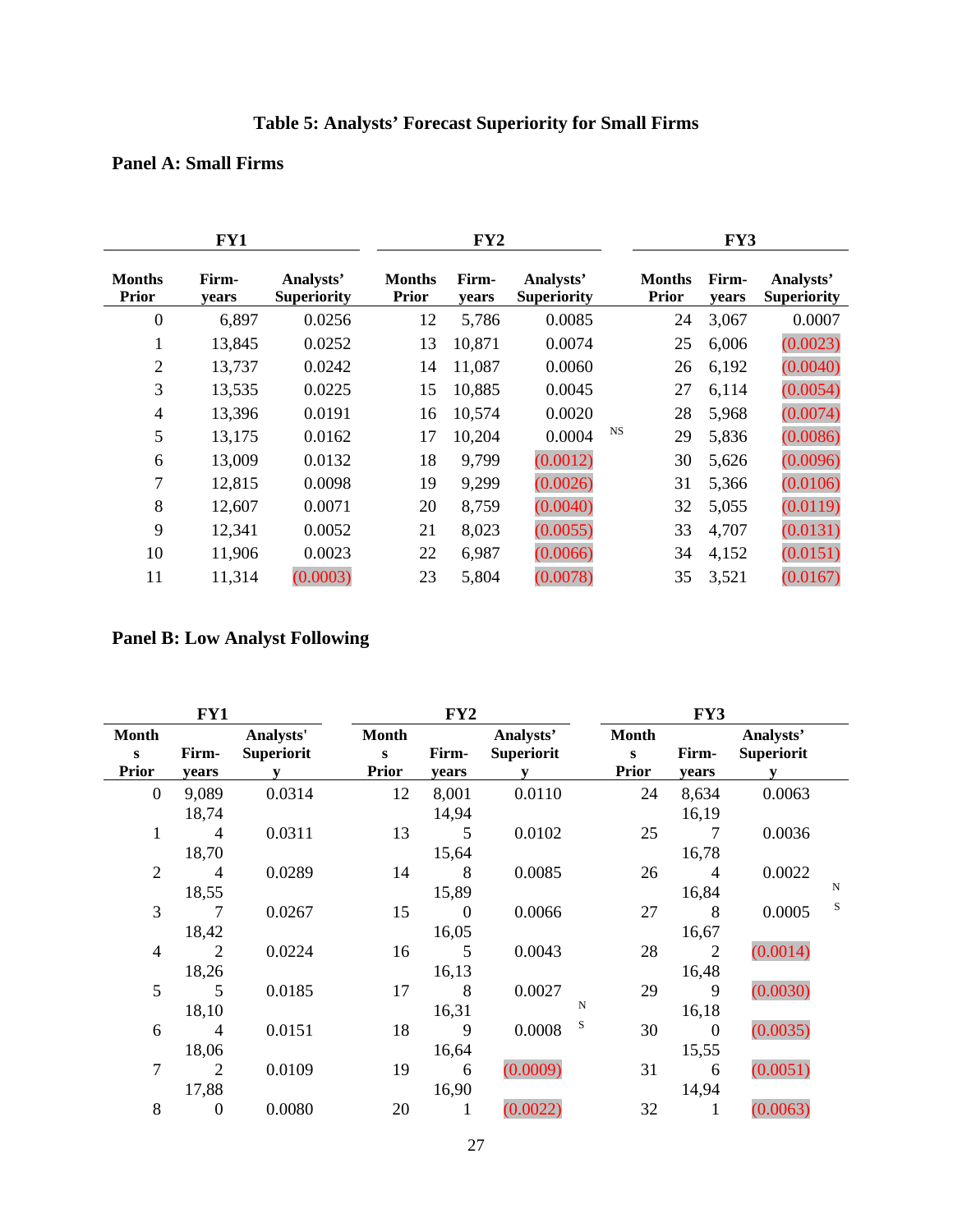|     | 17,63 |          |   |    | 17,31 |          |    | 13,99                |          |
|-----|-------|----------|---|----|-------|----------|----|----------------------|----------|
|     | h     | 0.0058   |   | 21 |       | (0.0032) | 33 |                      | (0.0074) |
|     | 17,11 |          |   |    | 17,92 |          |    | 12,50                |          |
| 10  |       | 0.0026   |   | 22 | 4     | (0.0041) | 34 |                      | (0.0087) |
|     | 16,26 |          | N |    | 18,18 |          |    | 10,54                |          |
|     | 4     | 0.0000   | S | 23 |       | (0.0045) | 35 |                      | (0.0099) |
| . . |       | $\cdots$ |   |    |       |          |    | $\sim$ $\sim$ $\sim$ |          |

The table reports the mean difference between absolute random walk errors and absolute analysts' forecast errors in the 36 months prior to an earnings announcement. Negative numbers indicate random walk superiority. All errors are scaled by price at the time the analysts' forecast is made and are winsorized at 1. <sup>NS</sup> Indicates not significant at the 5 percent level, two-tailed. All other values are significant (almost all at  $p < 0.0001$ ).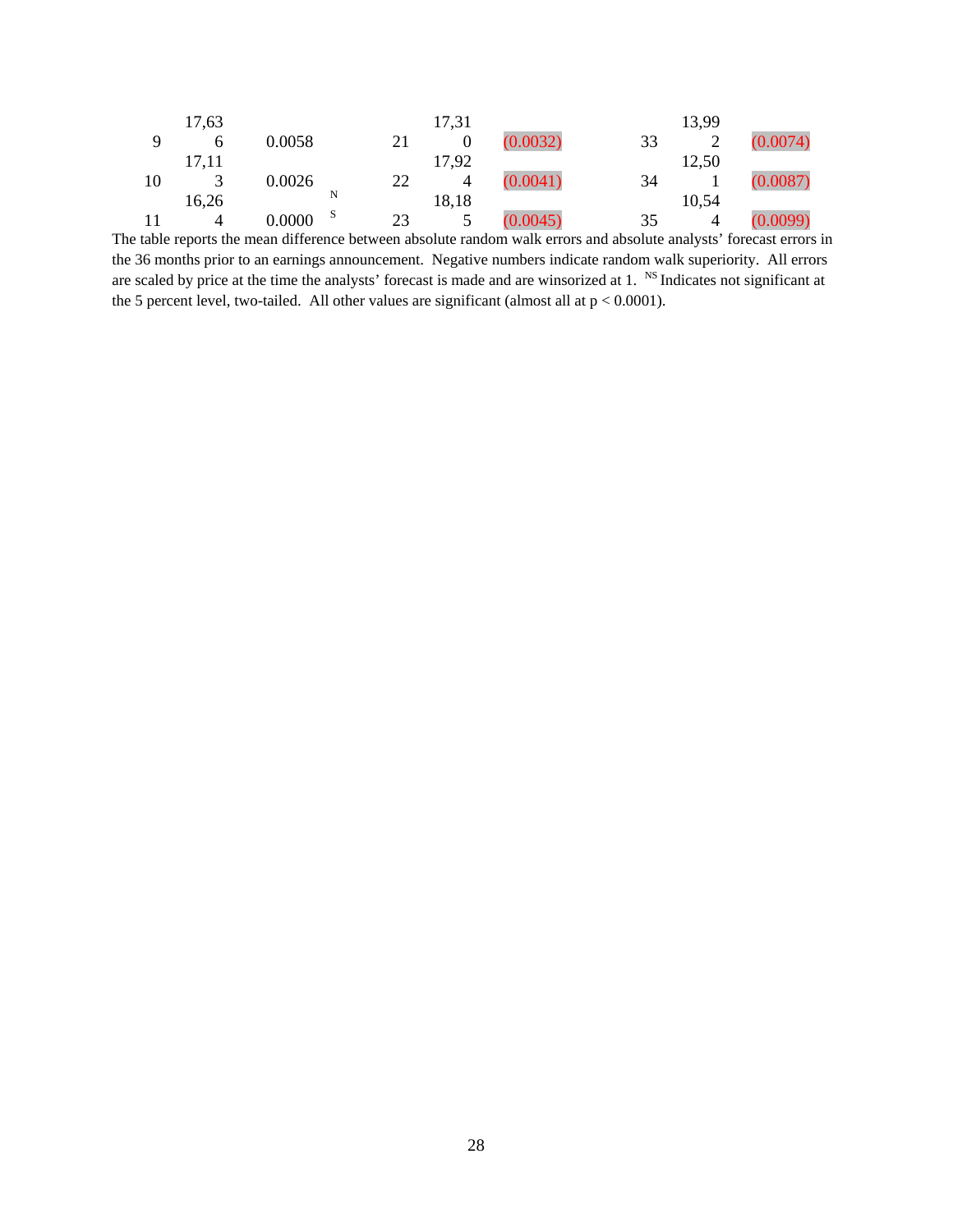# **Table 6: Analysts' Forecast Superiority Observations Partitioned by the Magnitude of the Forecasted Change in EPS**

|                               | FY1            |                                 |                               | FY2            |                                 | FY3                           |                |                                 |  |
|-------------------------------|----------------|---------------------------------|-------------------------------|----------------|---------------------------------|-------------------------------|----------------|---------------------------------|--|
| <b>Months</b><br><b>Prior</b> | Firm-<br>years | Analysts'<br><b>Superiority</b> | <b>Months</b><br><b>Prior</b> | Firm-<br>years | Analysts'<br><b>Superiority</b> | <b>Months</b><br><b>Prior</b> | Firm-<br>years | Analysts'<br><b>Superiority</b> |  |
| $\boldsymbol{0}$              | 10,915         | 0.0025                          | 12                            | 9,679          | 0.0174                          | 24                            | 7,305          | 0.0140                          |  |
|                               | 22,093         | 0.0026                          | 13                            | 18,472         | 0.0156                          | 25                            | 13,910         | 0.0124                          |  |
| $\overline{2}$                | 22,053         | 0.0025                          | 14                            | 18,881         | 0.0143                          | 26                            | 14,268         | 0.0115                          |  |
| 3                             | 21,954         | 0.0023                          | 15                            | 18,845         | 0.0125                          | 27                            | 14,300         | 0.0106                          |  |
| $\overline{4}$                | 21,842         | 0.0020                          | 16                            | 18,654         | 0.0106                          | 28                            | 14,185         | 0.0097                          |  |
| 5                             | 21,743         | 0.0018                          | 17                            | 18,439         | 0.0087                          | 29                            | 14,075         | 0.0085                          |  |
| 6                             | 21,620         | 0.0016                          | 18                            | 18,139         | 0.0074                          | 30                            | 13,907         | 0.0078                          |  |
| 7                             | 21,481         | 0.0014                          | 19                            | 17,721         | 0.0058                          | 31                            | 13,645         | 0.0071                          |  |
| 8                             | 21,324         | 0.0013                          | 20                            | 17,260         | 0.0051                          | 32                            | 13,382         | 0.0065                          |  |
| 9                             | 21,110         | 0.0012                          | 21                            | 16,561         | 0.0041                          | 33                            | 12,968         | 0.0061                          |  |
| 10                            | 20,731         | 0.0012                          | 22                            | 15,488         | 0.0034                          | 34                            | 12,277         | 0.0057                          |  |
| 11                            | 20,117         | 0.0012                          | 23                            | 14,023         | 0.0029                          | 35                            | 11,263         | 0.0053                          |  |

# **Panel A: The 33% of Forecasts with the Least Extreme Forecasted Change in EPS**

|  | Panel B: The 33% of Forecasts with the Most Extreme Forecasted Change in EPS |  |  |  |
|--|------------------------------------------------------------------------------|--|--|--|
|  |                                                                              |  |  |  |

|                                          | FY1            |                                |                                   | FY2            |                                | FY3                                          |                |                                |        |
|------------------------------------------|----------------|--------------------------------|-----------------------------------|----------------|--------------------------------|----------------------------------------------|----------------|--------------------------------|--------|
| <b>Month</b><br>$\bf{s}$<br><b>Prior</b> | Firm-<br>years | Analysts'<br><b>Superiorit</b> | <b>Month</b><br>S<br><b>Prior</b> | Firm-<br>years | Analysts'<br><b>Superiorit</b> | <b>Month</b><br>$\mathbf{s}$<br><b>Prior</b> | Firm-<br>years | Analysts'<br><b>Superiorit</b> |        |
|                                          | 20,13          |                                |                                   |                |                                |                                              |                |                                |        |
| $\boldsymbol{0}$                         |                | 0.0025                         | 12                                | 9,695          | 0.0090                         | 24                                           | 7,319          | 0.0018                         |        |
|                                          | 10,88          |                                |                                   | 18,48          |                                |                                              | 13,92          |                                | N<br>S |
| 1                                        |                | 0.0616                         | 13                                | 3              | 0.0077                         | 25                                           | 4              | 0.0005                         |        |
|                                          | 22,02          |                                |                                   | 18,88          |                                |                                              | 14,27          |                                |        |
| $\overline{2}$                           | 9              | 0.0591                         | 14                                | 5              | 0.0067                         | 26                                           | $\overline{2}$ | (0.0007)                       |        |
|                                          | 21,98          |                                |                                   | 18,86          |                                |                                              | 14,31          |                                |        |
| 3                                        | 8              | 0.0566                         | 15                                | 5              | 0.0057                         | 27                                           | 6              | (0.0021)                       |        |
|                                          | 21,88          |                                |                                   | 18,68          |                                |                                              | 14,19          |                                |        |
| $\overline{4}$                           |                | 0.0530                         | 16                                | 4              | 0.0042                         | 28                                           | 6              | (0.0037)                       |        |
|                                          | 21,76          |                                |                                   | 18,46          |                                |                                              | 14,08          |                                |        |
| 5                                        |                | 0.0453                         | 17                                | 3              | 0.0028                         | 29                                           | 8              | (0.0049)                       |        |
|                                          | 21,65          |                                |                                   | 18,15          |                                |                                              | 13,90          |                                |        |
| 6                                        |                | 0.0381                         | 18                                |                | 0.0014                         | 30                                           | 8              | (0.0058)                       |        |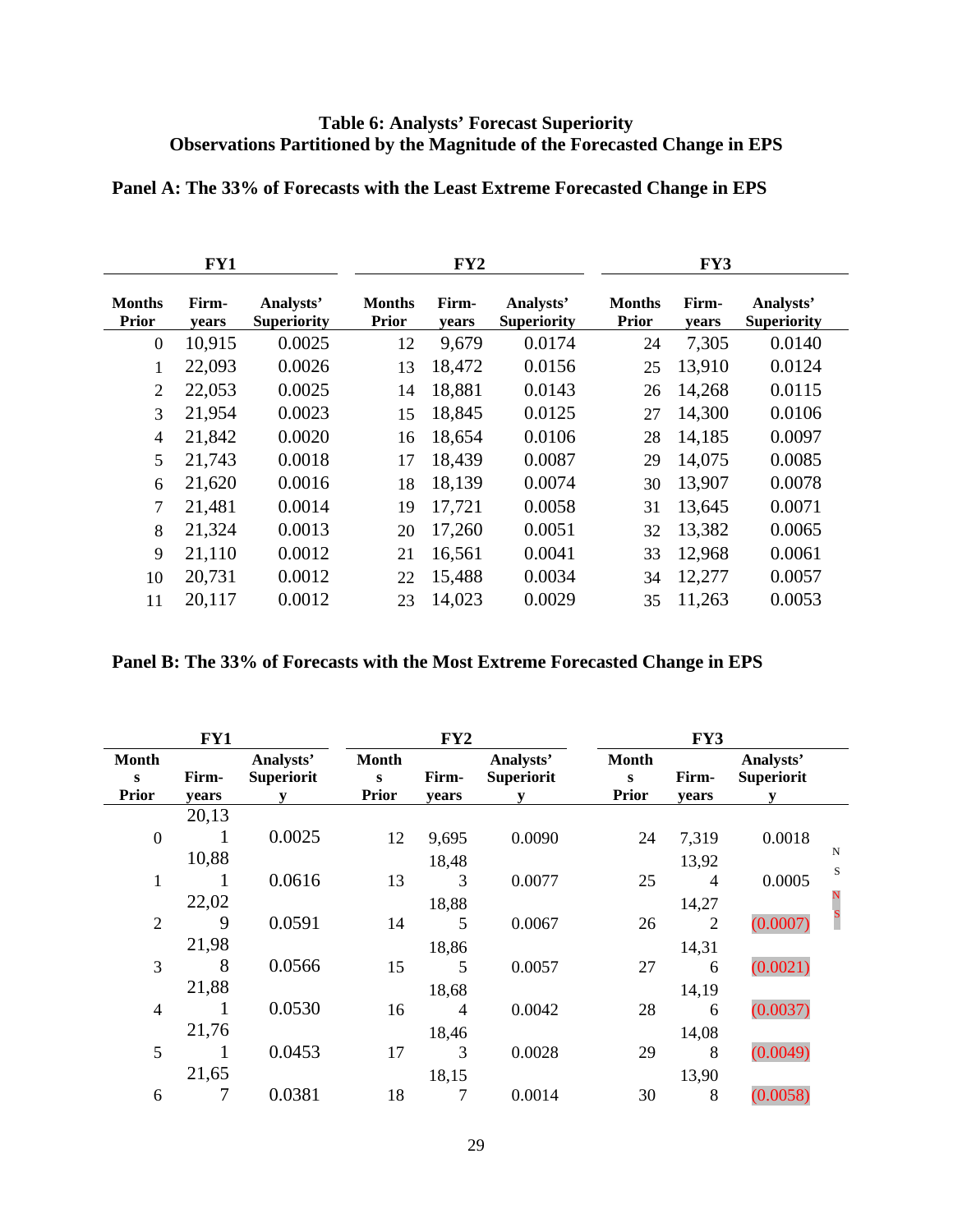|    | 21,53    |        |    | 17,72          | N           |    | 13,63            |          |
|----|----------|--------|----|----------------|-------------|----|------------------|----------|
|    | $\theta$ | 0.0320 | 19 | 8              | S<br>0.0000 | 31 | 9                | (0.0076) |
|    | 21,38    |        |    | 17,27          |             |    | 13,36            |          |
| 8  |          | 0.0244 | 20 | 6              | (0.0012)    | 32 | $\boldsymbol{0}$ | (0.0087) |
|    | 21,21    |        |    | 16,58          |             |    | 12,96            |          |
| 9  |          | 0.0190 | 21 | $\overline{4}$ | (0.0025)    | 33 | 4                | (0.0095) |
|    | 20,99    |        |    | 15,49          |             |    | 12,26            |          |
| 10 | 3        | 0.0143 | 22 | 8              | (0.0035)    | 34 |                  | (0.0109) |
|    | 20,63    |        |    | 14,04          |             |    | 11,25            |          |
| 11 |          | 0.0083 | 23 | 2              | (0.0040)    | 35 | 6                | (0.0115) |

Observations are partitioned into thirds based on the analysts' forecasted change in EPS as a percentage of price. The table reports the mean difference between absolute random walk errors and absolute analysts' forecast errors in the 36 months prior to an earnings announcement. Negative numbers indicate random walk superiority. All errors are scaled by price at the time the analysts' forecast is made and are winsorized at 1. <sup>NS</sup> Indicates not significant at the 5 percent level, two-tailed. All other values are significant (almost all at  $p < 0.0001$ ).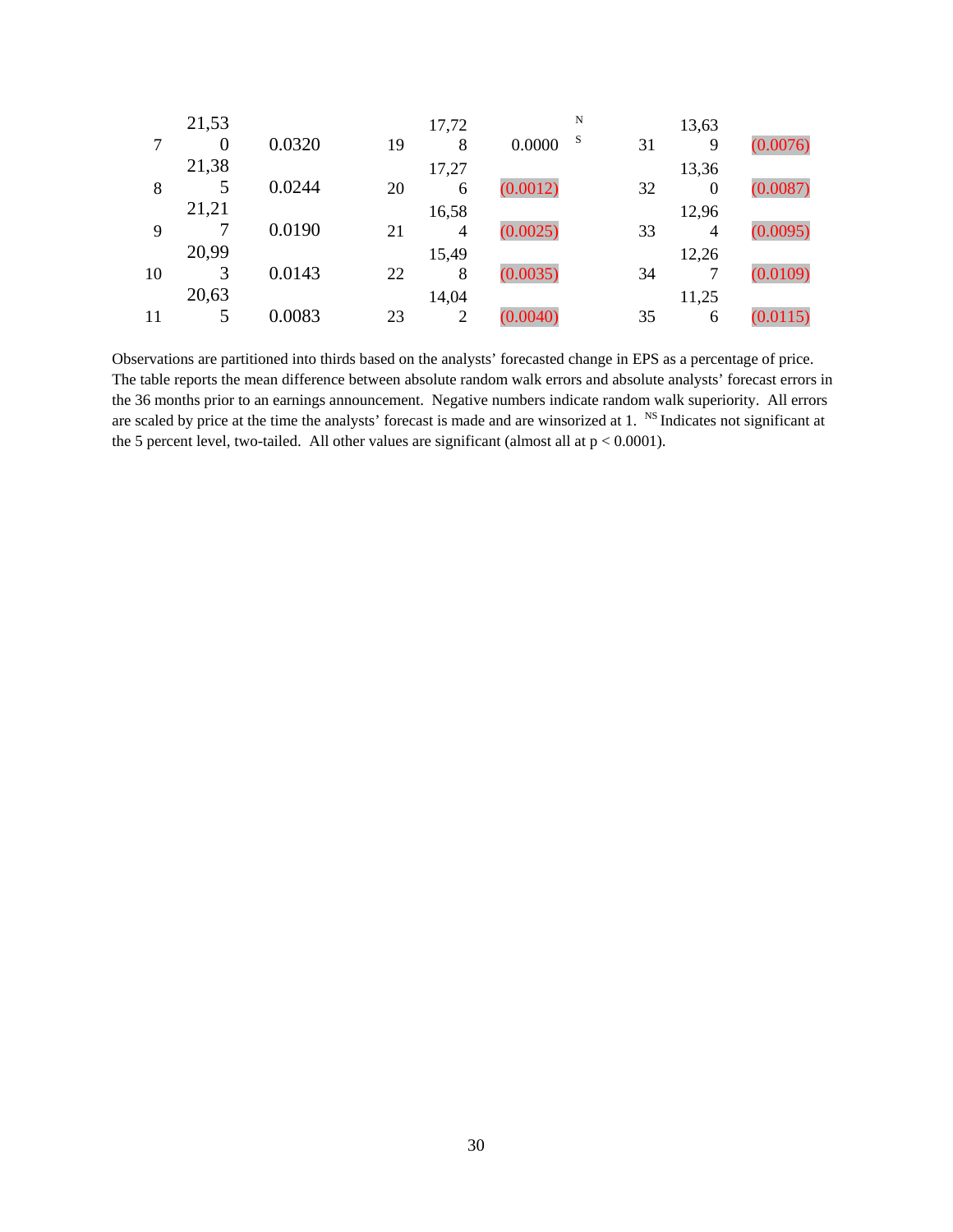# **Table 7: Market Expectations Random Walk Forecast Error versus Analysts' Forecast Error and Market Returns**

 $Return_{T,M} = \alpha + \beta (EPS_{T-1} - EPS_T) + \varepsilon_T$ 

 $Return_{T,M} = \alpha + b$  (Forecasted  $EPS_{T,M} - EPS_T$ ) +  $e_T$ 

|                | FY1    |           |        | FY <sub>2</sub> |           |                 | FY3    |           |           |
|----------------|--------|-----------|--------|-----------------|-----------|-----------------|--------|-----------|-----------|
| Months         | Firm-  |           | Months | Firm-           |           | Months          | Firm-  |           |           |
| Prior          | years  | $\beta/b$ | Prior  | years           | $\beta/b$ | Prior           | years  | $\beta/b$ |           |
| $\theta$       | 30,411 | 0.345     | 12     | 28,003          | 0.602     | 24              | 21,097 | 0.784     |           |
| 1              | 62,355 | 0.395     | 13     | 53,654          | 0.678     | 25              | 40,377 | 0.831     |           |
| 2              | 63,455 | 0.342     | 14     | 54,664          | 0.707     | 26              | 41,336 | 0.843     |           |
| 3              | 63,419 | 0.396     | 15     | 54,473          | 0.742     | 27              | 41,369 | 0.874     |           |
| $\overline{4}$ | 63,101 | 0.540     | 16     | 53,882          | 0.798     | 28              | 40,992 | 0.908     |           |
| 5              | 62,790 | 0.632     | 17     | 53,196          | 0.833     | 29              | 40,674 | 0.928     |           |
| 6              | 62,441 | 0.685     | 18     | 52,319          | 0.888     | 30              | 40,151 | 0.962     |           |
| 7              | 62,016 | 0.735     | 19     | 51,113          | 0.912     | 31              | 39,409 | 1.001     |           |
| 8              | 61,540 | 0.795     | 20     | 49,789          | 0.953     | 32              | 38,624 | 1.017     | <b>NS</b> |
| 9              | 60,915 | 0.838     | 21     | 47,783          | 1.007     | NS<br>33        | 37,455 | 1.057     | <b>NS</b> |
| 10             | 59,936 | 0.905     | 22     | 44,672          | 1.008     | <b>NS</b><br>34 | 35,435 | 1.081     |           |
| 11             | 58,261 | 0.939     | 23     | 40,500          | 1.032     | 35              | 32,530 | 1.099     |           |

In this table, we regress returns on random walk forecast errors and analysts' forecast errors separately. Returns are compounded raw monthly returns from CRSP, calculated beginning in the month that the forecast is issued and ending as of the end of the month of the earnings announcement. The first column is the number of months prior to the earnings announcements date that the analysts' forecast is made. The second column is the number of firm-years with sufficient data to calculate forecast errors for both random walk and analysts, and with stock market returns over the horizon. The third column is the ratio of the coefficient on the random walk error to the coefficient on the analysts' forecast error. <sup>NS</sup> indicates that the difference between the estimates of the  $\beta$  and  $b$  coefficients is not significantly different at the 5 percent level, two-sided. All other differences are statistically significant.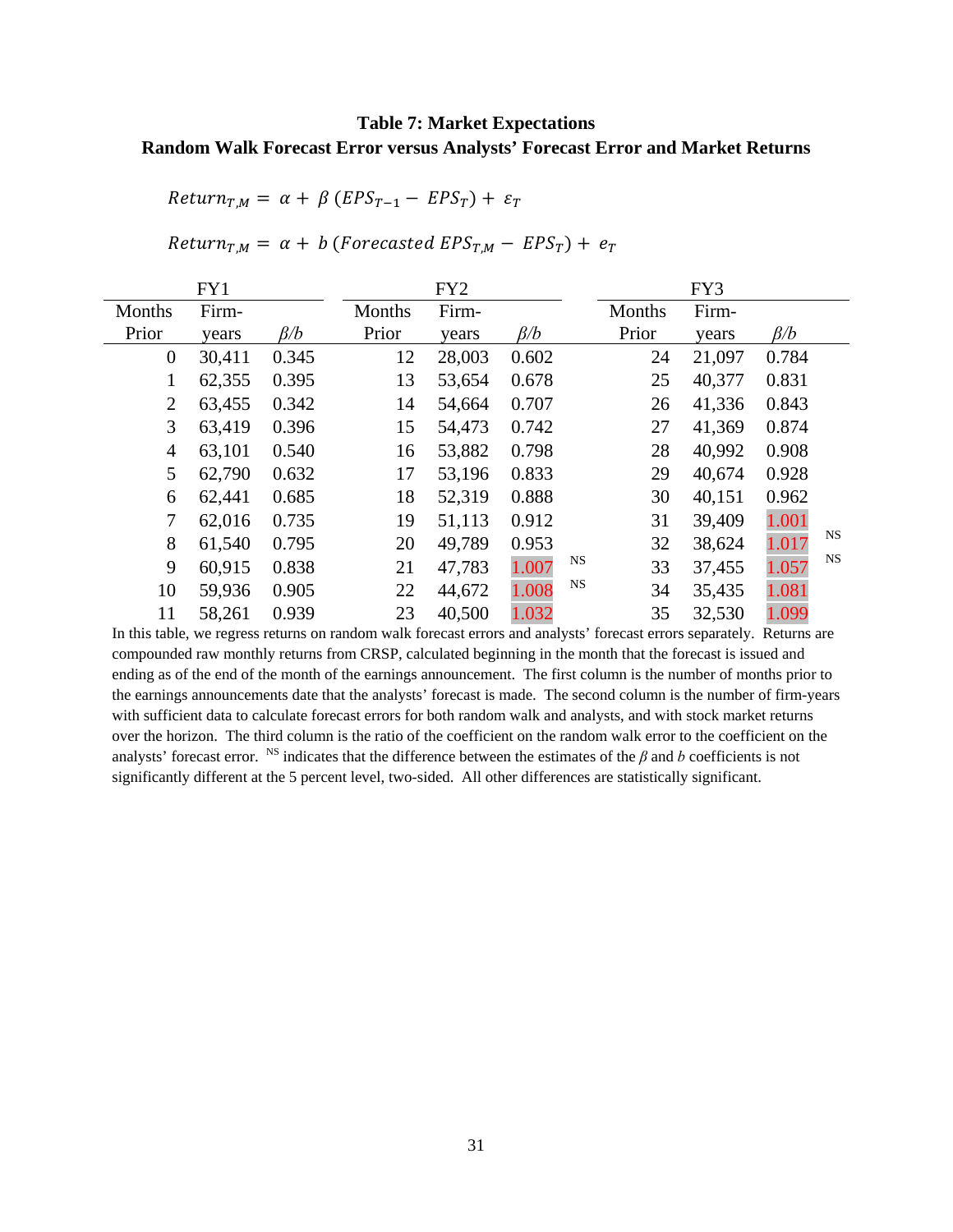## **Table 8: Market Expectations Subsamples**

#### **Random Walk Forecast Error versus Analysts' Forecast Error and Market Returns**

 $Return_{T,M} = \alpha + \beta (EPS_{T-1} - ESPS_T) + \varepsilon_T$ 

Return<sub>T,M</sub> =  $\alpha$  + b (Forecasted EPS<sub>T,M</sub> – EPS<sub>T</sub>) +  $e_T$ 

## **Panel A: Small Firms**

|                  | FY1    |           |    |        | FY <sub>2</sub> |           |           |        | FY3   |           |           |
|------------------|--------|-----------|----|--------|-----------------|-----------|-----------|--------|-------|-----------|-----------|
| Months           | Firm-  |           |    | Months | Firm-           |           |           | Months | Firm- |           |           |
| Prior            | years  | $\beta/b$ |    | Prior  | vears           | $\beta/b$ |           | Prior  | years | $\beta/b$ |           |
| $\boldsymbol{0}$ | 6,558  | 0.1813    |    | 12     | 7,275           | 0.6957    |           | 24     | 3,396 | 0.9083    |           |
| 1                | 13,382 | 0.3422    |    | 13     | 13,711          | 0.7238    |           | 25     | 6,575 | 0.8822    |           |
| $\overline{2}$   | 13,474 | 0.4286    |    | 14     | 14,068          | 0.7550    |           | 26     | 6,814 | 0.9084    |           |
| 3                | 13,364 | 0.4433    |    | 15     | 13,887          | 0.7793    |           | 27     | 6,757 | 0.9330    |           |
| 4                | 13,227 | 0.5309    |    | 16     | 13,468          | 0.8111    |           | 28     | 6,552 | 0.9392    | NS        |
| 5                | 13,001 | 0.6186    |    | 17     | 12,974          | 0.8496    |           | 29     | 6,422 | 0.9495    | NS        |
| 6                | 12,838 | 0.6610    |    | 18     | 12,424          | 0.9076    |           | 30     | 6,173 | 0.9550    | NS        |
| 7                | 12,643 | 0.7170    |    | 19     | 11,713          | 0.8973    |           | 31     | 5,844 | 0.9762    | NS        |
| 8                | 12,431 | 0.8323    |    | 20     | 10,906          | 0.9676    | <b>NS</b> | 32     | 5,491 | 1.0016    | <b>NS</b> |
| 9                | 12,176 | 0.8551    |    | 21     | 9,808           | 1.0151    | <b>NS</b> | 33     | 5,028 | 1.0965    |           |
| 10               | 11,750 | 0.9273    | NS | 22     | 8,168           | 1.0043    | <b>NS</b> | 34     | 4,258 | 1.1229    |           |
| 11               | 11,167 | 0.9431    | NS | 23     | 6,392           | 1.0277    | <b>NS</b> | 35     | 3,431 | 1.1230    |           |

#### **Panel B: Low analyst following**

|                  | FY1    |           |    |        | FY <sub>2</sub> |           |           |        | FY3   |           |           |
|------------------|--------|-----------|----|--------|-----------------|-----------|-----------|--------|-------|-----------|-----------|
| Months           | Firm-  |           |    | Months | Firm-           |           |           | Months | Firm- |           |           |
| Prior            | years  | $\beta/b$ |    | Prior  | years           | $\beta/b$ |           | Prior  | years | $\beta/b$ |           |
| $\boldsymbol{0}$ | 8,522  | 0.4728    |    | 12     | 5,691           | 0.6681    |           | 24     | 3,010 | 0.9507    | NS        |
|                  | 17,567 | 0.5084    |    | 13     | 10,710          | 0.6871    |           | 25     | 5,901 | 0.9674    | <b>NS</b> |
| 2                | 17,746 | 0.4986    |    | 14     | 10,912          | 0.7337    |           | 26     | 6,077 | 0.9682    | NS        |
| 3                | 17,688 | 0.5739    |    | 15     | 10,706          | 0.7421    |           | 27     | 5,993 | 0.9786    | NS        |
| 4                | 17,582 | 0.6328    |    | 16     | 10,395          | 0.8069    |           | 28     | 5,842 | 1.0100    | <b>NS</b> |
| 5                | 17,437 | 0.7040    |    | 17     | 10,026          | 0.8506    |           | 29     | 5,706 | 1.0230    | <b>NS</b> |
| 6                | 17,289 | 0.7165    |    | 18     | 9,631           | 0.9414    | NS        | 30     | 5,502 | 1.0464    | NS        |
| 7                | 17,220 | 0.7617    |    | 19     | 9,140           | 0.9273    | NS        | 31     | 5,247 | 1.0736    | <b>NS</b> |
| 8                | 17,039 | 0.8377    |    | 20     | 8,606           | 0.9721    | NS        | 32     | 4,941 | 1.0892    | <b>NS</b> |
| 9                | 16,825 | 0.9025    |    | 21     | 7,878           | 1.0209    | <b>NS</b> | 33     | 4,596 | 1.1288    |           |
| 10               | 16,383 | 0.9530    | NS | 22     | 6,849           | 1.0100    | <b>NS</b> | 34     | 4,045 | 1.2025    |           |
| 11               | 15,615 | 0.9823    | NS | 23     | 5,687           | 1.0570    | <b>NS</b> | 35     | 3,426 | 1.1849    |           |

In this table, we regress returns on random walk forecast errors and analysts' forecast errors separately. Returns are compounded raw monthly returns from CRSP, calculated beginning in the month that the forecast is issued and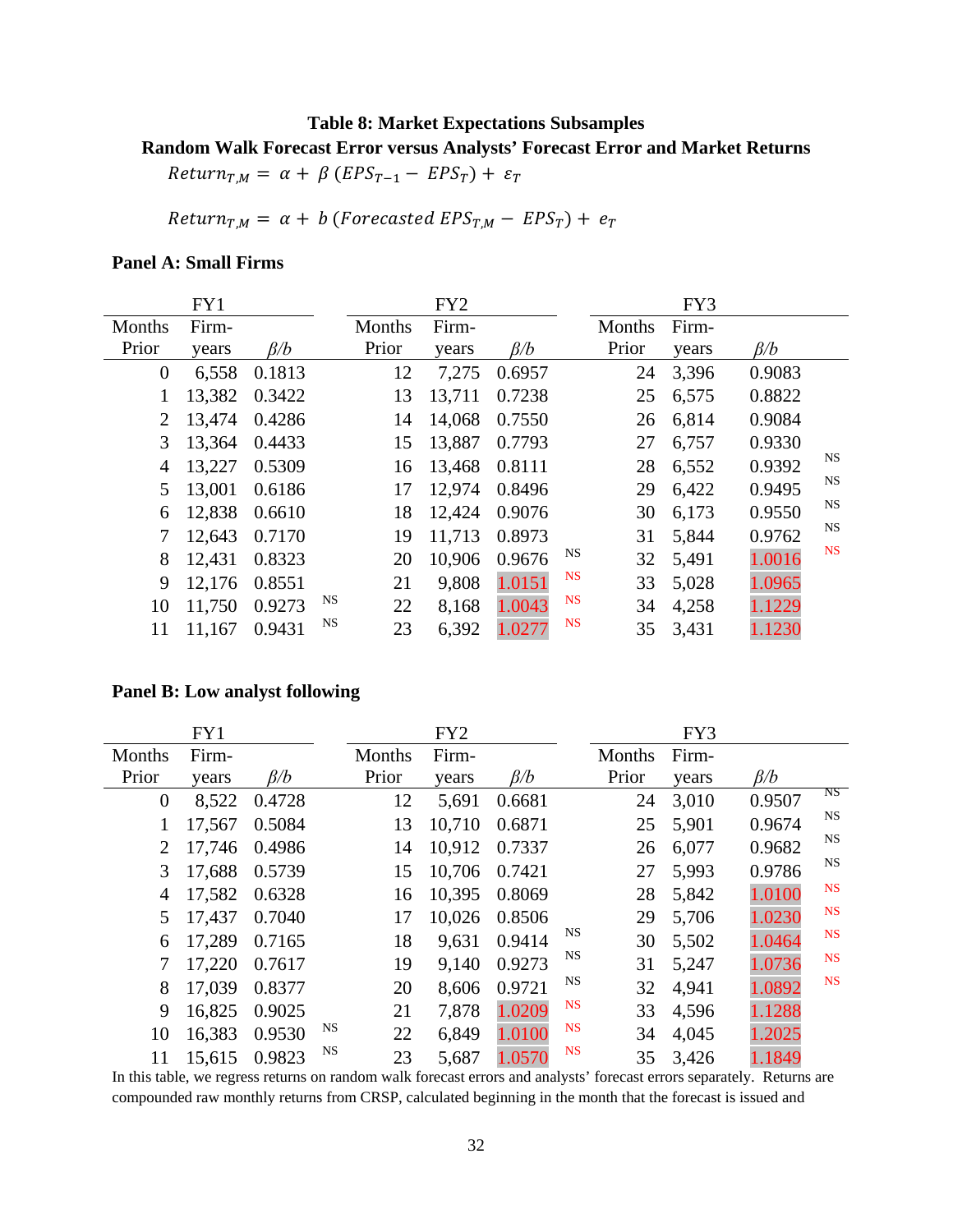ending as of the end of the month of the earnings announcement. The first column is the number of months prior to the earnings announcements date that the analysts' forecast is made. The second column is the number of firm-years with sufficient data to calculate forecast errors for both random walk and analysts, and with stock market returns over the horizon. The third column is the ratio of the coefficient on the random walk error to the coefficient on the analysts' forecast error. <sup>NS</sup> indicates that the difference between the estimates of the  $\beta$  and  $b$  coefficients is not significantly different at the 5 percent level, two-sided. All other differences are statistically significant.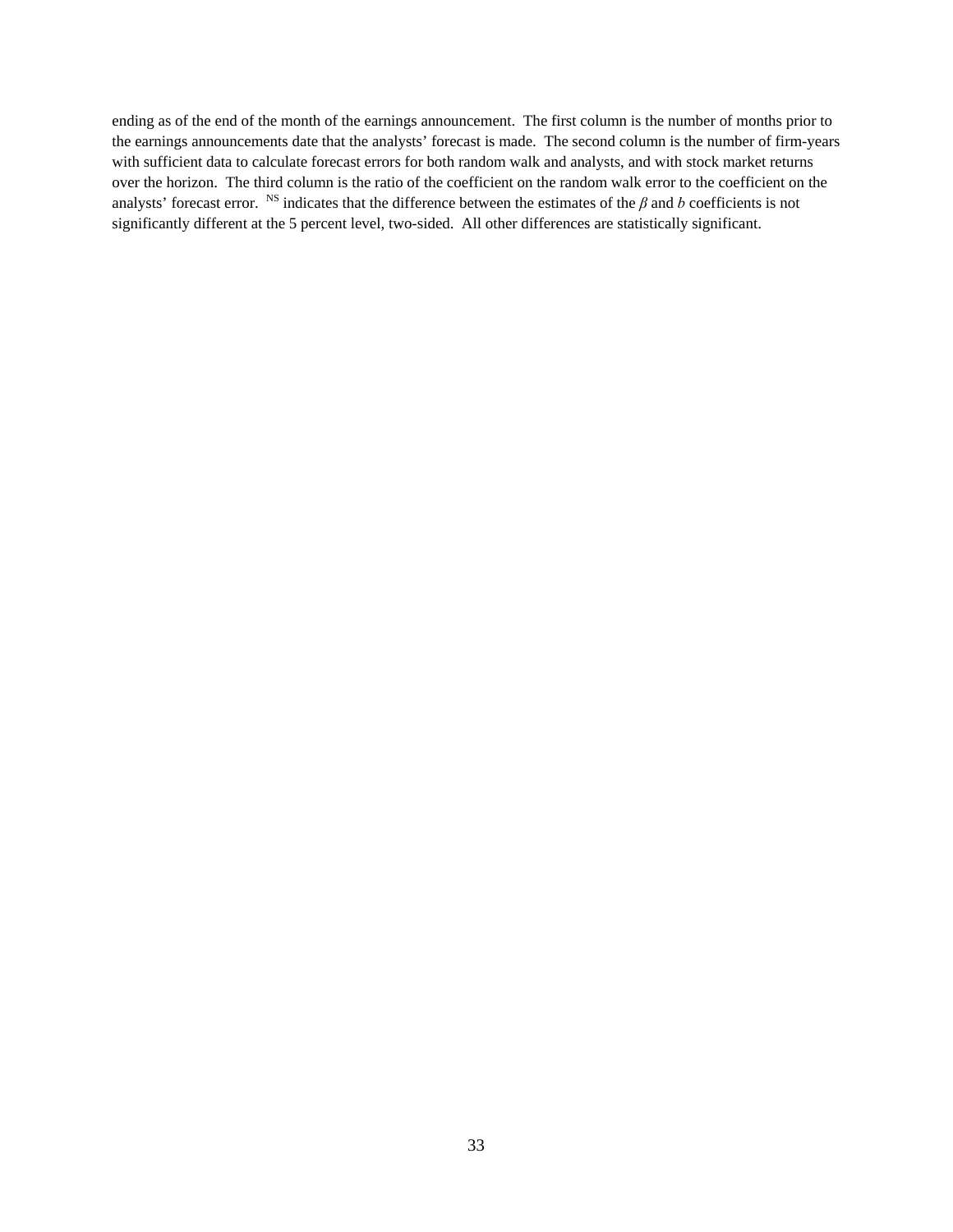# **Table 9: Market Expectations Subsamples Observations Partitioned by the Magnitude of the Forecasted Change in EPS**

 $Return_{T,M} = \alpha + \beta (EPS_{T-1} - ESPS_T) + \varepsilon_T$ 

 $Return_{T,M} = \alpha + b$  (Forecasted  $EPS_{T,M} - EPS_T$ ) +  $e_T$ 

# **Panel A: The 33% of Forecasts with the Least Extreme Forecasted Change in EPS**

|                 | FY1            |           |             | FY <sub>2</sub> |                |           |           | FY3             |                |           |             |  |
|-----------------|----------------|-----------|-------------|-----------------|----------------|-----------|-----------|-----------------|----------------|-----------|-------------|--|
| Months<br>Prior | Firm-<br>Years | $\beta/b$ |             | Months<br>Prior | Firm-<br>years | $\beta/b$ |           | Months<br>Prior | Firm-<br>vears | $\beta/b$ |             |  |
| $\overline{0}$  | 9,023          | 0.9388    | $_{\rm NS}$ | 12              | 7,763          | 0.6330    |           | 24              | 5,840          | 0.7597    |             |  |
| $\mathbf 1$     | 18,254         | 0.9280    | $_{\rm NS}$ | 13              | 14,935         | 0.7053    |           | 25              | 11,227         | 0.7974    |             |  |
| 2               | 18,188         | 0.9300    | $_{\rm NS}$ | 14              | 15,145         | 0.7316    |           | 26              | 11,462         | 0.8336    |             |  |
| 3               | 18,083         | 0.9620    | NS          | 15              | 15,057         | 0.7808    |           | 27              | 11,466         | 0.8514    |             |  |
| $\overline{4}$  | 18,018         | 0.9882    | $_{\rm NS}$ | 16              | 14,865         | 0.8222    |           | 28              | 11,356         | 0.8433    |             |  |
| 5               | 17,921         | 0.9764    | NS          | 17              | 14,697         | 0.8603    |           | 29              | 11,264         | 0.8631    |             |  |
| 6               | 17,807         | 0.9807    | <b>NS</b>   | 18              | 14,479         | 0.8661    |           | 30              | 11,101         | 0.9067    | $_{\rm NS}$ |  |
| 7               | 17,710         | 0.9866    | <b>NS</b>   | 19              | 14,147         | 0.9241    |           | 31              | 10,891         | 0.9716    |             |  |
| 8               | 17,566         | 0.9767    | <b>NS</b>   | 20              | 13,783         | 0.9412    |           | 32              | 10,696         | 0.9870    | <b>NS</b>   |  |
| 9               | 17,398         | 0.9794    | NS          | 21              | 13,218         | 0.9643    | <b>NS</b> | 33              | 10,337         | 1.0165    | NS          |  |
| 10              | 17,143         | 0.9772    | NS          | 22              | 12,365         | 0.9747    | NS        | 34              | 9,777          | 1.0334    | NS          |  |
| 11              | 16,646         | 0.9791    | $_{\rm NS}$ | 23              | 11,269         | 0.9930    | <b>NS</b> | 35              | 9,034          | 1.0473    | $_{\rm NS}$ |  |

# **Panel B: The 33% of Forecasts with the Most Extreme Forecasted Change in EPS**

|                  | FY1    |           |        | FY <sub>2</sub> |           |        | FY3    |           |             |
|------------------|--------|-----------|--------|-----------------|-----------|--------|--------|-----------|-------------|
| Months           | Firm-  |           | Months | Firm-           |           | Months | Firm-  |           |             |
| Prior            | Years  | $\beta/b$ | Prior  | years           | $\beta/b$ | Prior  | years  | $\beta/b$ |             |
| $\boldsymbol{0}$ | 8,795  | 0.2981    | 12     | 7,575           | 0.5937    | 24     | 5,566  | 0.8875    |             |
| 1                | 17,647 | 0.3710    | 13     | 14,701          | 0.6814    | 25     | 10,831 | 0.8781    |             |
| 2                | 17,619 | 0.3270    | 14     | 14,892          | 0.7739    | 26     | 10,975 | 0.8875    |             |
| 3                | 17,498 | 0.3560    | 15     | 14,823          | 0.7831    | 27     | 10,950 | 0.9032    |             |
| 4                | 17,319 | 0.5213    | 16     | 14,617          | 0.7384    | 28     | 10,811 | 0.9513    | $_{\rm NS}$ |
| 5                | 17,210 | 0.6093    | 17     | 14,426          | 0.8124    | 29     | 10,741 | 0.9741    | $_{\rm NS}$ |
| 6                | 17,103 | 0.6808    | 18     | 14,171          | 0.9003    | 30     | 10,587 | 0.9953    | $_{\rm NS}$ |
| 7                | 16,903 | 0.7110    | 19     | 13,800          | 0.9175    | 31     | 10,376 | 1.0477    |             |
| 8                | 16,709 | 0.7550    | 20     | 13,433          | 1.0186    | 32     | 10,130 | 1.0967    |             |
| 9                | 16,438 | 0.7822    | 21     | 12,856          | 1.0476    | 33     | 9,823  | 1.0626    |             |
| 10               | 16,084 | 0.8471    | 22     | 11,983          | 1.0304    | 34     | 9,269  | 1.1096    |             |
| 11               | 15,650 | 0.8717    | 23     | 10,852          | 1.0735    | 35     | 8,493  | 1.1257    |             |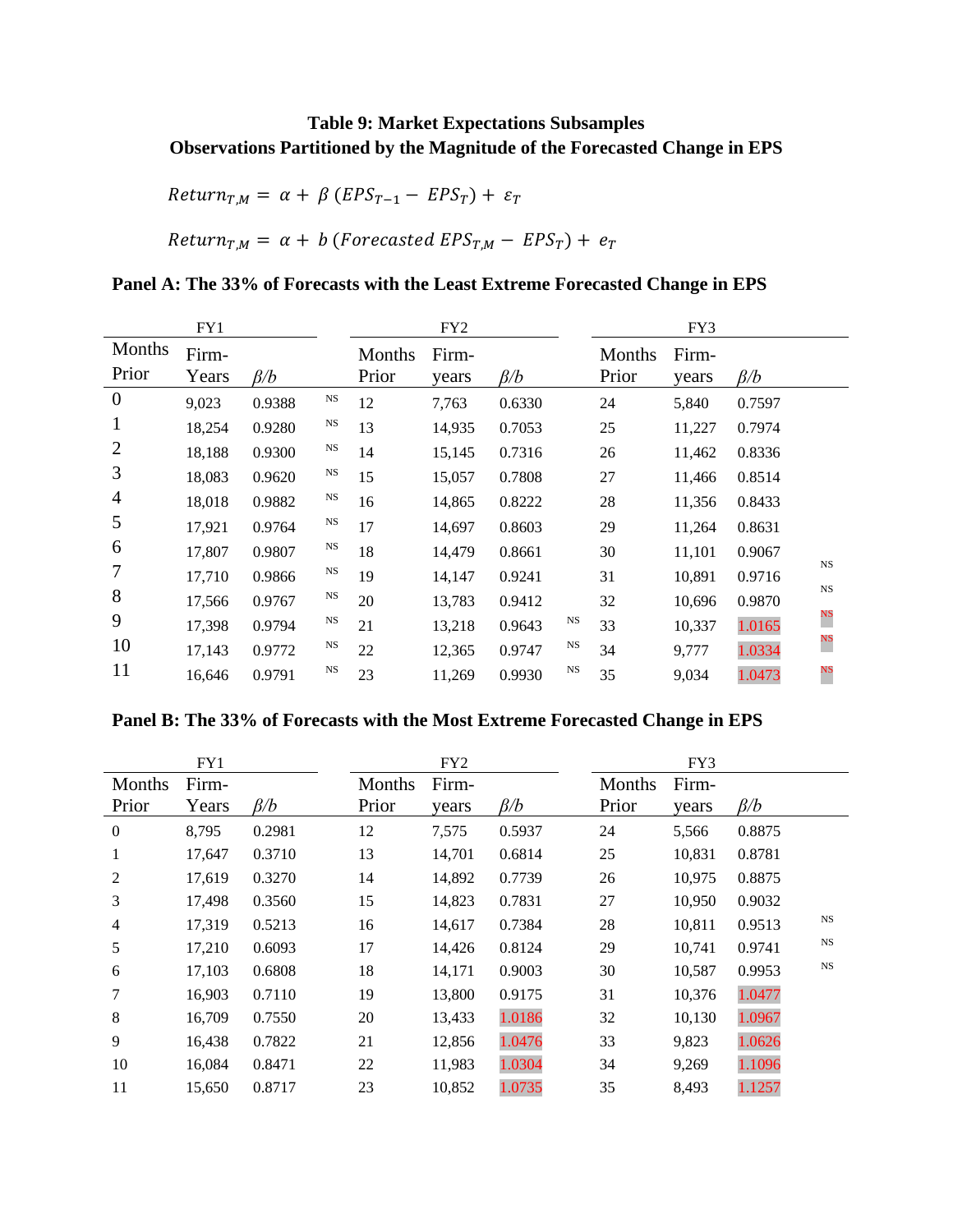In this table, we regress returns on random walk forecast errors and analysts' forecast errors separately. Returns are compounded raw monthly returns from CRSP, calculated beginning in the month that the forecast is issued and ending as of the end of the month of the earnings announcement. The first column is the number of months prior to the earnings announcements date that the analysts' forecast is made. The second column is the number of firm-years with sufficient data to calculate forecast errors for both random walk and analysts, and with stock market returns over the horizon. The third column is the ratio of the coefficient on the random walk error to the coefficient on the analysts' forecast error. <sup>NS</sup> indicates that the difference between the estimates of the  $\beta$  and  $b$  coefficients is not significantly different at the 5 percent level, two-sided. All other differences are statistically significant.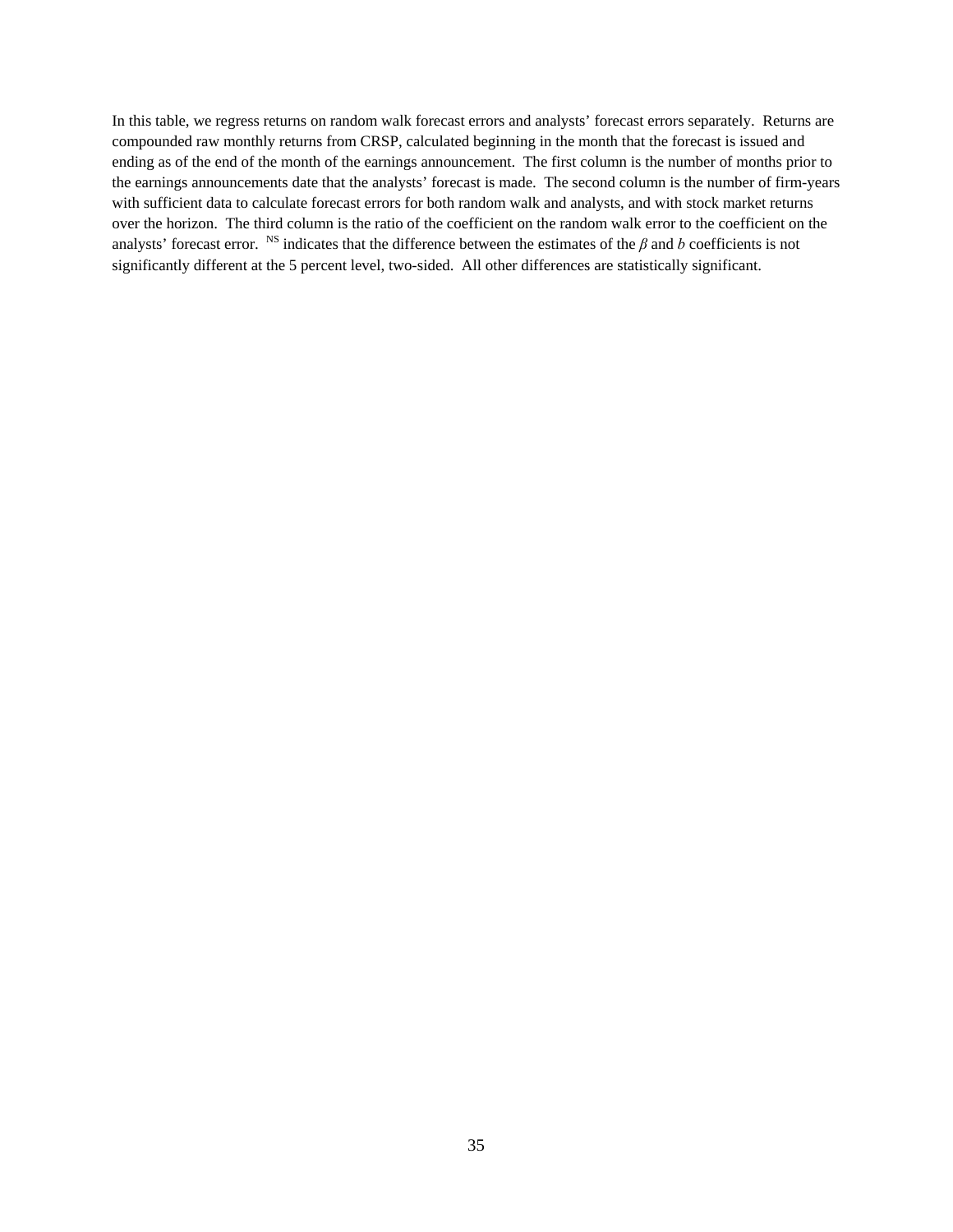# **Table 10: Multivariate Regression of Analysts' Superiority by Months Prior to Earnings Announcement Date**

Analysts' Superiority<sub>T,M</sub> =  $\gamma_0 + \gamma_1$  #Analysts<sub>T</sub> +  $\gamma_2$  STD<sub>T,M</sub> +  $\gamma_3$  BTM<sub>T-1</sub>  $+ \gamma_4$  Sales  $_{T-1} + \gamma_5$  Forecast $\Delta_{T,M} + \varepsilon_T$ 

| <b>Months</b><br><b>Prior</b><br><b>RDQE</b> | <b>Intercep</b><br>t. |    | #Analyst<br>S |             | <b>STD</b> |             | <b>BTM</b> | <b>Sales</b> |             | Forecaste<br>$\mathbf d$<br>Δ |
|----------------------------------------------|-----------------------|----|---------------|-------------|------------|-------------|------------|--------------|-------------|-------------------------------|
| $\boldsymbol{0}$                             | $-0.0083$             |    | $-0.0021$     |             | 0.0055     |             | 0.0035     | 0.0015       | NS          | 0.0279                        |
| $\mathbf{1}$                                 | $-0.0072$             |    | $-0.0022$     |             | 0.0052     |             | 0.0028     | 0.0017       |             | 0.0262                        |
| $\overline{2}$                               | $-0.0079$             |    | $-0.0013$     |             | 0.0043     |             | 0.0030     | 0.0017       |             | 0.0253                        |
| 3                                            | $-0.0079$             |    | $-0.0013$     |             | 0.0047     |             | 0.0029     | 0.0012       |             | 0.0238                        |
| $\overline{4}$                               | $-0.0071$             |    | $-0.0005$     |             | 0.0039     |             | 0.0024     | 0.0005       | <b>NS</b>   | 0.0206                        |
| 5                                            | $-0.0055$             |    | 0.0003        | $_{\rm NS}$ | 0.0027     |             | 0.0025     | $-0.0002$    | $_{\rm NS}$ | 0.0175                        |
| 6                                            | $-0.0054$             |    | 0.0006        |             | 0.0025     |             | 0.0022     | 0.0001       | NS          | 0.0148                        |
| $\boldsymbol{7}$                             | $-0.0050$             |    | 0.0011        |             | 0.0015     |             | 0.0019     | 0.0004       | <b>NS</b>   | 0.0115                        |
| $8\,$                                        | $-0.0047$             |    | 0.0015        |             | 0.0009     |             | 0.0017     | 0.0007       | $_{\rm NS}$ | 0.0092                        |
| 9                                            | $-0.0041$             |    | 0.0016        |             | 0.0004     |             | 0.0015     | 0.0010       |             | 0.0069                        |
| $10\,$                                       | $-0.0026$             |    | 0.0015        |             | $-0.0003$  |             | 0.0010     | 0.0012       |             | 0.0043                        |
| $11\,$                                       | $-0.0017$             |    | 0.0018        |             | $-0.0011$  |             | 0.0008     | 0.0012       |             | 0.0025                        |
| 12                                           | 0.0076                |    | $-0.0002$     | $_{\rm NS}$ | 0.0050     |             | 0.0045     | 0.0058       |             | $-0.0064$                     |
| 13                                           | 0.0070                |    | 0.0003        | <b>NS</b>   | 0.0031     |             | 0.0041     | 0.0055       |             | $-0.0057$                     |
| 14                                           | 0.0056                |    | 0.0008        |             | 0.0031     |             | 0.0042     | 0.0053       |             | $-0.0057$                     |
| 15                                           | 0.0046                |    | 0.0011        |             | 0.0020     |             | 0.0042     | 0.0049       |             | $-0.0050$                     |
| 16                                           | 0.0028                |    | 0.0017        |             | 0.0010     |             | 0.0037     | 0.0052       |             | $-0.0048$                     |
| 17                                           | 0.0012                |    | 0.0022        |             | 0.0000     | $_{\rm NS}$ | 0.0036     | 0.0054       |             | $-0.0043$                     |
| 18                                           | 0.0005                | NS | 0.0028        |             | $-0.0007$  |             | 0.0036     | 0.0048       |             | $-0.0043$                     |
| 19                                           | $-0.0015$             |    | 0.0031        |             | $-0.0014$  |             | 0.0033     | 0.0049       |             | $-0.0037$                     |
| $20\,$                                       | $-0.0023$             |    | 0.0037        |             | $-0.0019$  |             | 0.0030     | 0.0048       |             | $-0.0035$                     |
| 21                                           | $-0.0029$             |    | 0.0038        |             | $-0.0023$  |             | 0.0026     | 0.0054       |             | $-0.0036$                     |
| 22                                           | $-0.0036$             |    | 0.0038        |             | $-0.0028$  |             | 0.0024     | 0.0057       |             | $-0.0035$                     |
| 23                                           | $-0.0079$             |    | 0.0057        |             | $-0.0027$  | $_{\rm NS}$ | 0.0019     | 0.0062       |             | $-0.0035$                     |
| 24                                           | 0.0048                |    | 0.0009        |             | $-0.0005$  |             | 0.0051     | 0.0094       |             | $-0.0074$                     |
| 25                                           | 0.0026                |    | 0.0023        |             | $-0.0016$  |             | 0.0059     | 0.0090       |             | $-0.0074$                     |
| 26                                           | 0.0026                |    | 0.0025        |             | $-0.0023$  |             | 0.0056     | 0.0093       |             | $-0.0078$                     |
| $27\,$                                       | 0.0019                | NS | 0.0029        |             | $-0.0026$  |             | 0.0053     | 0.0094       |             | $-0.0083$                     |
| $28\,$                                       | 0.0007                | NS | 0.0035        |             | $-0.0028$  |             | 0.0052     | 0.0096       |             | $-0.0089$                     |
| 29                                           | $-0.0007$             |    | 0.0039        |             | $-0.0028$  |             | 0.0047     | 0.0096       |             | $-0.0090$                     |
| 30                                           | $-0.0020$             |    | 0.0042        |             | $-0.0033$  |             | 0.0046     | 0.0106       |             | $-0.0093$                     |
| 31                                           | $-0.0027$             |    | 0.0046        |             | $-0.0035$  |             | 0.0042     | 0.0104       |             | $-0.0097$                     |
| 32                                           | $-0.0036$             |    | 0.0049        |             | $-0.0038$  |             | 0.0038     | 0.0108       |             | $-0.0099$                     |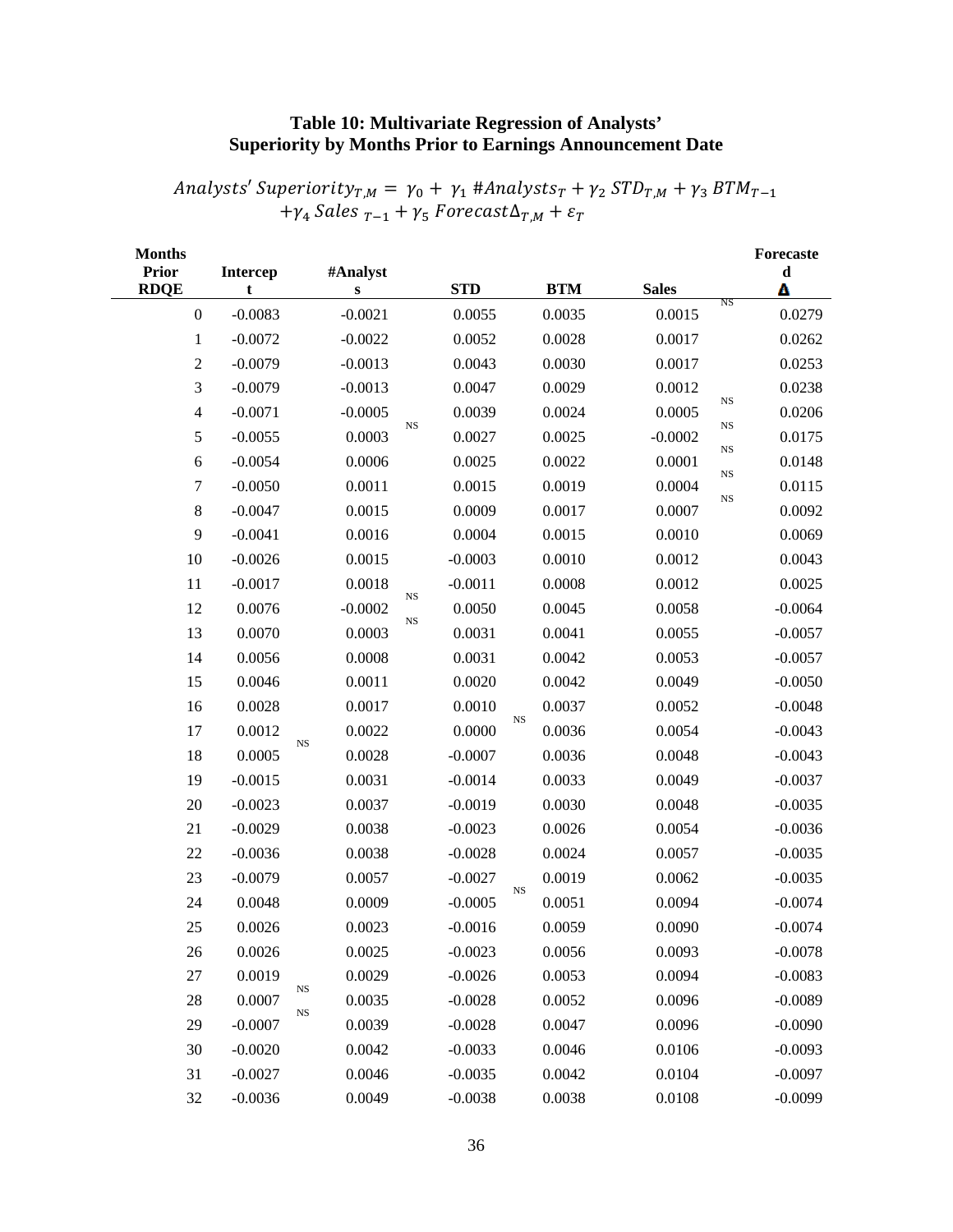| 33 | $-0.0040$ | 0.0051 | $-0.0040$ | 0.0035 | 0.0111 | $-0.0103$ |
|----|-----------|--------|-----------|--------|--------|-----------|
| 34 | $-0.0060$ | 0.0054 | $-0.0044$ | 0.0030 | 0.0133 | $-0.0108$ |
| 35 | $-0.0062$ | 0.0058 | $-0.0048$ | 0.0019 | 0.0127 | $-0.0108$ |

In this table, we regress analysts' superiority on a number of factors separately for each of the 36 forecast horizons. # Analysts is the number of analysts following measured as NUMEST for the statistical period 11 months prior to the report date of annual earnings. *STD* is the standard deviation of analysts' forecasts for year T earnings as measured in month M. Book-to-Market (BTM) and Sales are measured as of the end of the base year. *Forecast∆* is the absolute value of forecasted change in EPS (i.e., *Forecasted EPS – EPS<sub>T-1</sub>*) implied by the analysts' forecast of year T earnings as measured in month M. <sup>NS</sup> indicates that the coefficient is not significantly different from zero at the 5 percent level, two-sided.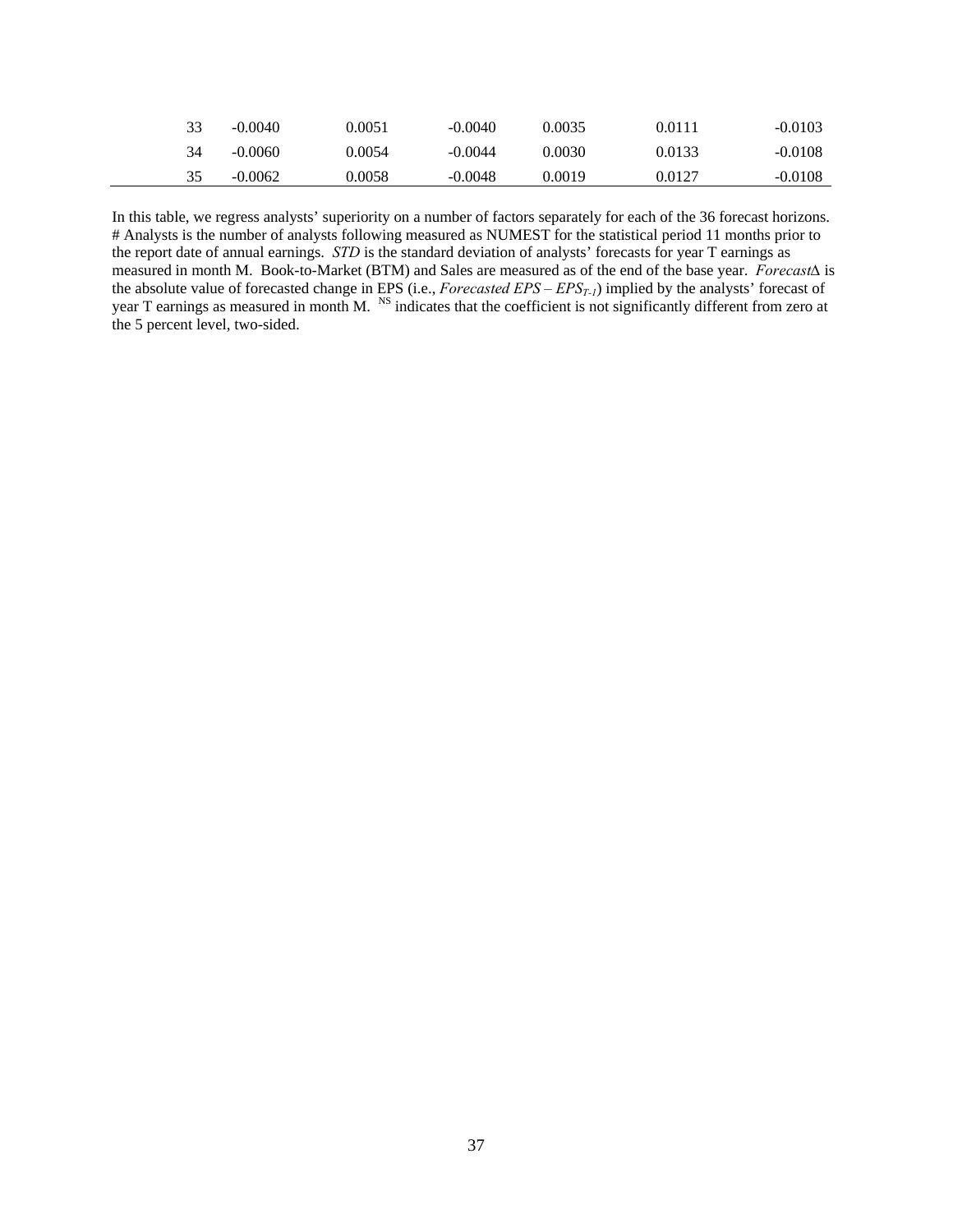

**Figure 1: Number of Firms with Available Data in Compustat and CRSP that are Uncovered in I/B/E/S**